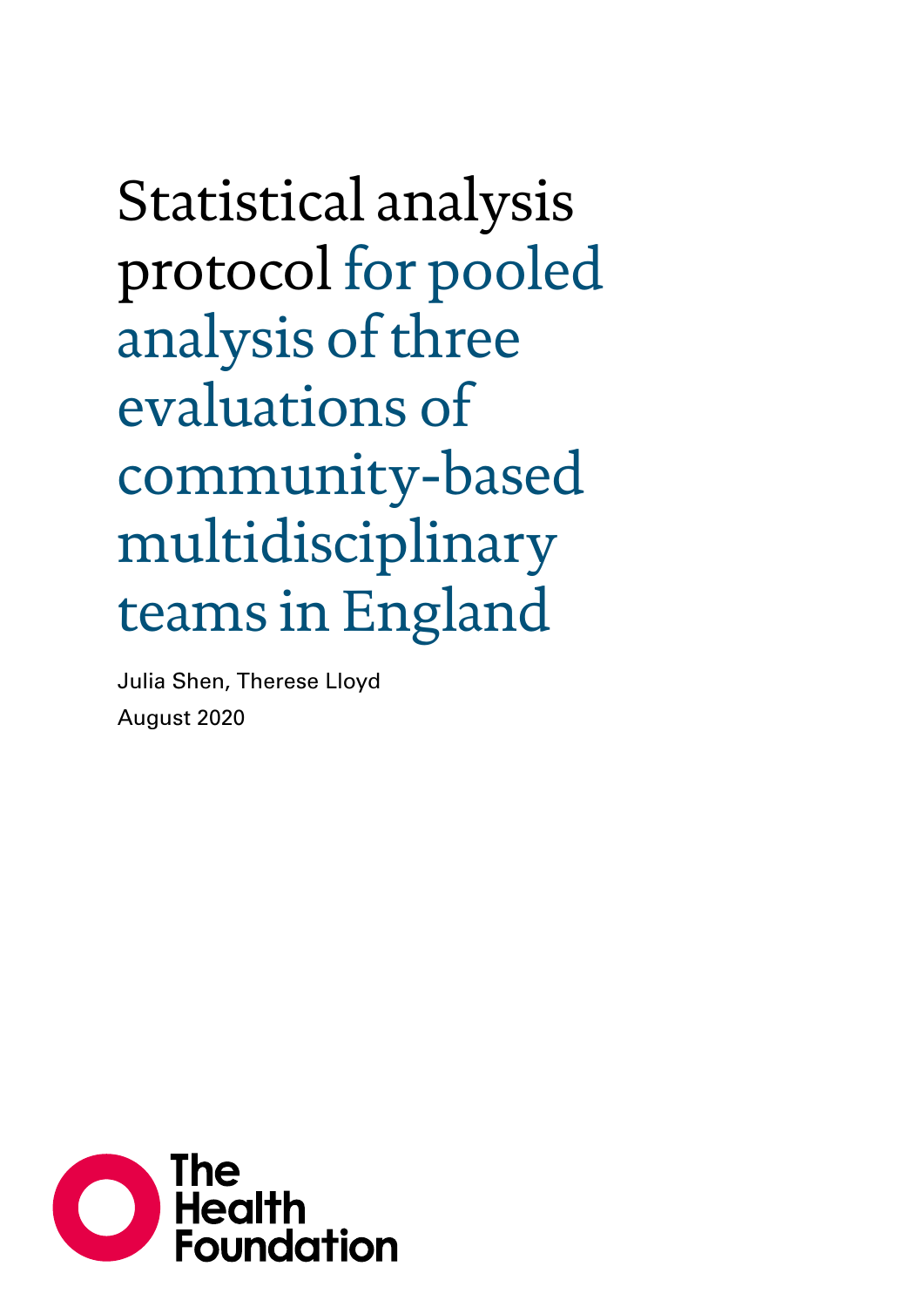# **Contents**

| Potential causes of increased emergency hospital use for patients             |  |
|-------------------------------------------------------------------------------|--|
|                                                                               |  |
|                                                                               |  |
|                                                                               |  |
|                                                                               |  |
|                                                                               |  |
|                                                                               |  |
|                                                                               |  |
|                                                                               |  |
|                                                                               |  |
| Reweighting of the pooled sample to build a new counterfactual using          |  |
|                                                                               |  |
| Exploratory data analyses on heterogeneity, on stacked original analysis data |  |
|                                                                               |  |
| Exploratory data analyses: improving on unobserved confounding by             |  |
| exploring social context factors and a proxy for end of life 36               |  |
| Handling of differential information from risk scores37                       |  |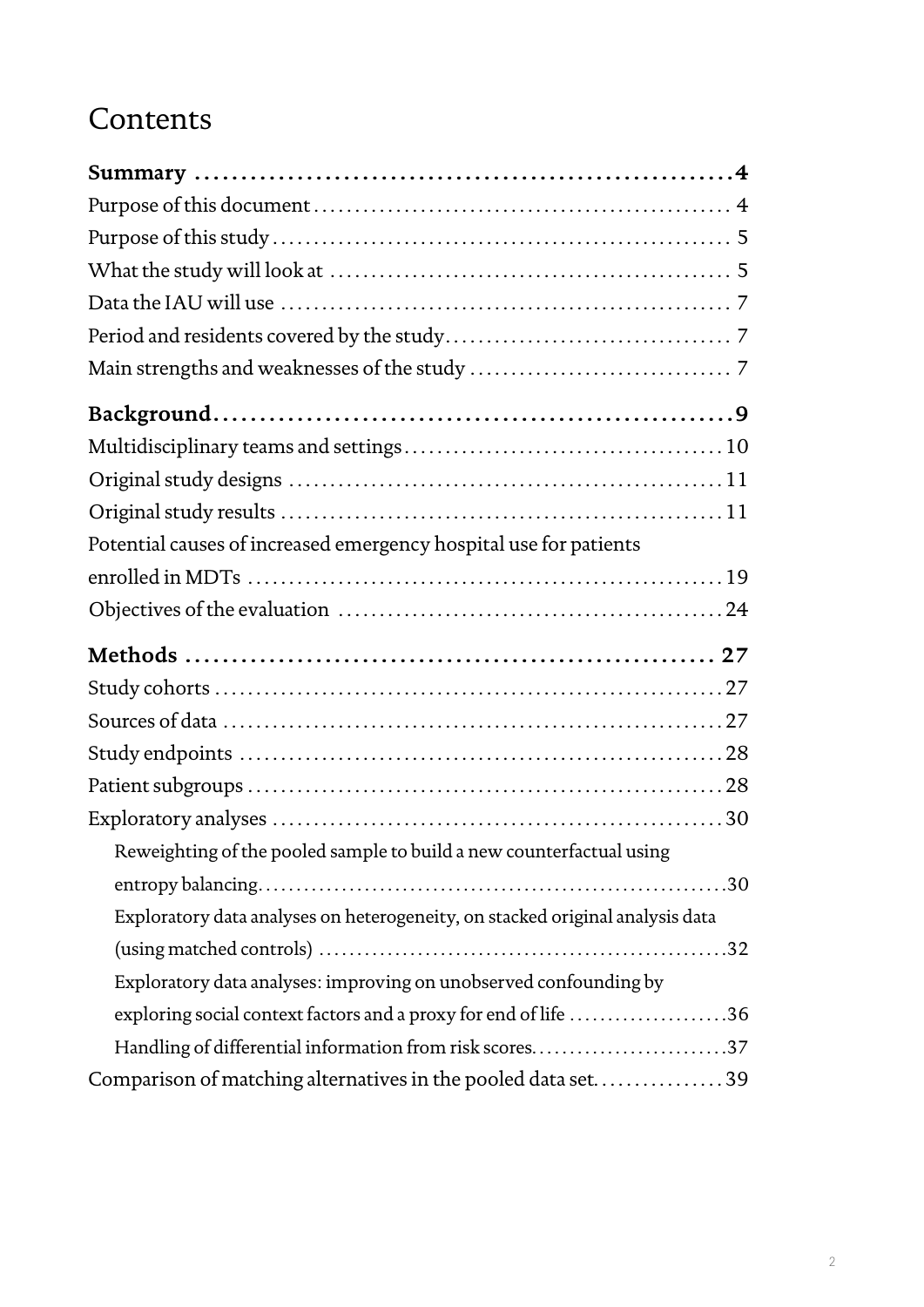| Conventional pooled analyses on the 'stacked' matched data set – in case |  |
|--------------------------------------------------------------------------|--|
| no valid alternative to genetic matching is found within the constraints |  |
|                                                                          |  |
| Patient and Public Involvement and Engagement (PPIE)44                   |  |
|                                                                          |  |
|                                                                          |  |
|                                                                          |  |
|                                                                          |  |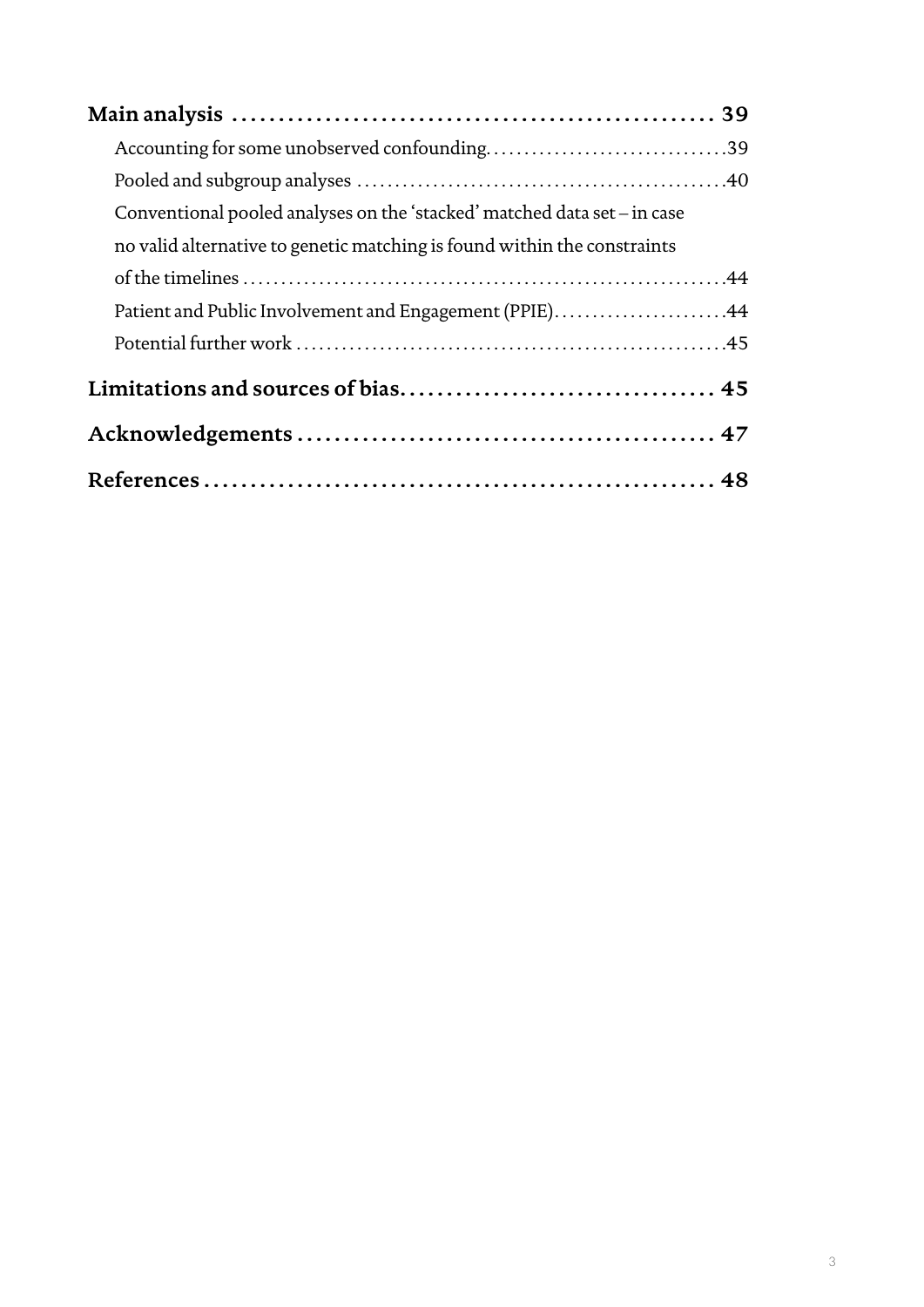# <span id="page-3-0"></span>Summary

### Purpose of this document

This protocol describes a detailed statistical analysis plan for the Improvement Analytics Unit (IAU) to carry out pooled meta- and subgroup analyses across three recently completed IAU matched control studies. These evaluations studied the impact of multidisciplinary teams (MDTs) offering integrated care in the community. We studied the impact of these teams on unplanned hospital use among service users, who were typically older people living with chronic conditions, in the Fylde Coast and North East Hampshire & Farnham (NEHF) clinical commissioning groups (CCGs) in England. This document describes detailed considerations on selecting and finalising study design for pooled analyses of the three previous studies, including sensitivity checks for robustness.

Overall, the objective of our research is to further explore the effectiveness of community MDTs, particularly within specific patient groups and across intervention settings. Under which general conditions, if any, do MDTs achieve their intended impact to reduce unplanned hospital use? A large body of health services research in the UK and elsewhere – including the original IAU evaluations of the three MDTs – has demonstrated that this aim is difficult to achieve.<sup>[1](#page-47-1)[,2,](#page-47-2)[3](#page-47-3)[,4](#page-47-4)[,5](#page-47-5)</sup> English integrated care programmes involve substantial heterogeneity, with large variation across patients, settings and the clinical services that are offered within the  $\mathsf{MDT}$ [6](#page-47-6)This heterogeneity may obscure preventive impacts on emergency hospital activity for certain patients, settings, and services, as well as pose challenges for generalising findings. This research addresses whether MDTs reduce or prevent unplanned hospital use as intended under specific circumstances, even though this effect may not occur in a general population. This may inform future targeting and refinement of these programmes, particularly as they feature prominently in the NHS Long Term Plan.

This pooled analysis will form part of a larger project on multidiciplinary teams. As part of the project, we are also undertaking a comparative area-level analysis using synthetic controls to assess whether these MDTs, combined with other concurrent integrated care initiatives implemented as part of the new care models programme, have reduced hospital use over a longer timeline.<sup>[7](#page-47-7)</sup> We will contextualise these studies using a systematic 'review of reviews' of community MDTs, and narrate the history and policy rationale for these programmes in the UK.

This statistical analysis protocol (SAP) has been written before any analyses were undertaken, to ensure that all design and methods choices are made objectively and are not influenced by what is found in the data. Some exploratory work will be done before making some of the design decisions (see section Methods: Exploratory analyses). These exploratory analyses are specified in the SAP and the decisions taken based on these will be documented in an addendum to the SAP before further analyses are undertaken. It may be necessary to make changes to the design of the study at a later stage; if so, these changes will be documented and the rationale explained as a further addendum to this protocol.

This summary section provides a more accessible overview of the planned study, while the rest of the protocol is a technical document written to guide analytical processes. The IAU welcomes comments and questions on this protocol.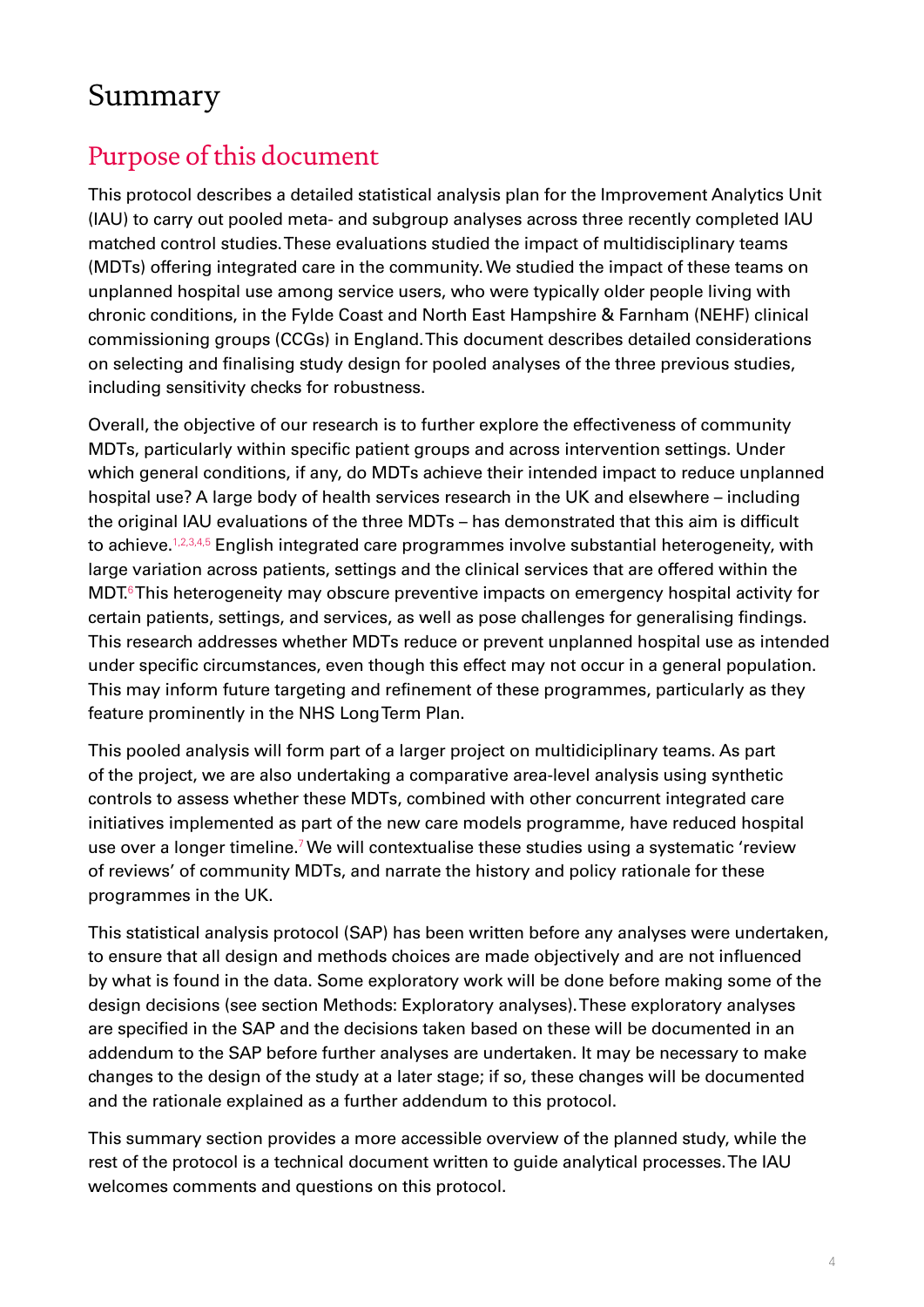# <span id="page-4-0"></span>Purpose of this study

This study is primarily intended to support the evidence base concerning the design and implementation of community-based MDTs to provide joined-up care for people with chronic conditions. These interventions, which bring together medical and non-medical care staff, form a core ambition of the NHS Long Term Plan to establish primary care networks (PCNs), including a £4.5bn fund for 'expanded community multidisciplinary teams' which will improve care for patients with, eg dementia, respiratory disease and severe mental ill health. $8$  This research may also be of interest to others involved in health and care evaluation.

The proposed quantitative analysis builds on three evaluations of MDTs in three CCGs, already undertaken by the IAU between 2018 and 2019, which were commissioned and operated by two governing structures under the new care model $^6$  $^6$  in the Fylde Coast and NEHF: integrated care teams (ICTs) in NEHF<sup>[3](#page-47-3)[,9](#page-47-9)</sup> as well as the Extensive Care Service (ECS) and the Enhanced Primary Care (EPC) programmes, both in Fylde Coast.<sup>[5](#page-47-5)</sup>These MDTs targeted individuals at highest need or at increased risk of crisis, who are primarily aged over 65 and typically live with long-term conditions (LTCs) and complex care needs. These three CCGs cover areas of varied demographics, health and social care need, rurality and deprivation. All three studies found that patients enrolled in MDTs had higher emergency hospital use than the carefully selected control (comparison) groups (see Table 4).

### What the study will look at

There are several plausible hypotheses consistent with the increased emergency hospital use we observed in the original studies, as well as in previous research.<sup>[10](#page-47-10)[,11](#page-47-11)</sup>

- **H1 Residual unobserved confounding:** although the control groups were similar to the intervention groups on observable characteristics, there may have been unobserved differences between the intervention and control groups which affected the outcomes.
- **H2 Patient-specific effects:** MDTs may be best suited to support certain patient subgroups, for instance with particular long-term conditions.
- **H3 Limited 'impactability' of riskiest patients:** there may be limited scope to reduce emergency hospital use for those identified as being at the highest risk, especially if they are nearing their end of life.
- **H4 Delayed impact:** MDTs increase hospitalisation initially but sustain eventual reductions in hospital use after an initial delay caused by patient and/or provider factors (eg identifying unmet need in the short term and/or time needed to embed complex change).
- **H5 Induced demand:** MDTs may have led to patients being more aware of their health needs or risks or health professions being risk averse, which in turn led to greater hospital and other service use.
- **H6 Measuring hospital use does not adequately reflect quality:** the value of integrated care teams may primarily lie in measures other than reducing emergency hospital admissions.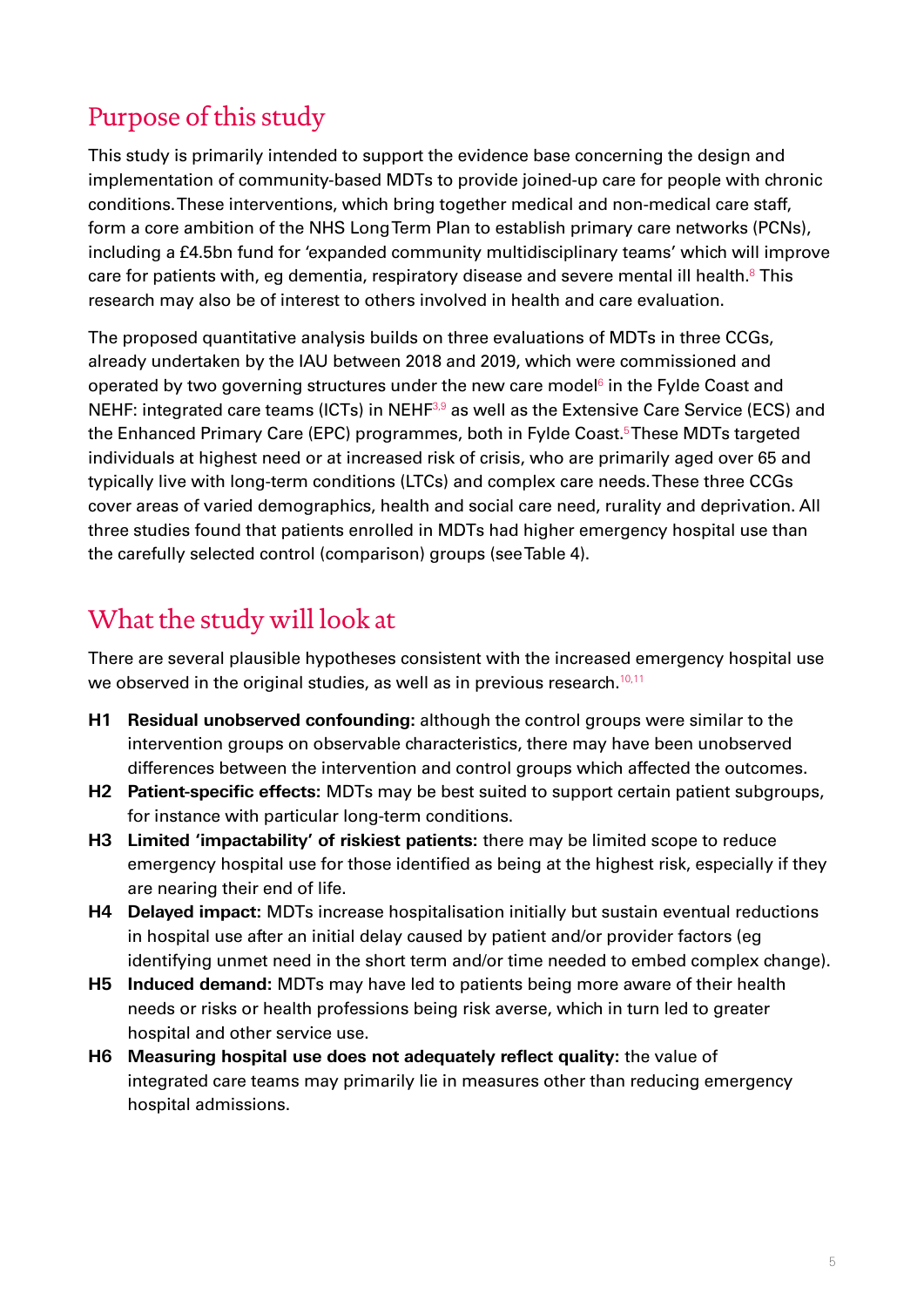We will explore some of these hypotheses.

Firstly, the IAU seeks to further explore the potential impact of **unobserved confounding** as an explanation for the increase in hospital use associated with MDTs in the original evaluations. We will try to improve the level of similarity between the referred and matched control groups by exploring characteristics related to 'social context', some of which may be proxies for social isolation. These are: living alone, recently started to live alone, living with somebody with certain LTCs, a recent bereavement within the household or frequent moves in the last year. Stokes et al found that, when identifying patients for MDTs, medical practitioners felt that the patients' needs were often primarily related to social factors such as isolation, poor housing or living arrangements and other socio-economic issues. $^2$  $^2$  Factors such as living alone have been found to be associated with emergency hospital use.<sup>[12](#page-47-12)</sup>

Secondly, the IAU will address **whether MDTs impact differently on certain patient subgroups**. These will focus on pre-specified patient groups who have multimorbidity, frailty, or specific LTCs that may be mostly likely to benefit from MDTs. The specified LTCs – dementia, chronic pulmonary disease and serious mental ill health – are based on conditions specified in the NHS Long Term Plan. $8$  We will also assess whether patients at the end of life are impacted differently from those who were alive for more than 3 months (90 days) after MDT enrolment. Lastly, we will assess the effect of MDTs on patients with certain social context factors.

Similar impacts of MDTs were observed across the three programmes and CCGs, suggesting some general effects of such MDTs, even under varied conditions, that may hold across English communities that adopt such programmes. While we may identify impacts that may be generalised to England, the effects estimated here may also relate to important differences in how the respective MDTs have been implemented. These differences, or **heterogeneity**, occur between, and sometimes even within, MDT programmes in terms of the population, intervention, and standard of usual care that was available outside the MDT.

It may be impossible to quantify the impact of these differences. In particular, heterogeneity across regions and programmes will be identifiable, but the previous implementation and data do not allow us to infer clearly whether any differences arise from the patient population, intervention delivery or system setting. However, the pooled analysis may shed some light on directional trends, based on design and implementation choices in these programmes. Some differential effects may be inferred by trends arising from staged MDT implementation within each CCG, as well as contrasts between the two Fylde Coast CCGs for ECS or EPC as programmes with some overlap in eligible patient populations and time. For example, Fylde ECS replaces routine GP care for a temporary time whereas the Fylde EPC and NEHF ICT support standard primary care with wrap-around support. Consistent differences in the impact seen with Fylde ECS compared to the other MDTs could point to a different impact when replacing rather than supplementing standard GP-led care, particularly where other factors are consistent (ie patient population and other programme implementation factors are similar). Post hoc analyses and further evaluation may allow the IAU to validate these differences, which would further clarify how MDTs ought to be designed, commissioned, implemented and targeted.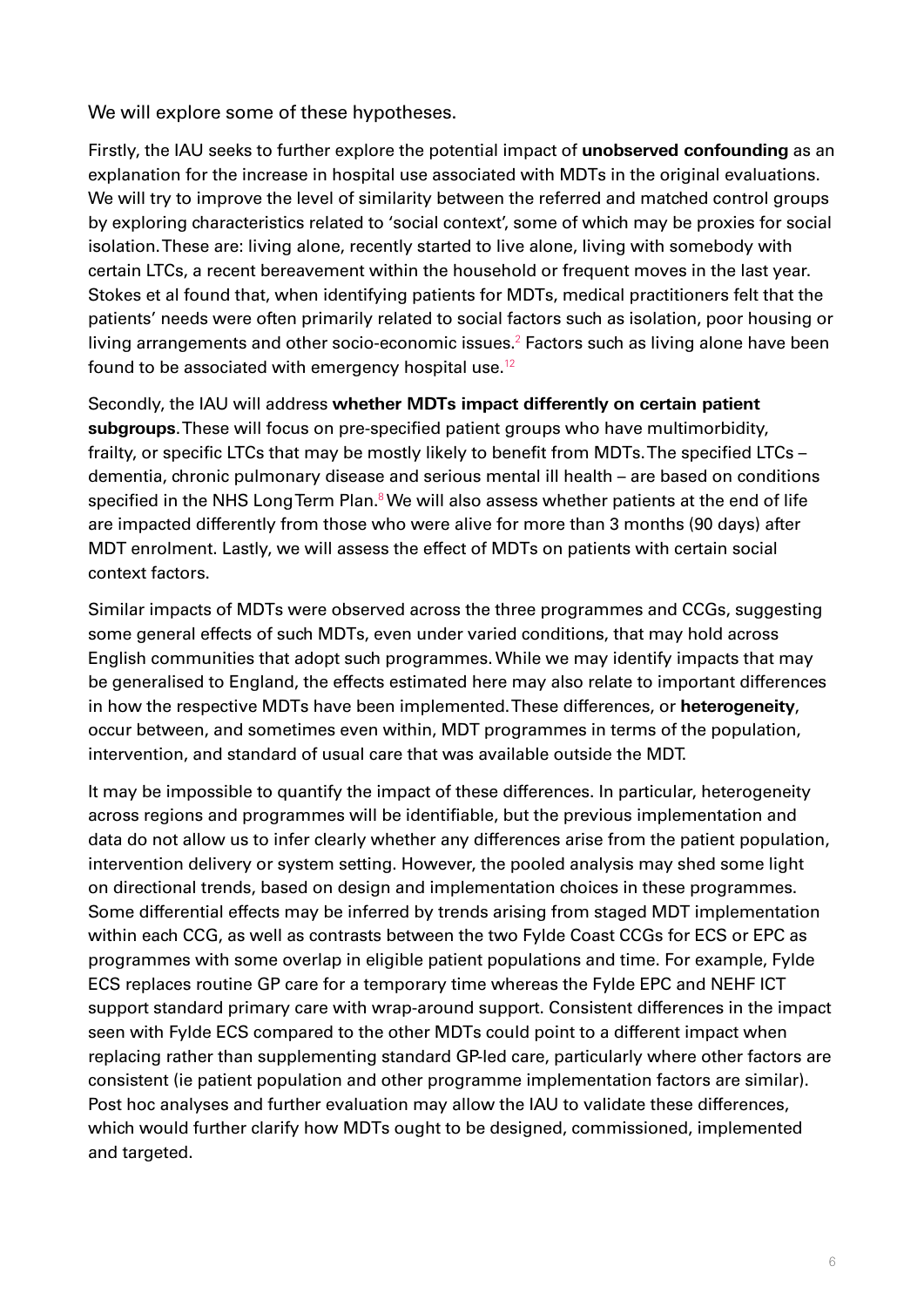# <span id="page-6-0"></span>Data the IAU will use

The IAU will use the same data as used in the originial studies $13,14$  $13,14$  using pseudonymised patient-level national Secondary Uses Services (SUS) administrative hospital data for England, data on GP registrations and deaths, derived from pseudonymised resident-level National Health Applications and Infrastructure Services (NHAIS) data and the pseudomymised local data supplied by the CCGs. This included a list of patients referred to each ICT and their date of referral for NEHF and the equivalent information on enrolment in Fylde. In addition, we had access to the previously used list of risk scores supplied by the Fylde Coast CCGs for all of their intervention and the potential control patients.<sup>[14](#page-47-14)</sup> These risk scores were based on the Combined Predictive Model (CPM) that quantifies the risk of future hospital (re)admission in the following 12 months.<sup>[15](#page-47-15)</sup>

In addition, we will access pseudonymised addresses, also derived from pseudonymised resident-level NHAIS data, to identify factors relating to social context.

Pseudonymised means that all direct identifiers (eg name, address, date of birth, NHS number for patients) are removed from the data. Pseudonymisation reduces the risk that individual patients can be identified from the data.

### Period and residents covered by the study

The period, intervention patients and resident pools will be the same as in the original IAU studies.[13](#page-47-13),[14](#page-47-14) There are a total of 5,411 individuals who received MDT care across NEHF and Fylde Coast, with a pool of potential control patients in excess of 130,000. The time periods vary across MDTs (NEHF July 2015 – June 2017, ECS August 2015 – April 2018, EPC November 2016 – April 2018).

### Main strengths and weaknesses of the study

We are exploring whether we can identify proxies for social isolation and other factors that may affect both the decision to refer individuals to an MDT and their health outcomes and emergency hospital use. The variables that we are investigating – living alone, recently started living alone, living with somebody with dementia or frailty, frequent moves and recent bereavement within the household – do not necessarily reflect an individual person's need or risk. However, we believe these factors signal important social context at population level that may be very important for assessing the impact of MDTs on hospital use and therefore warrant investigation.

Although this pooled analysis will aim to improve the similarity between the compared groups and refine the original findings from the original evaluations by including social context indicators, there is still a risk that the intervention and control groups remain different in important ways, for instance in comorbidities only recently diagnosed by GPs but not recorded in hospital or other risk factors that cannot be observed by the IAU. It is not currently possible to quantify this risk.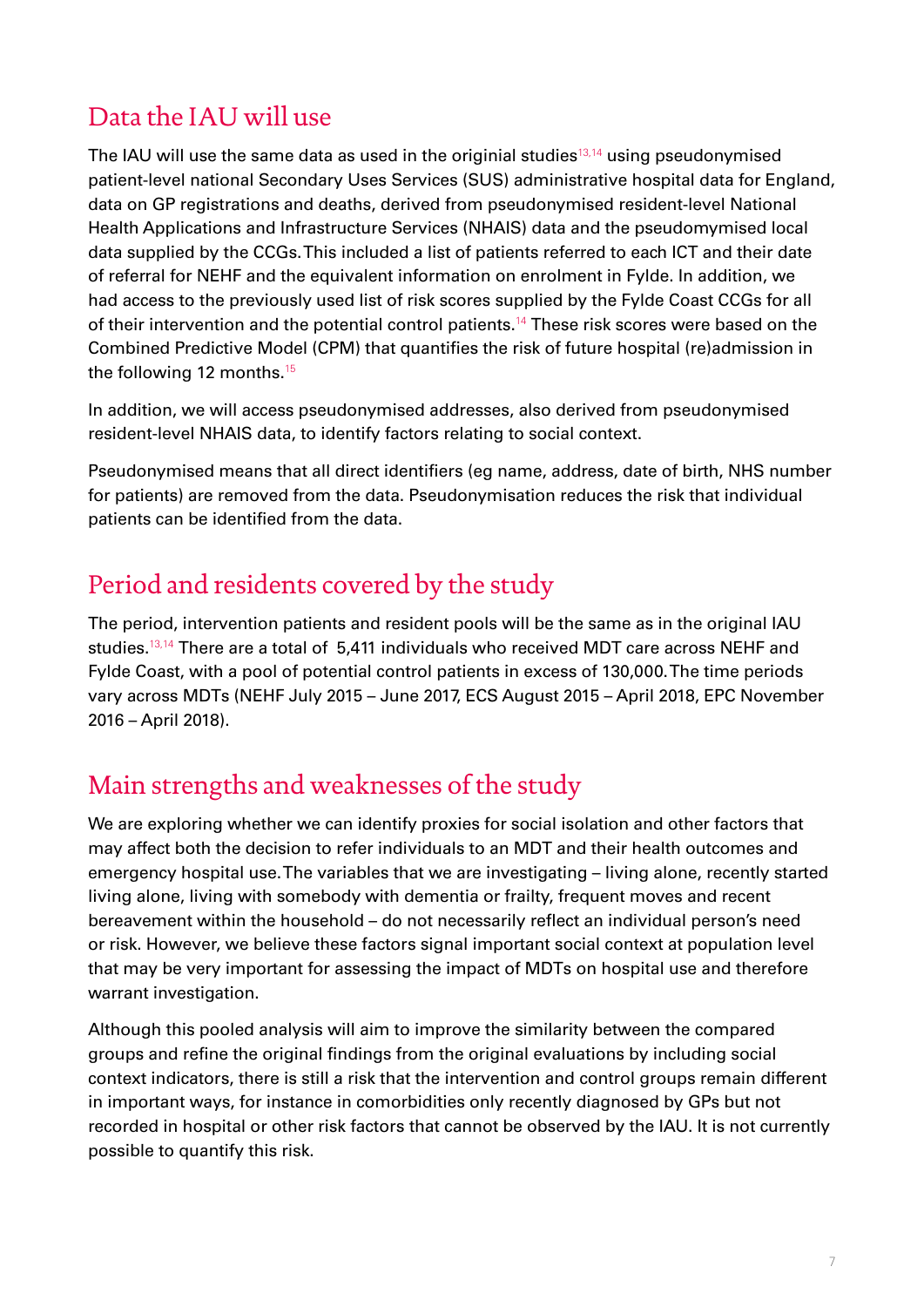The IAU only had access to secondary care data and was not able to evaluate the impact of the MDTs on other outcomes, such as quality of life, experience of care, staff satisfaction, improvement in working relationships or cost. A consistent finding across the local mixed-method and descriptive evaluations from all three MDTs was that the MDTs often provided support that was more wide-ranging than just medical care, including eg benefits advice, help with lifestyle changes, and practical improvements in service users' homes.<sup>[16](#page-47-16)[,17](#page-47-17)</sup> These interventions may affect outcomes such as quality of life or experience of care, which we were not able to evaluate. Furthermore, although these interventions may also reduce hospital use in the long term, the effect may not be detectable within the time frames of these studies. There will, however, be a review of reviews of MDT interventions carried out in parallel with this work, which will aim to draw out the findings on the effect of MDTs on other outcome measures.

In this analysis, we explore the effect of MDTs on specific patient groups (eg individuals nearing end of life, with dementia, chronic pulmonary disease or serious mental ill health), by selecting patients with these conditions from the group of patients enrolled in the ICT, ECS and EPC multidisciplinary programmes. However, it may be that MDTs that are designed to specifically support a specific condition may have a different effect from that of MDTs that care for a broader range of conditions and needs. All three evaluated MDTs were designed to reach a broad population.

This study does not directly analyse the effect of other concurrent vanguard interventions such as a rapid home response by a specially trained community paramedic or social prescribing, nor will this study be able to quantify how other, non-MDT changes to the health and care systems in Fylde Coast and NEHF may have impacted outcomes.

The IAU used very similar statistical analysis methods, including the choice of covariates and outcomes, for the original analyses of all three programmes. We will standardise these procedures into a common data set for this pooled analysis, allowing us to measure the impact of an MDT programme on individuals enrolled in one of them. Nevertheless, there remain some natural differences (heterogeneity) in the patient populations, interventions, and comparative usual care between the three MDTs. This study will partially deal with this heterogeneity, as the continued use of robust statistical techniques will rely on substantial overlap or 'exchangeability' (ie similarity irrespective of whether enrolled in an MDT or not) of patients in terms of their observed characteristics. The three MDTs were similar in their design and implementation, perhaps to a greater extent than might be expected from the locally led programme design that was scoped under the new care models. The study populations appear to show substantial overlap or 'exchangeability', and we will be able to assess this formally when creating a counterfactual (comparison group) and applying regression in the pooled analysis. It is notable that these studies generated quite similar estimates of the impact (average treatment effect on the treated, or ATT) of MDTs on hospital use, suggesting there are generalisable effects regardless of the differences in settings, populations and programmes.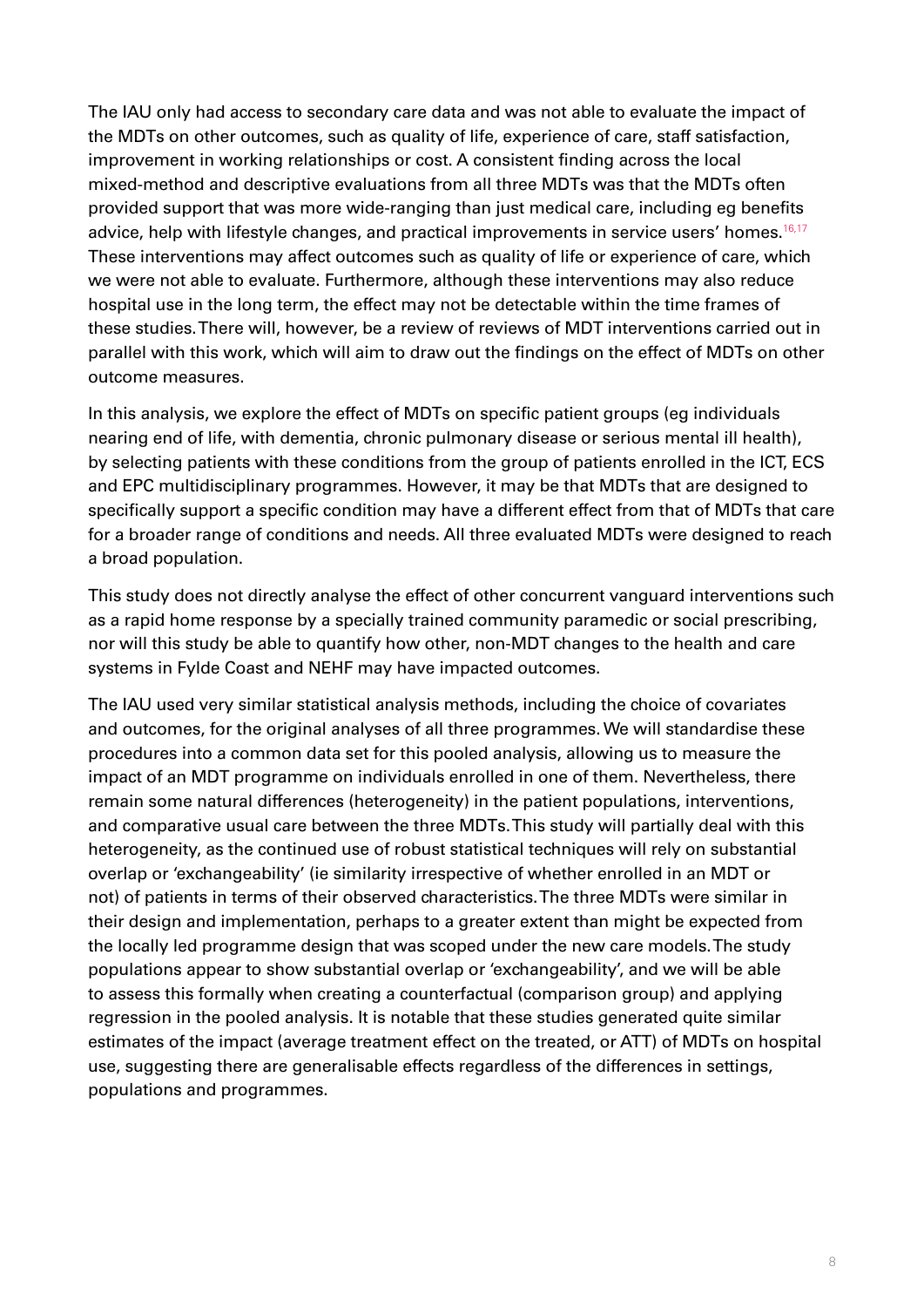<span id="page-8-0"></span>This study aims to understand why emergency hospital use is higher for patients enrolled to MDTs compared with other patients with similar observable characteristics, through robust quantitative analysis of administrative data. Although outside the scope of this project, it would be very useful to complement these analyses with further qualitative study, where MDT service users and professionals could be interviewed about patients' hospital use.

The results are nonetheless expected to enable learning that, together with other evidence, will help national and local commissioners to better understand MDTs, recognise the realistic impacts that can be expected from them, and identify potential areas for further investigation or improvement, which can, for example, help inform the implementation of MDTs within the new PCNs.

# Background

The proposed quantitative analysis builds on three evaluations of MDTs in three CCGs, already undertaken by the IAU between 2018 and 2019, which were commissioned and operated by two governing structures under the new care models vanguards<sup> $6,18$  $6,18$ </sup> in the Fylde Coast and NEHF: the integrated care team (ICT) in NEHF<sup>[3](#page-47-3)</sup>, as well as the Extensive Care Service (ECS) and the Enhanced Primary Care (EPC) programmes, both in Fylde Coast.<sup>[5](#page-47-5)</sup> Previous research commissioned as a definitive evaluation by NHS England and NHS Improvement examined the impact of all English vanguard areas compared to areas that did not participate in the vanguards over the same period. This research found a statistically discernible but relatively modest reduction in unplanned hospital use from the policy, albeit with the greatest apparent impacts in care home vanguard areas and appearing after a sustained implementation period of 2–3 years.<sup>[19](#page-47-19)</sup>

The MDTs evaluated by the IAU targeted individuals primarily living in their own homes in the community – rather than in care homes – with the highest needs or at increased risk of crisis, who were mostly aged over 65 and typically living with long-term conditions and complex care needs. These MDTs were set up to support local service and clinical integration strategies, usually led by the CCG. They included shared whole-system budgets or other organisational and governance incentives for multidisciplinary team collaboration, between traditional primary care providers (GPs) and other health and care professionals. All three MDTs were started as part of the Integrated Care Vanguards programme (primary and acute care system (PACS) or multispecialty community provider (MCP)).

The interventions were in three CCGs (Blackpool CCG and Fylde & Wyre CCG, collectively called the Fylde Coast vanguard, and NEHF CCG), covering areas of varied demographics, rurality and deprivation, relative to the English average. In total, the three CCGs covered a population of approximately 552,000 residents registered with 63 general practices. The three MDT intervention groups included 5,411 patients during the periods examined in our studies. Enrolment dates for the MDTs were specific to individual patients and recorded as such rather than applying at the same time across an area or programme.

The effect of being enrolled in an MDT was assessed by comparing the emergency hospital use of patients who enrolled in each of these interventions with the corresponding hospital use of carefully chosen matched control groups from the same local community, who were similar individuals on a range of known characteristics, eg age, gender, LTCs and prior hospital use.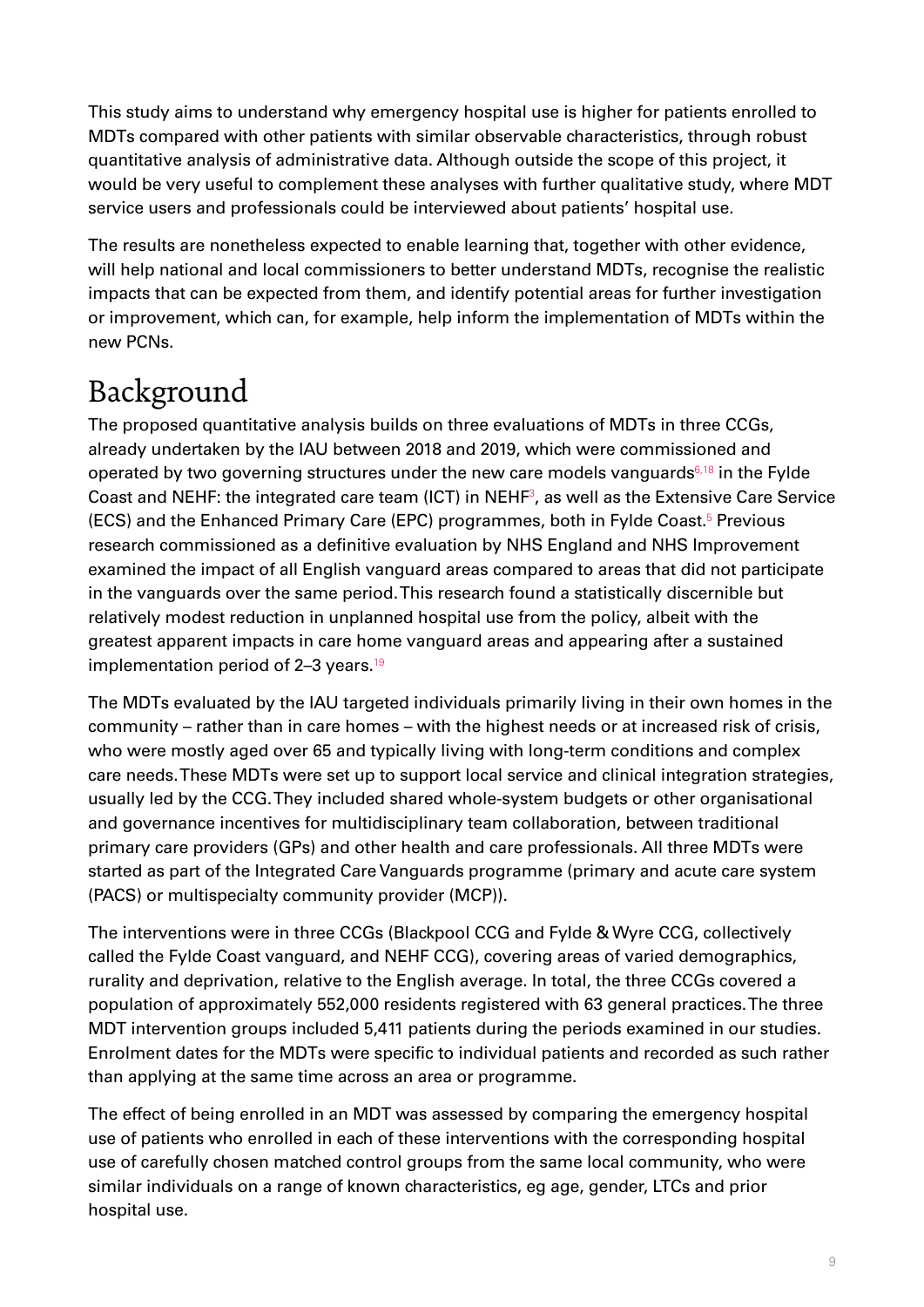<span id="page-9-0"></span>Further details of the various study settings, populations, and intervention characteristics are detailed below and in Tables 1–4.

## Multidisciplinary teams and settings

The three MDTs in NEHF and Fylde Coast were similar in many respects (Table 1). All three programmes in Fylde Coast and NEHF targeted patients at higher risk of unplanned hospital use, and brought together community-based nurses or nurse practitioners with other medical professionals and non-medical care staff such as coordinators, social workers, etc. The MDTs universally applied care coordination and case management techniques to a patient group with multimorbidity, supported by regular meetings at least once per week to prioritise and stage care. All three programmes created or scaled multiple MDTs, with each one anchored in neighbourhoods or localities covering smaller geographic areas within each CCG. These MDTs served selected patients within communities of roughly the same size as the forthcoming PCN target list size of 30,000–50,000 people.<sup>[8](#page-47-8)</sup> Notably, Fylde ECS completely replaced routine GP care on a temporary basis, whereas the other two MDTs in Fylde and NEHF provided wrap-around support to patients who remained registered with their GPs for routine primary care.

There are, however, some important differences (heterogeneity) between the populations and interventions (Table 2). Fylde Coast and NEHF represent diverse characteristics across patients, communities and health systems, with a broad range of social and individual-level factors. The MDT patients and matched controls span ages, genders and medical history of LTCs and hospital use. Their communities vary across rural vs urban, deprivation levels and other geographic factors. Fylde Coast is in western Lancashire in the North West of England, whereas NEHF covers parts of both Hampshire and Surrey in the South East, within commuting distance to London. Blackpool in Fylde Coast is an urban seaside resort town that currently faces significant social challenges and includes neighbourhoods among the most deprived in England, while the surrounding Fylde & Wyre boroughs are more suburban or rural with a similar profile of life expectancy and disease burden to English national averages.[14](#page-47-14),[20](#page-47-20) NEHF is a largely suburban and affluent area that has better overall life expectancy, income, employment and housing conditions than the averages for England and the South East, but with pockets of deprivation.<sup>[13](#page-47-13)[,21](#page-48-0)</sup>

The local health and care systems surrounding each of the MDTs vary accordingly. For acute needs, Fylde Coast is served by one large NHS trust, Blackpool Teaching Hospitals NHS Foundation Trust, and the private hospital Spire Fylde Coast. NEHF is also served by two acute hospitals run by NHS Foundation Trusts: Frimley Park Hospital and the Royal Surrey County Hospital. Community medical and social services are structured differently according to local needs and policies. While English medical services are commissioned by local CCGs, social services are primarily commissioned and governed by local authorities. These bodies jointly commission and staff MDTs in local health and wellbeing strategies and integrated care systems.

As a result, there has been local tailoring of each MDT, including in exact staffing arrangements, back-end support such as electronic forms and patient records, and care packages that were offered. The Fylde Coast vanguard was jointly managed across two CCGs: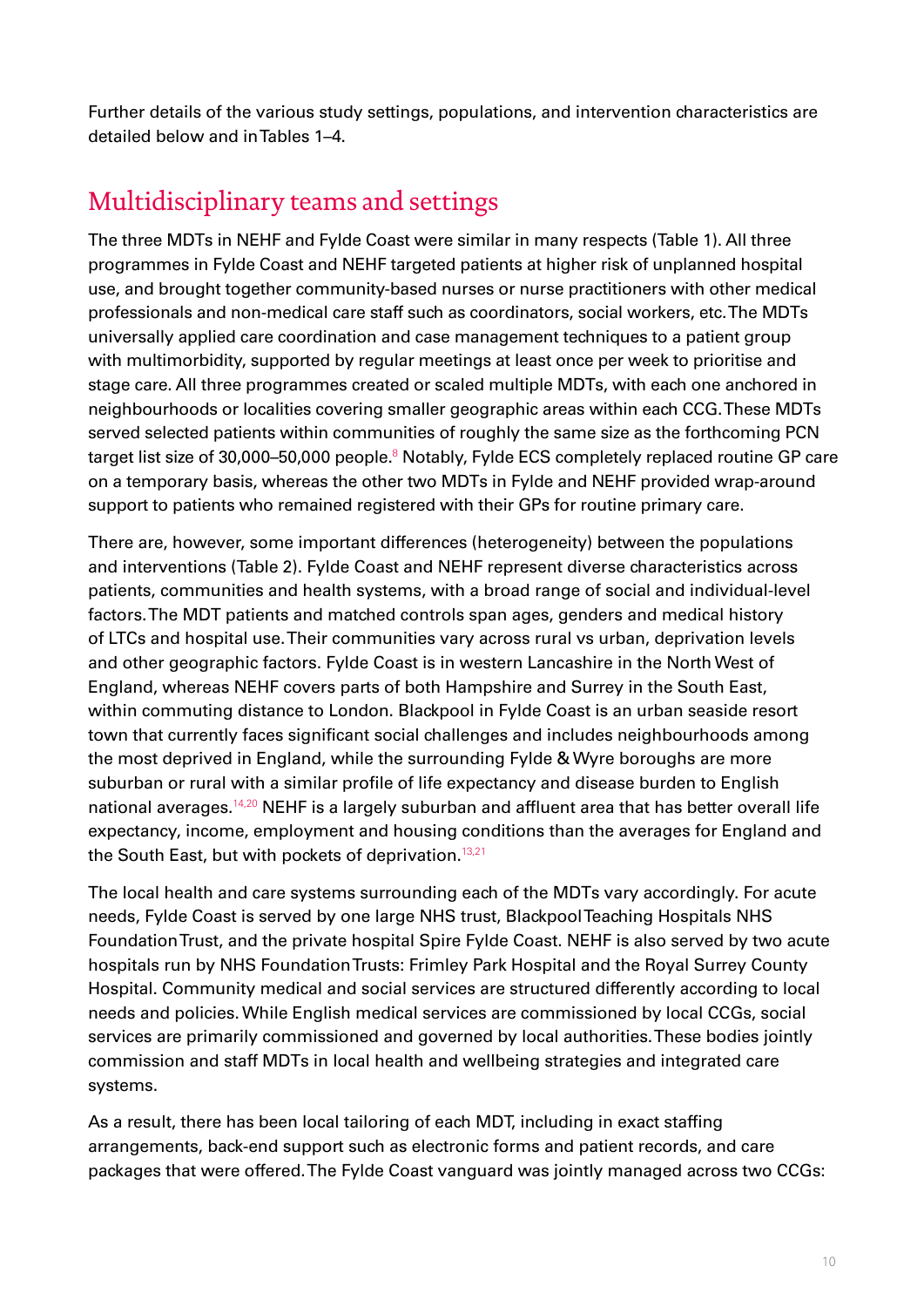<span id="page-10-0"></span>Blackpool CCG and Fylde & Wyre CCG rolled out ECS and EPC together as two complementary MDT models for patients in the highest and second highest risk groups, respectively, with some clinical judgement applied to final referrals after initial stratification using the CPM.<sup>[16](#page-47-16)</sup> The NEHF vanguard covers the same area as the CCG, and the ICTs targeted the patients who were considered by referring professionals to have the highest need, to be at greatest risk of going into crisis and who would most benefit from multidisciplinary support, although there was some local variation in targeting between the five locality teams. In both Fylde Coast and NEHF, referrals typically came from GPs. In Fylde Coast, final enrolment decisions were determined by a clinical assessment carried out by the MDT and patient consent to starting the service. In NEHF, consent was obtained before referral, and therefore all patients in NEHF referred to an ICT are considered enrolled in the programme.

## Original study designs

The IAU used very similar study designs and nearly identical data sources (SUS and local enrolment data) to carry out the original evaluations (Table 3). All studies were individually matched control studies using generalised Mahalanobis distance matching (within the genetic matching algorithm<sup>[22](#page-48-1)</sup>) with very similar matching and regression procedures, modelling for nearly identical outcomes from very similar covariates. However, predictive risk scores using past clinical data were available and deployed in Fylde Coast, whereas they were not applied in NEHF during the evaluation period and therefore were also not included in the statistical analysis. In the outcome modelling across all evaluations, data-driven lasso regression<sup>[23](#page-48-2)</sup> was generally used for outcome estimation except in a small number of cases where the algorithm failed to converge with sparse data and a generalised linear model was selected from several pre-specified distributions and covariate lists based on the Akaike Information Criterion.[24](#page-48-3) Because the IAU carried out all three studies using essentially the same pre-processing and statistical outcome modelling methods, we expect that measurement error or methodological differences have negligible impact on differences in observed impact between the three interventions. All MDTs were associated with higher unplanned hospital use than in the matched controls. However, this analysis will identify whether observed impacts are robust to the notable difference in covariates created by inclusion (or not) of the CPM risk score.

# Original study results

Across all three studies, we found that patients who used MDTs had higher unplanned hospital use than matched controls, even after regression adjustment (Table 4). Our evaluations estimated that A&E attendances were, on average, between 26% and 40% higher for each of the interventions, and similarly emergency admissions were between 27% and 43% higher. Consistent increases in hospital activity were also observed across type of emergency admission – for chronic ambulatory care sensitive (chronic ACS) or urgent care sensitive (UCS) conditions – and for emergency bed days in Fylde Coast and emergency length of stay in NEHF. In other words, we consistently found that MDTs appeared to increase unplanned hospital use in these three programmes, contrary to the strategic objectives motivating their design. These results are consistent with other independent evaluations.<sup>[1,](#page-47-1)[2](#page-47-2),[4](#page-47-4)[,25](#page-48-4),[26,](#page-48-5)[27](#page-48-6)</sup> The research questions in this pooled analysis arose from this finding.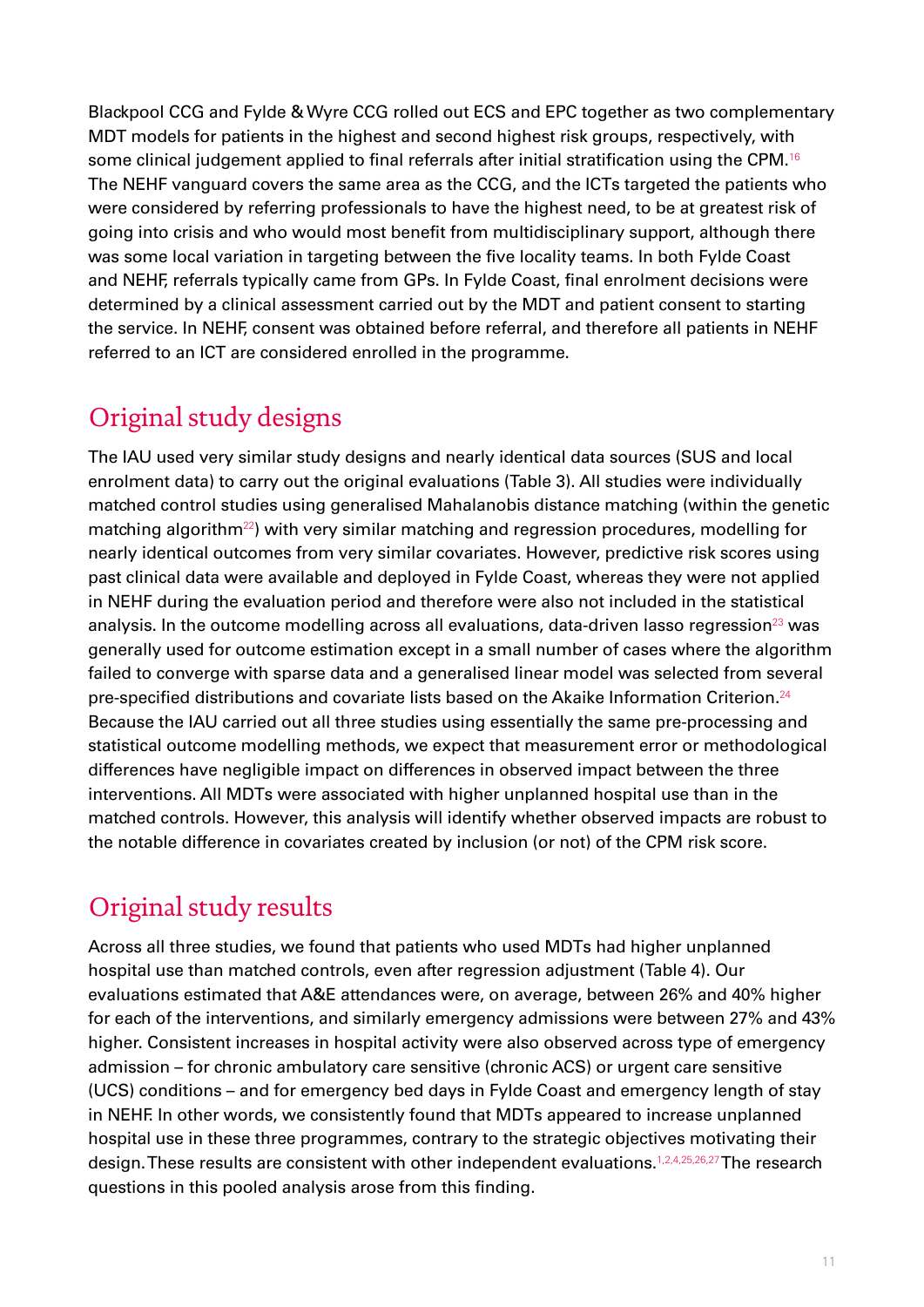| <b>Multidisciplinary</b><br>teams - intervention<br>design | <b>Fylde Coast Extensive</b><br><b>Care Service (ECS)</b>                                                                                                                                                                                                                                                                                                                                                                                                                     | <b>Fylde Coast Enhanced</b><br><b>NEHF Integrated Care</b><br><b>Primary Care (EPC)</b><br><b>Teams (ICT)</b>                                                                                                                                                                                                                                                                                                                                                                                                                                                                                                                                                                                                                                            |                                                                                                                                                                                                                                                                                                     |
|------------------------------------------------------------|-------------------------------------------------------------------------------------------------------------------------------------------------------------------------------------------------------------------------------------------------------------------------------------------------------------------------------------------------------------------------------------------------------------------------------------------------------------------------------|----------------------------------------------------------------------------------------------------------------------------------------------------------------------------------------------------------------------------------------------------------------------------------------------------------------------------------------------------------------------------------------------------------------------------------------------------------------------------------------------------------------------------------------------------------------------------------------------------------------------------------------------------------------------------------------------------------------------------------------------------------|-----------------------------------------------------------------------------------------------------------------------------------------------------------------------------------------------------------------------------------------------------------------------------------------------------|
| <b>Relationship to</b><br>primary care                     | <b>Replaces usual GP</b><br>('carve-out' from usual<br>primary care)                                                                                                                                                                                                                                                                                                                                                                                                          | 'Wrap-around' providing additional coordination<br>and services to usual GP care                                                                                                                                                                                                                                                                                                                                                                                                                                                                                                                                                                                                                                                                         |                                                                                                                                                                                                                                                                                                     |
| Implementation<br>start date                               | August 2015                                                                                                                                                                                                                                                                                                                                                                                                                                                                   | November 2016                                                                                                                                                                                                                                                                                                                                                                                                                                                                                                                                                                                                                                                                                                                                            | <b>July 2015</b>                                                                                                                                                                                                                                                                                    |
| <b>Implementation and</b><br>team structure                | 10 ECS teams were<br>mobilised, across six<br>hubs. 2 care hubs were<br>launched with the service<br>in June 2015, 2 more<br>opened in May 2016,<br>and the final 2 started in<br>October 2016.                                                                                                                                                                                                                                                                               | 5 ICTs, 1 in each of<br>8 EPC teams were fully<br>NEHF's 5 localities,<br>mobilised across the<br>Fylde Coast vanguard<br>Farnborough, Farnham,<br>area by February 2017,<br>Yateley, Fleet and<br>Aldershot, were<br>and largely overlapped<br>with the ECS care hubs.<br>introduced in July 2015.                                                                                                                                                                                                                                                                                                                                                                                                                                                      |                                                                                                                                                                                                                                                                                                     |
| <b>Staffing</b>                                            | Area divided into 10<br>'neighbourhood'<br>hubs, each covering<br>$~20-30k$ population.<br>Hub-based team mostly<br>led by advanced nurse<br>practitioners, also<br>comprising GPs, clinical<br>care coordinators,<br>wellbeing support<br>workers, etc. All teams<br>medically supervised and<br>receiving regular input<br>from one consultant<br>extensivist doctor.                                                                                                       | 5 teams for each<br>8 care teams based at<br>locality in NEHF. Each<br>same neighbourhood<br>hubs as ECS. Staffing<br>ICT had a clinical lead,<br>across nurses, therapists,<br>coordinator, community<br>mental health specialists,<br>matron, social worker or<br>social workers, care<br>care manager, mental<br>coordinators, and<br>health practitioner,<br>ambulance service or<br>wellbeing support<br>workers. The latter<br>community paramedic,<br>group were specifically<br>social prescribing<br>hired into new roles<br>coordinator, dementia<br>created for EPC. Primary<br>practitioner and<br>pharmacist. Medical<br>responsibility for medical<br>supervision remained<br>supervision remained<br>with regular GP.<br>with regular GP. |                                                                                                                                                                                                                                                                                                     |
| <b>Clinical services</b><br>offered                        | Primary care<br>replacement of GP<br>services on a temporary<br>basis including care<br>plan, with the aim<br>of more proactive<br>and patient-centred<br>coordination and delivery,<br>allowing for more<br>frequent or longer<br>visits. MDT clinical<br><b>huddles</b> improved care.                                                                                                                                                                                      | Primary care support<br>including care plan with<br>medical monitoring,<br>health coaching, and<br>support with social<br>skills where applicable.<br>Focus was enabling<br>more self-care and<br>self-management, but<br>MDT could also refer<br>to other specialists<br>upon discretion.                                                                                                                                                                                                                                                                                                                                                                                                                                                               | Primary care support<br>including care plan,<br>with the aim of delivering<br>more joined-up care<br>and ability to draw from<br>other specialists case<br>by case as needed,<br>eg palliative care<br>nurses. MDT staff<br>could organise prompt<br>outpatient visits, eg<br>dementia assessments. |
| <b>Organisation and</b><br>delivery of MDT care            | Across all three interventions:<br>• A single point of contact was assigned to coordinate and/or oversee 'care<br>navigation' for each patient.<br>• In Fylde Coast, MDTs were mostly co-located working full time as a<br>dedicated service alongside each other in their primary tasks.<br>• In NEHF, the teams convened once a week for the MDTs as <b>designated</b><br>providers for their patients but continued to provide other non-MDT care<br>within the community. |                                                                                                                                                                                                                                                                                                                                                                                                                                                                                                                                                                                                                                                                                                                                                          |                                                                                                                                                                                                                                                                                                     |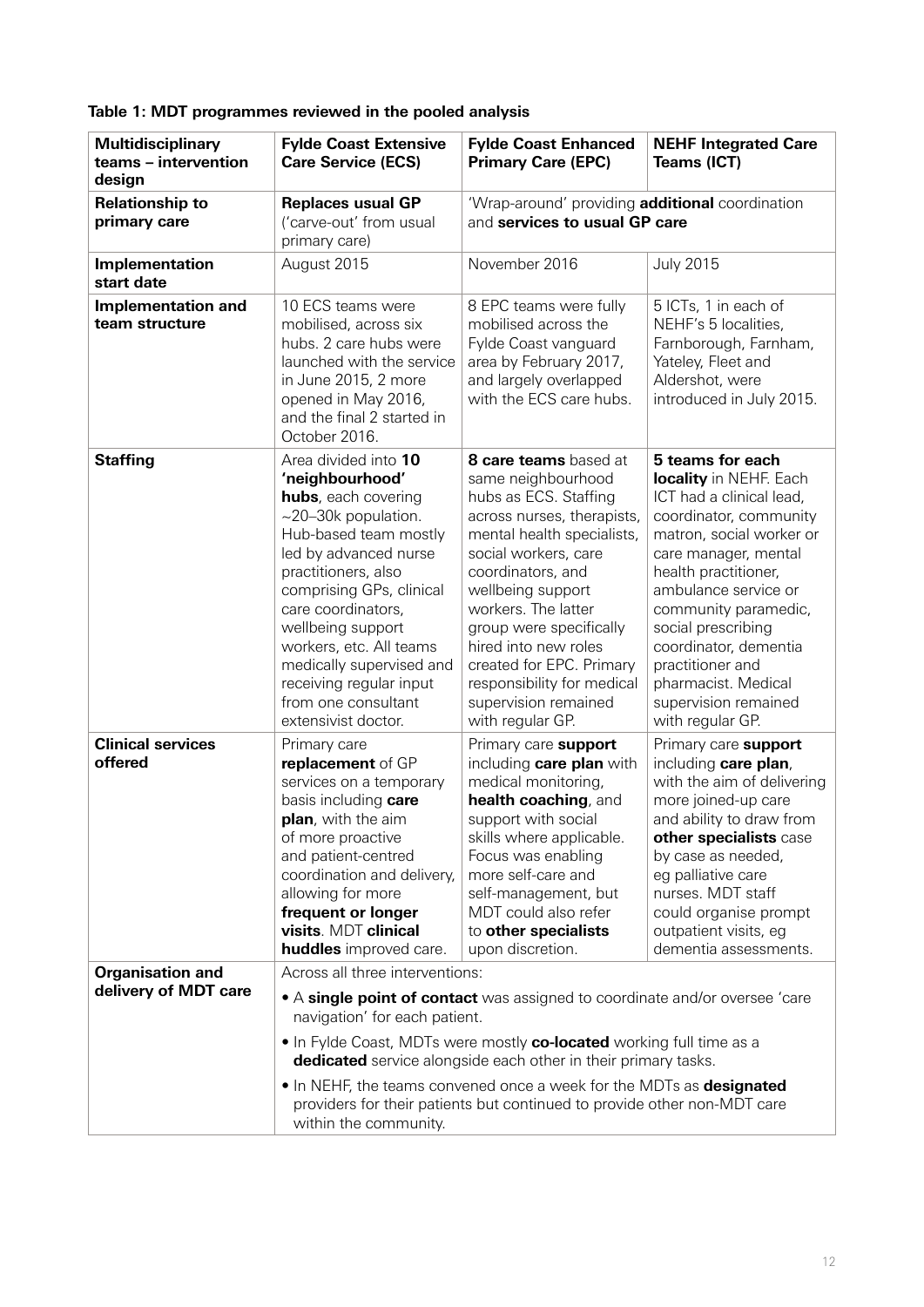| <b>Multidisciplinary</b><br>teams - intervention<br>design            | <b>Fylde Coast Extensive</b><br><b>Care Service (ECS)</b>                                                                                                                                                                                                                                                                                                                                                                                                                                      | <b>Fylde Coast Enhanced</b><br><b>Primary Care (EPC)</b>                                                                                                                                                                                                                                                                              | <b>NEHF Integrated Care</b><br><b>Teams (ICT)</b> |
|-----------------------------------------------------------------------|------------------------------------------------------------------------------------------------------------------------------------------------------------------------------------------------------------------------------------------------------------------------------------------------------------------------------------------------------------------------------------------------------------------------------------------------------------------------------------------------|---------------------------------------------------------------------------------------------------------------------------------------------------------------------------------------------------------------------------------------------------------------------------------------------------------------------------------------|---------------------------------------------------|
| <b>Patient information</b><br>sharing                                 | An MDT-specific database was developed and<br>used by staff. However, due to technology and<br>IT constraints, this was not shared routinely with<br>hospital staff, though specific MDT clinicians could<br>follow up on this as needed. This shared care record<br>was on the same EMIS platform and thus was<br>integrated with GP records and information access.                                                                                                                          | NEHF aimed to create<br>a shared care record,<br>but this was delayed<br>due to technology and<br>information governance<br>constraints. Patient<br>information was<br>instead shared<br>verbally in the case<br>management meetings.                                                                                                 |                                                   |
| <b>Overlap in treatment</b><br>with other area-level<br>interventions | Approximately 260 ECS patients (16%) also used<br>EPC at some point before the study end in April<br>2018. 8.7% of ECS patients and <10 EPC patients<br>(<1%) were also enrolled in Lancashire & Cumbria<br>Innovation Alliance Telehealth Test Bed. Unknown<br>overlap with other vanguard interventions<br>(Episodic Care, such as care signposting in<br>pharmacies) but these programmes were relatively<br>lower scale and were also generally available to all<br>Fylde Coast residents. | Other vanguard<br>interventions were<br>generally available to<br>all NEHF residents but<br>introduced to different<br>localities and over<br>different time periods.<br>The CCG estimates that<br>at least one-third of ICT<br>patients also received<br>other vanguard<br>interventions, eg<br><b>Enhanced Recovery</b><br>at Home. |                                                   |
| Care planning and<br>coordination                                     | New patients were discussed following referral; an action plan was created and<br>assigned to a primary contact within the MDT.                                                                                                                                                                                                                                                                                                                                                                |                                                                                                                                                                                                                                                                                                                                       |                                                   |
|                                                                       | Each neighbourhood<br>ECS team met<br>weekly to discuss<br>patients, as needed.                                                                                                                                                                                                                                                                                                                                                                                                                | Each ICT met weekly<br>to discuss patients, as<br>needed. Farnham ICT<br>held informal<br>daily discussions.                                                                                                                                                                                                                          |                                                   |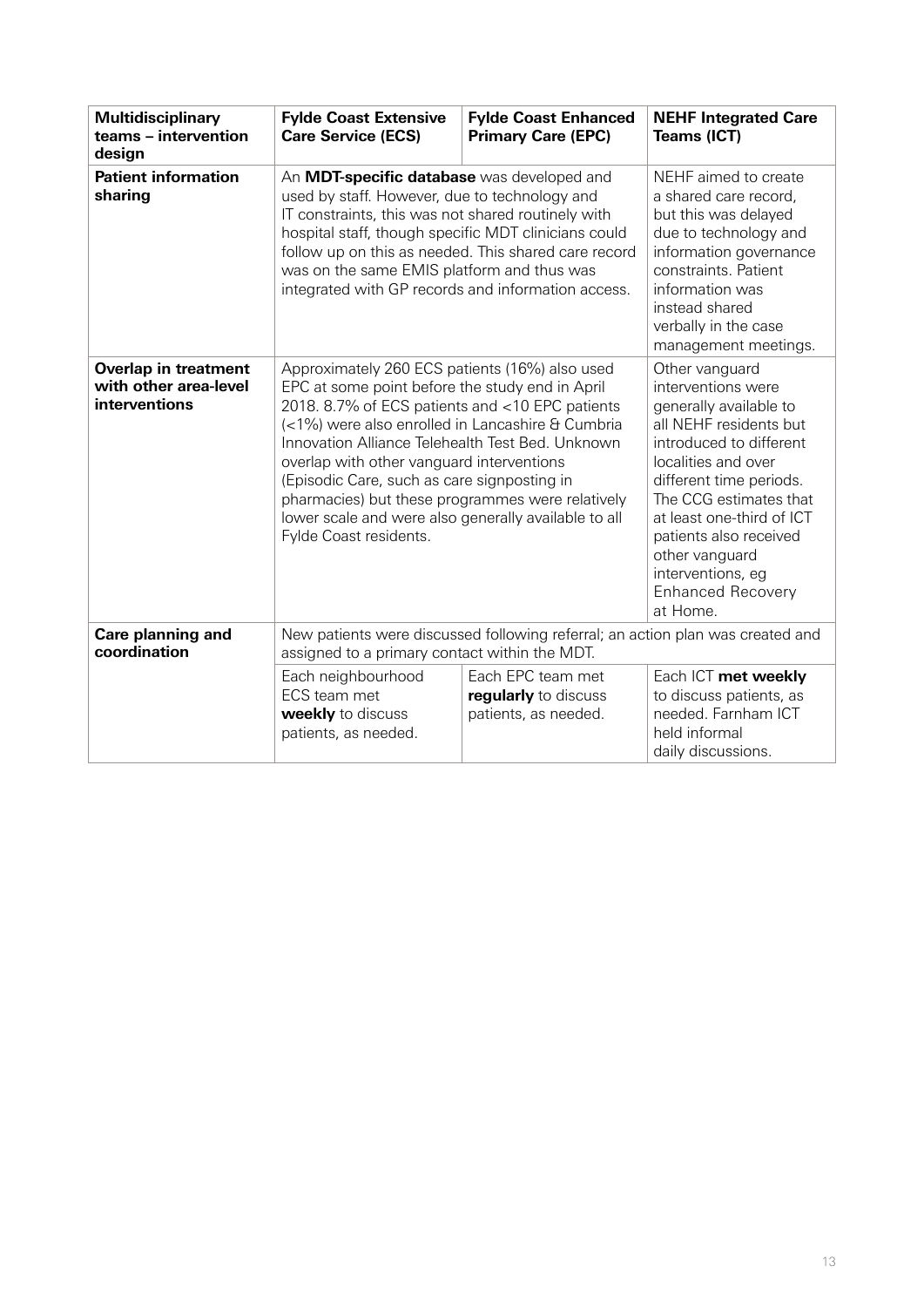| <b>Multidisciplinary</b><br>teams - intervention<br>design                                                | <b>Fylde Coast Extensive</b><br><b>Care Service (ECS)</b>                                                                                                                                                                                                                                                                                                                                                                                              | <b>Fylde Coast Enhanced</b><br><b>Primary Care (EPC)</b>                                                                                                                                                                                                                                                                                                                                                          | <b>NEHF Integrated Care</b><br>Teams (ICT)                                                                                                                                                                                                                                                                                                                                                                                                                                                                                                                                                                           |
|-----------------------------------------------------------------------------------------------------------|--------------------------------------------------------------------------------------------------------------------------------------------------------------------------------------------------------------------------------------------------------------------------------------------------------------------------------------------------------------------------------------------------------------------------------------------------------|-------------------------------------------------------------------------------------------------------------------------------------------------------------------------------------------------------------------------------------------------------------------------------------------------------------------------------------------------------------------------------------------------------------------|----------------------------------------------------------------------------------------------------------------------------------------------------------------------------------------------------------------------------------------------------------------------------------------------------------------------------------------------------------------------------------------------------------------------------------------------------------------------------------------------------------------------------------------------------------------------------------------------------------------------|
| <b>Target population</b><br><b>Procedure for</b><br>determining eligibility<br><b>Risk stratification</b> | Originally aimed at the<br>cohort with <b>highest risk</b><br>for hospital use:<br>$-60+$ years old<br>- at least 2 long-term<br>conditions (LTCs) from<br>a pre-specified list*<br>- predicted CPM <sup>+</sup> risk<br>score $\geq 20$ .<br>Eligibility criteria<br>amended in Feb 2016 to<br>allow individuals at least<br>2 prior A&E admissions<br>or 2 out-of-hospital<br>contacts within last 2<br>months, instead of risk<br>score $\geq 20$ . | Originally aimed at a<br>moderate or 'second<br>highest' risk<br>cohort, alongside<br>ECS, with patients:<br>- 16+ years old<br>- predicted CPM <sup>+</sup> risk<br>score $\geq 20$<br>- attention to mental ill<br>health and/or difficult<br>personal or social<br>circumstances.<br>Expanded to include<br>professional<br>clinical judgement<br>about anyone who<br>could benefit from<br>increased support. | Intended to reach<br>patients with<br>highest need and<br>at highest risk of<br>going into crisis,<br>primarily assessed by<br>professional clinical<br>judgement.<br>In practice, health<br>professionals also<br>selected patients<br>based on who they<br>considered would<br>benefit most from<br>a multidisciplinary<br>approach.<br><b>Risk scores (using</b><br>Johns Hopkins ACG<br>system) initially planned<br>but ultimately not used<br>during the period of<br>the study, except for<br>a small minority of<br>cases. Farnham used<br>risk stratification and<br>other patient data from<br>March 2017. |
| Median age (IQR) of<br><b>MDT</b> patient                                                                 | 80 years (73, 85)                                                                                                                                                                                                                                                                                                                                                                                                                                      | <b>76 years</b> (63, 85)                                                                                                                                                                                                                                                                                                                                                                                          | 81 years (72, 87)                                                                                                                                                                                                                                                                                                                                                                                                                                                                                                                                                                                                    |
| <b>Source of referrals</b>                                                                                | Originally only GPs.<br>Later broadened to<br>hospital and community<br>professionals.                                                                                                                                                                                                                                                                                                                                                                 | Most referrals were<br>made by GPs, but<br>also possible from<br>others (community,<br>mental health and<br>social care staff).<br><b>Blackpool patients</b><br>could self-refer but this<br>was rare.                                                                                                                                                                                                            | Most referrals were made<br>by GPs, but also possible<br>from others (community,<br>mental health and social<br>care staff).                                                                                                                                                                                                                                                                                                                                                                                                                                                                                         |
| Assessment of<br>eligibility                                                                              | MDT assessed eligibility; patient or service could<br>refuse enrolment for various reasons.<br>ECS patients could not simultaneously be on EPC.<br>Typically, where a single individual did receive care<br>from both MDTs, EPC was used as a step-down<br>service from ECS.                                                                                                                                                                           |                                                                                                                                                                                                                                                                                                                                                                                                                   | Health professionals<br>referring used their<br>clinical assessment.<br>Patients could refuse<br>referral; all referred<br>patients were seen<br>by MDT.                                                                                                                                                                                                                                                                                                                                                                                                                                                             |

<sup>\*</sup> Across coronary arterial disease (CAD), atrial fibrillation, congestive heart failure (CHF), chronic obstructive pulmonary disease (COPD), diabetes, dementia.

<sup>†</sup> Combined Predictive Model using inpatient, outpatient, A&E and GP data.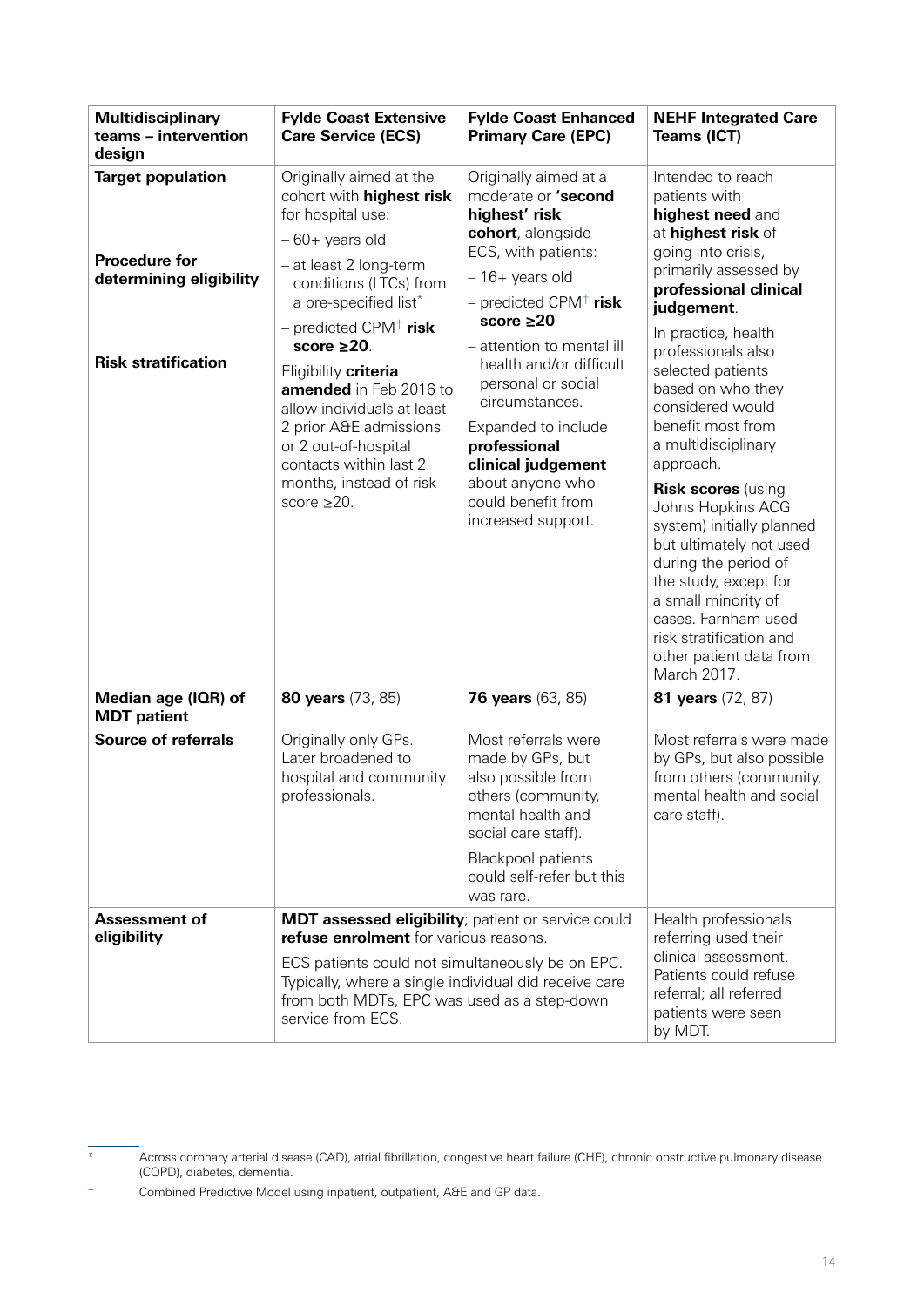| <b>Multidisciplinary</b><br>teams - intervention<br>design                                                                                                                                                                                                                                                                                                                                                                                                                                                                                                                              | <b>Fylde Coast Extensive</b><br><b>Care Service (ECS)</b>                                                                                                                                                                                                                                                                                                                                                                                                        | <b>Fylde Coast Enhanced</b><br><b>Primary Care (EPC)</b>                                                                                                                                                                         | <b>NEHF Integrated Care</b><br><b>Teams (ICT)</b>                                                                              |
|-----------------------------------------------------------------------------------------------------------------------------------------------------------------------------------------------------------------------------------------------------------------------------------------------------------------------------------------------------------------------------------------------------------------------------------------------------------------------------------------------------------------------------------------------------------------------------------------|------------------------------------------------------------------------------------------------------------------------------------------------------------------------------------------------------------------------------------------------------------------------------------------------------------------------------------------------------------------------------------------------------------------------------------------------------------------|----------------------------------------------------------------------------------------------------------------------------------------------------------------------------------------------------------------------------------|--------------------------------------------------------------------------------------------------------------------------------|
| <b>Discharges</b>                                                                                                                                                                                                                                                                                                                                                                                                                                                                                                                                                                       | All MDTs were intended to provide temporary support to anticipate and<br>prevent duplicative or some unplanned hospital use.                                                                                                                                                                                                                                                                                                                                     |                                                                                                                                                                                                                                  |                                                                                                                                |
|                                                                                                                                                                                                                                                                                                                                                                                                                                                                                                                                                                                         | In the minority of cases where a patient received<br>care from both MDTs, EPC was typically used as a<br>'step down' for ECS.                                                                                                                                                                                                                                                                                                                                    | Patients referred to<br>an ICT would stay<br>on the ICT register in<br>perpetuum, although<br>differentiation was made<br>between active and<br>dormant patients.                                                                |                                                                                                                                |
| <b>Relationship with</b><br>end-of-life care                                                                                                                                                                                                                                                                                                                                                                                                                                                                                                                                            | End-of-life care pathways and their interaction with<br>ECS/EPC had not yet been well defined during the<br>follow-up period.                                                                                                                                                                                                                                                                                                                                    |                                                                                                                                                                                                                                  | Palliative care nurses<br>were not part of the core<br>team but they could<br>be called in for special<br>end-of-life support. |
| <b>Unplanned changes</b><br>or challenges during<br>implementation                                                                                                                                                                                                                                                                                                                                                                                                                                                                                                                      | Fewer patients were recruited than targeted in<br>the first year of implementation, ie time to reach<br>$\sim$ 1,000 patients was slower than anticipated for<br>both programmes.<br>Staff could not be fully recruited for all periods, and<br>in particular staffing configuration for the ECS had to<br>change. Whereas each of the teams was originally<br>meant to be led by specialist GPs or medical<br>doctors, recruitment difficulty meant these roles |                                                                                                                                                                                                                                  | Less systemic referral<br>process due to lack of<br>risk stratification tool<br>at launch.                                     |
|                                                                                                                                                                                                                                                                                                                                                                                                                                                                                                                                                                                         |                                                                                                                                                                                                                                                                                                                                                                                                                                                                  |                                                                                                                                                                                                                                  | Unplanned delay in<br>implementing urgent<br>care hubs in Farnham<br>and Yateley due to<br>estates issues.                     |
| were ultimately led by advanced practice nurses.<br>Estates issues led to some implementation delays,<br>such that EPC was established 16 months after<br>ECS (resulting in approximately half the maximum<br>follow-up time we observed for the latter). In the<br>first 3-6 months of planned implementation, patient<br>recruitment or acceptance onto ECS from GP<br>referrals was slower than initially anticipated.<br>The initially envisaged programme underwent<br>some refinements as not all of the initially proposed<br>vanguard budget was confirmed for central funding. |                                                                                                                                                                                                                                                                                                                                                                                                                                                                  | Fewer patients<br>were recruited than<br>targeted in first year of<br>implementation, ie time<br>to $\sim$ 1,000 patients was<br>slower than anticipated.                                                                        |                                                                                                                                |
|                                                                                                                                                                                                                                                                                                                                                                                                                                                                                                                                                                                         |                                                                                                                                                                                                                                                                                                                                                                                                                                                                  | There were some staff<br>recruitment issues in<br>some of the localities,<br>resulting in a reduced<br>core team during some<br>periods. In particular,<br>3 of the 5 localities<br>struggled to recruit<br>mental health staff. |                                                                                                                                |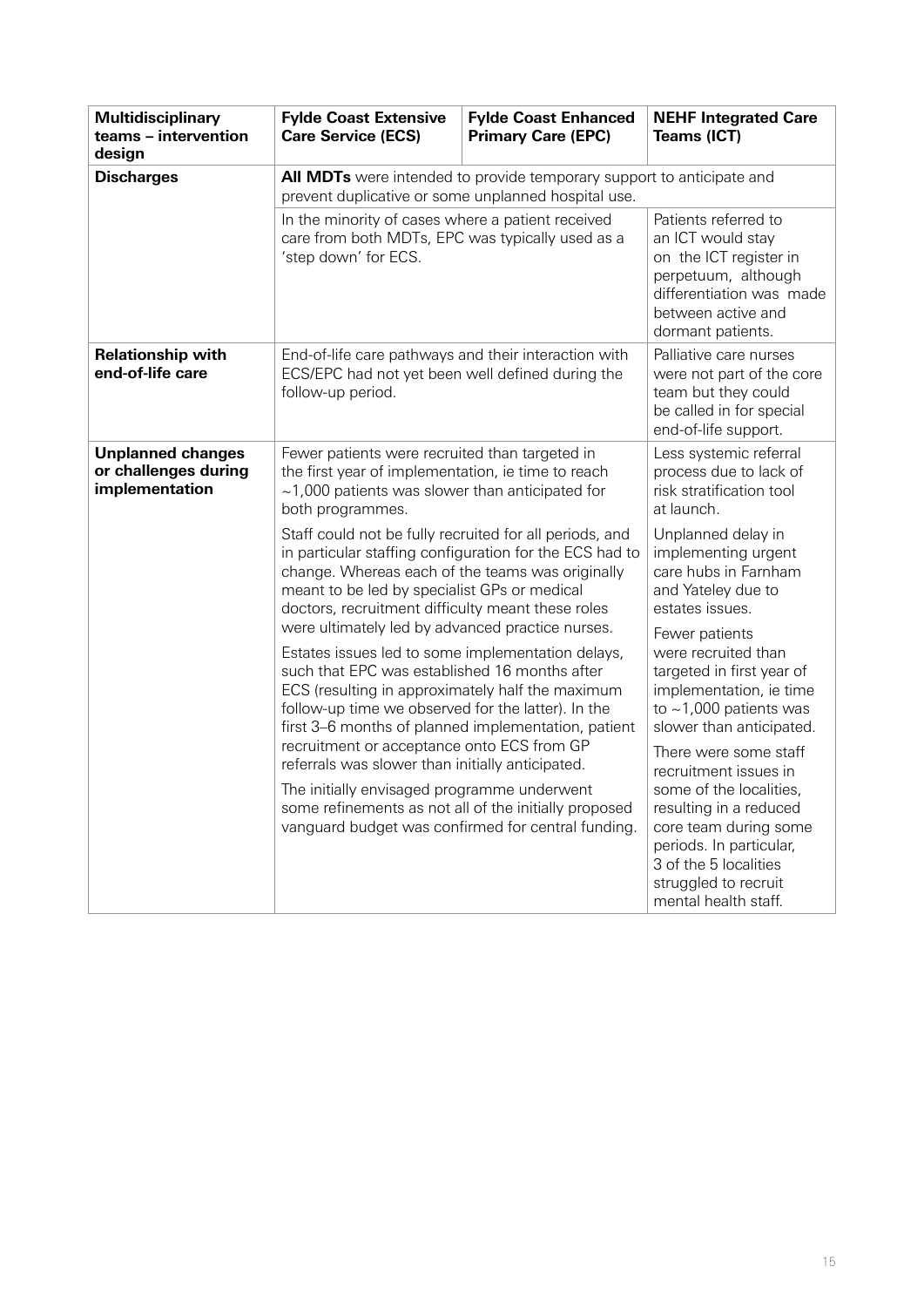#### **Table 2: Settings of the MDTs**

| <b>NHS New Models</b><br>of Care vanguard<br>programme | <b>Fylde Coast</b><br>MDTs funded as a 'multispecialty community<br>provider (MCP)' model                                                                                                                                                                                                             | <b>NEHF</b><br>MDTs funded within<br>'Primary and Acute<br>Care System (PACS)'                                                                                                                                                                              |
|--------------------------------------------------------|-------------------------------------------------------------------------------------------------------------------------------------------------------------------------------------------------------------------------------------------------------------------------------------------------------|-------------------------------------------------------------------------------------------------------------------------------------------------------------------------------------------------------------------------------------------------------------|
| <b>CCGs and population</b><br>covered                  | Blackpool $(-172,000$ people at 21 GPs)<br>Fylde & Wyre $(-155,000$ people at 19 GPs)                                                                                                                                                                                                                 | <b>NEHF</b><br>$(-225,000$ people<br>at 23 GPs)                                                                                                                                                                                                             |
| Socio-economic<br>characteristics                      | Urban Blackpool faces significant deprivation,<br>health inequalities and low life expectancy,<br>among the worst in England.<br>Suburban and rural Fylde & Wyre has a similar<br>profile to national averages but has a growing<br>proportion of older people with multiple<br>long-term conditions. |                                                                                                                                                                                                                                                             |
| <b>Historic integrated</b><br>care interventions       | Neighbourhoods in Blackpool had historically<br>some multidisciplinary teams working in the<br>community, whereas this was a new model and<br>way of working introduced in Fylde & Wyre.                                                                                                              | Some work on<br>integrating delivery<br>of services and<br>establishing a joint<br>integration team<br>had already started<br>before NEHF received<br>vanguard status,<br>following funding<br>from the Better Care<br>Fund in 2014 to<br>Hampshire County. |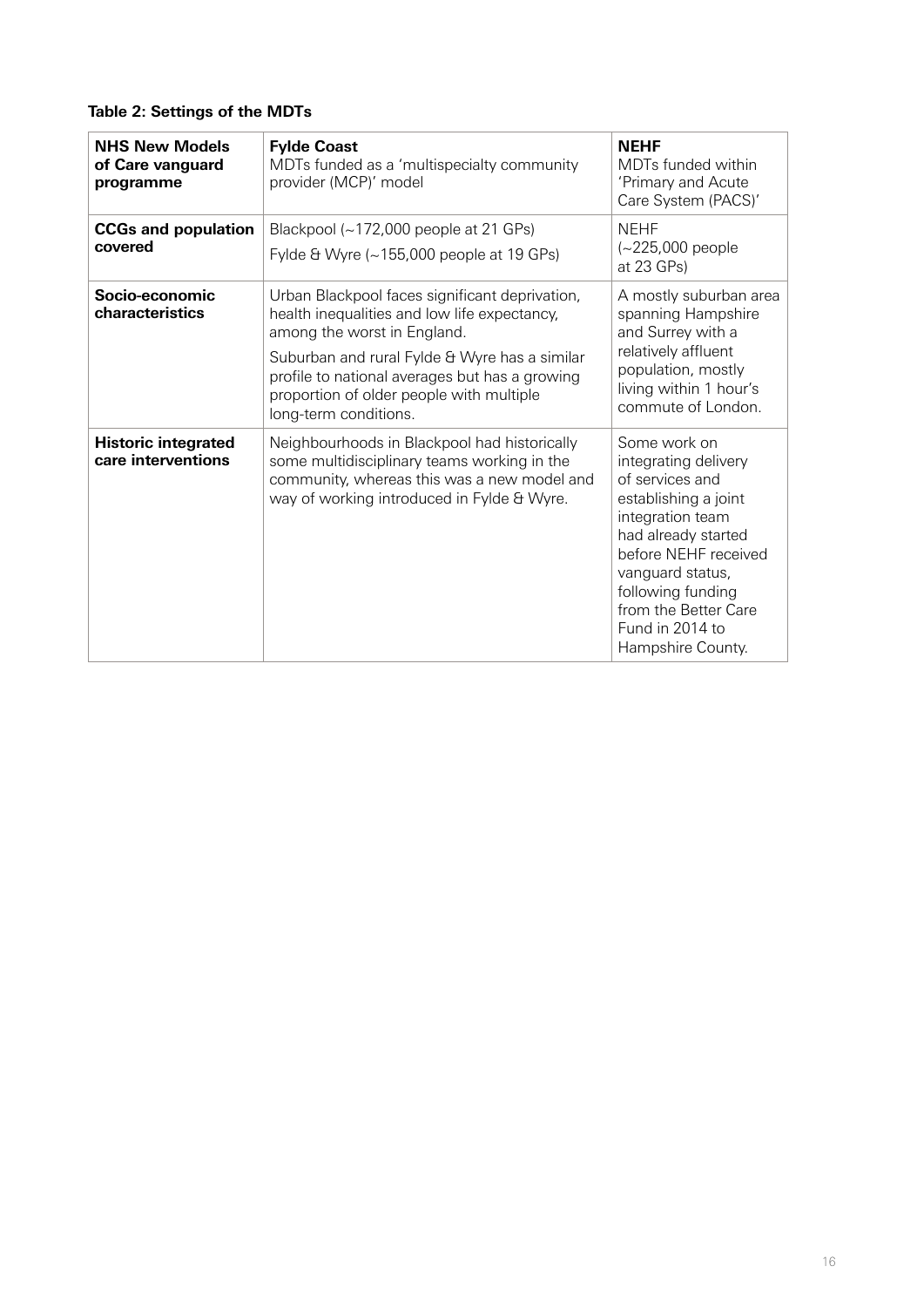|  | Table 3: Study design and characteristics of the original IAU evaluations |  |  |
|--|---------------------------------------------------------------------------|--|--|
|  |                                                                           |  |  |

| <b>Study design aspects</b>                  | <b>Fylde Coast</b><br><b>Extensive Care</b><br>Service (ECS)                                                                                                                                                                                                                                                                                                                                                                | <b>Fylde Coast</b><br><b>Enhanced Primary</b><br>Care (EPC)                                                                              |                                                                                                   |  |
|----------------------------------------------|-----------------------------------------------------------------------------------------------------------------------------------------------------------------------------------------------------------------------------------------------------------------------------------------------------------------------------------------------------------------------------------------------------------------------------|------------------------------------------------------------------------------------------------------------------------------------------|---------------------------------------------------------------------------------------------------|--|
| <b>Start and end dates</b>                   | Intervention patients were entered from first confirmed start of first spell<br>on the MDT service to death, de-registration from CCG for primary care or<br>end of the study period.                                                                                                                                                                                                                                       |                                                                                                                                          |                                                                                                   |  |
|                                              |                                                                                                                                                                                                                                                                                                                                                                                                                             | The IAU only included MDT patients who were enrolled for at least 1<br>month (28 days), to allow for a minimal effective service 'dose'. |                                                                                                   |  |
|                                              | Matched control patients were selected from the local area, with data<br>for all potential controls re-entered for each month (to align to varying<br>follow-up times of the intervention patients and allow for different start<br>dates from the same control individual to potentially match multiple MDT<br>patients). Their records were similarly censored upon death, de-registration<br>or end of the study period. |                                                                                                                                          |                                                                                                   |  |
| <b>Maximum study</b><br>follow-up            | 33 months<br>(mid-August 2015 to<br>mid-April 2018)                                                                                                                                                                                                                                                                                                                                                                         | 18 months<br>(mid-November 2016<br>to mid-April 2018)                                                                                    |                                                                                                   |  |
| Average study<br>follow-up                   | <b>393 days</b> (13 months)<br><b>220 days</b> $(7$ months)                                                                                                                                                                                                                                                                                                                                                                 |                                                                                                                                          | <b>202 days</b> $(7$ months)                                                                      |  |
| <b>Matching</b>                              | Local matched controls, ie the control patients were registered with a GP<br>in the same area (neighbourhood or locality).                                                                                                                                                                                                                                                                                                  |                                                                                                                                          |                                                                                                   |  |
|                                              | Matching done within MDT-specific catchment areas<br>(neighbourhoods/localities rather than across CCG/vanguard).                                                                                                                                                                                                                                                                                                           |                                                                                                                                          |                                                                                                   |  |
|                                              | Matching with replacement, ie the same control record could be matched<br>to different treated individuals if most similar across baseline covariates to<br>them. Control records could include multiple time periods of observation<br>for the same matched control individual.                                                                                                                                            |                                                                                                                                          |                                                                                                   |  |
|                                              | Matching based on patient characteristics and<br>Matching based on<br>risk score (including GP data in Combined<br>patient characteristics<br><b>Predictive Model)</b>                                                                                                                                                                                                                                                      |                                                                                                                                          |                                                                                                   |  |
|                                              | 1:1 matching                                                                                                                                                                                                                                                                                                                                                                                                                | 2:1 matching<br>(pre-specified for<br>statistical efficiency<br>with large N)                                                            | 1:1 matching                                                                                      |  |
| Sample size<br>in original IAU<br>evaluation | n=1,626 patients<br>in each group with<br>matched records<br>from 1,438 unique<br>control individuals                                                                                                                                                                                                                                                                                                                       | n=3,011 patients<br>in each group with<br>matched records<br>from 3,772 unique<br>control individuals                                    | n=774 patients<br>in each group with<br>matched records<br>from 731 unique<br>control individuals |  |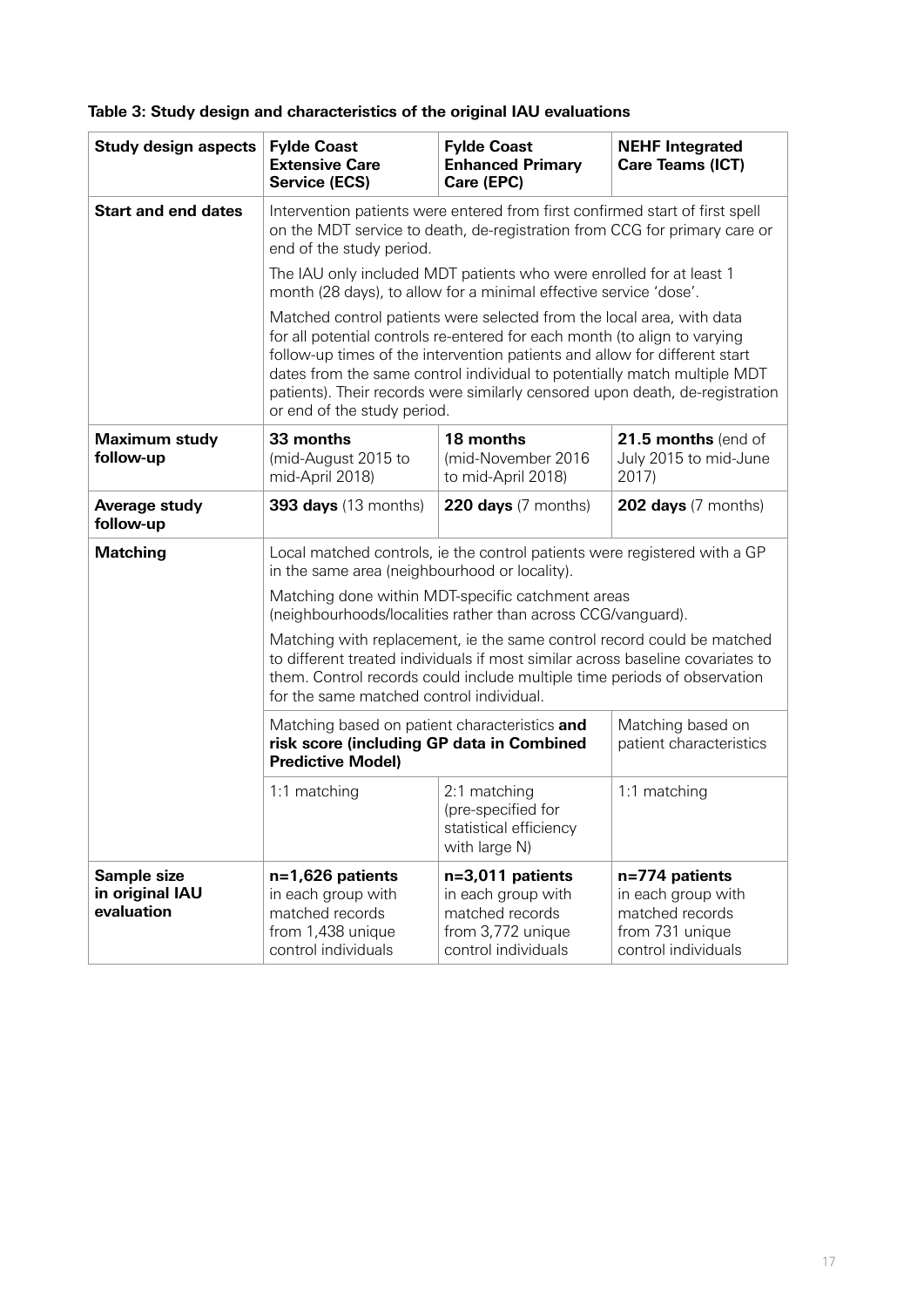**Table 4. Original evaluation findings: relative differences or average treatment effect on the treated for MDT users (95% confidence interval)**

| <b>Study findings</b><br><b>Fylde Coast Extensive</b><br><b>Care Service (ECS)</b> |                                           | <b>Fylde Coast Enhanced</b><br><b>Primary Care (EPC)</b> | <b>NEHF Integrated Care</b><br><b>Teams (ICT)</b> |
|------------------------------------------------------------------------------------|-------------------------------------------|----------------------------------------------------------|---------------------------------------------------|
| A&E attendances <sup>*</sup>                                                       | 26% higher<br>(15% to 38% higher)         | 40% higher<br>(28% to 52% higher)                        | 33% higher<br>(16% to 54% higher)                 |
| <b>Emergency</b><br>admissions*                                                    | 27% higher<br>(15% to 41% higher)         | 42% higher<br>(29% to 56% higher)                        | 43% higher<br>(23% to 67% higher)                 |
| <b>Chronic ACS</b><br>emergency<br>admissions <sup>*</sup>                         | 62% higher<br>(33% to 98% higher)         | 32% higher<br>(4% to 66% higher)                         | 105% higher<br>(32% to 222% higher)               |
| <b>UCS emergency</b><br>admissions*                                                | 24% higher<br>(3% to 48% higher)          | 46% higher<br>(21% to 75% higher)                        | 76% higher<br>(35% to 129% higher)                |
| Average length<br>of emergency<br>stay, nights <sup>*</sup>                        | N/A                                       | N/A                                                      | 33% higher<br>(8% to 63% higher)                  |
| <b>Emergency hospital</b><br>bed days                                              | 8% higher<br>(9% lower to 28% higher)     | 57% higher<br>(31% to 88% higher)                        | N/A                                               |
| <b>Emergency</b><br>readmissions within<br>30 days of discharge                    | N/A                                       | N/A                                                      | 4% higher<br>(11% lower to<br>21% higher)         |
| <b>Elective admissions</b><br>(ordinary or<br>non-regular day<br>admissions)       | 8% higher<br>(5% lower to 24% higher)     | 2% lower<br>(14% lower to<br>10% higher)                 | 24% lower<br>(2% to 41% lower)                    |
| <b>Elective bed days</b>                                                           | 1% higher<br>(34% lower to<br>54% higher) | 18% lower<br>(25% to 10% lower)                          | N/A                                               |
| <b>Outpatient</b><br>10% higher<br>attendances<br>(4% to 17% higher)               |                                           | 11% higher<br>(5% to 16% higher)                         | 3% higher<br>(8% lower to 17% higher)             |
| 43% higher<br><b>Deaths in hospital</b><br>(2% to 100% higher)                     |                                           | 21% higher<br>(12% lower to<br>67% higher)               | 27% lower<br>(42% lower to 2% higher)             |
| 4% higher<br>Deaths <sup>*</sup> (placebo test)<br>(16% lower to<br>28% higher)    |                                           | 58% higher<br>(33% to 89% higher)                        | 22% higher<br>(12% lower to<br>68% higher)        |

Note: all relative differences are rate ratios, apart from deaths and deaths in hospital, which are odds ratios.

Outcomes proposed for the pooled analysis.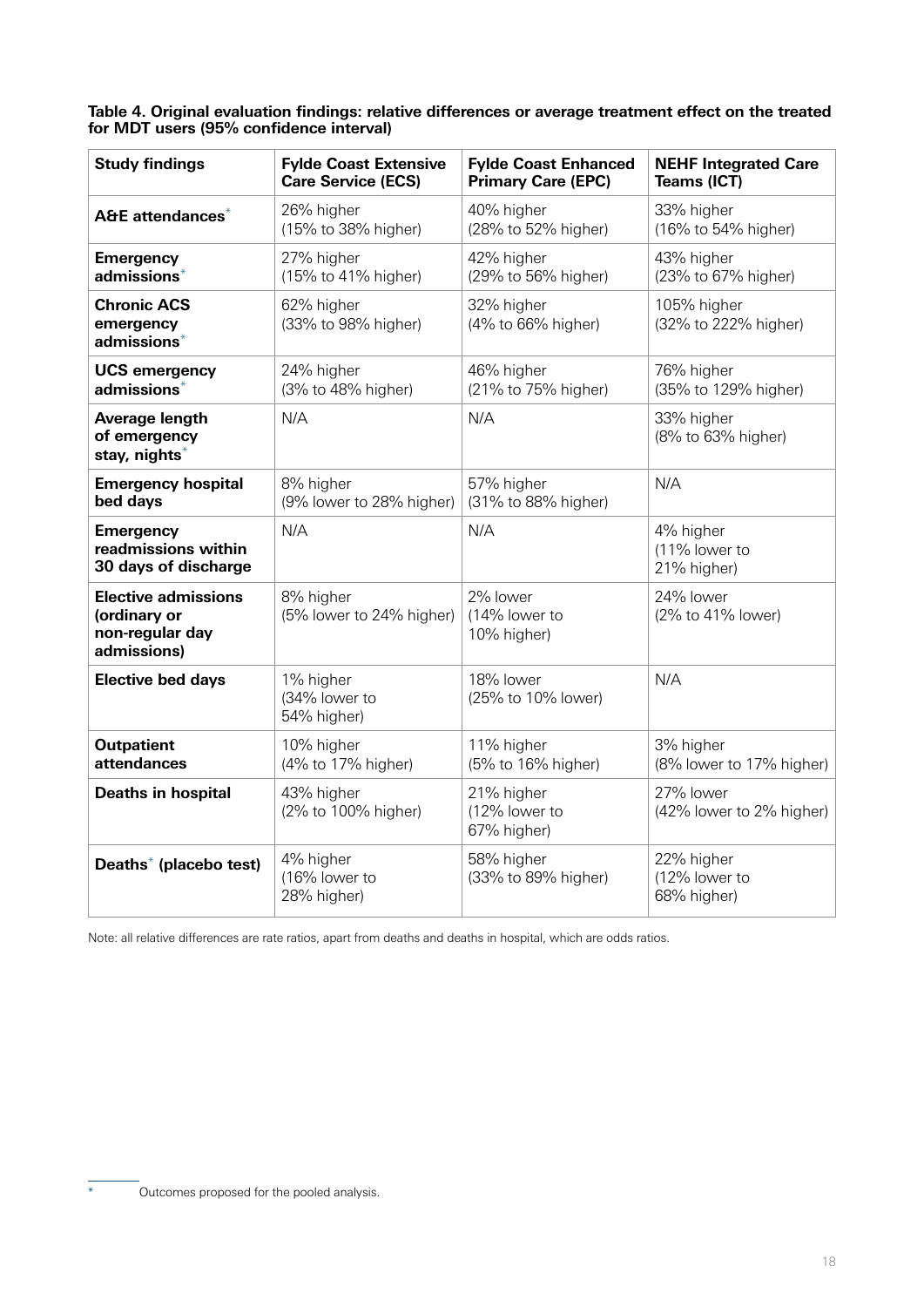## <span id="page-18-0"></span>Potential causes of increased emergency hospital use for patients enrolled in MDTs

There are several plausible hypotheses consistent with the results we observed and previous research $1,10$  $1,10$ :

- **H1** Residual unobserved confounding (differences in eg social context, end of life)
- **H2** Patient-specific effects (subgroup heterogeneity)
- **H3** Limited 'impactability' of riskiest patients
- **H4** Delayed impact caused by patient and/or provider factors
- **H5** Induced demand from clinical risk aversion
- **H6** Hospital use does not adequately measure quality.

### **H1. Residual unobserved confounding accounts for impacts, as MDT patients were still different from their matched controls in unseen but important ways**

Unseen differences between the respective intervention and matched control groups could potentially account for some or even all the difference in hospital use between the intervention and control groups (unobserved confounding). This is the case when the matched control patients appear very similar to the intervention patients but have important unseen differences that may impact on their eligibility for MDTs as well as their hospital use. The risk of unobserved confounding is always a limitation of observational studies but is a particular concern where the intervention was available for the control individuals but they were not selected, even though they had similar observable characteristics. This is the case in these studies: controls were from the same areas as the patients enrolled in MDTs and appear very similar, but were not referred to an MDT (in the case of NEHF) or not referred for assessment and potential enrolment in an MDT (in the case of ECS and EPC).

For the original evaluations, although we adjusted for factors such as age, level of deprivation, LTCs and prior hospital use, we may not have captured other important factors that contributed to the decision to refer to an MDT. We found that there was strong statistical evidence that patients enrolled on EPC had a higher rate of death during the follow-up period, as compared to the matched control group. That suggests that there was greater baseline medical risk in this group prior to receiving EPC that could not be accounted for in the accessible data. However, the observed crude risk difference in deaths (3.6 percentage points higher, for an overall crude mortality rate of 10.6%) is highly unlikely to account for the observed differences in hospital activity (approximately 40% greater A&E attendances and emergency admissions among all EPC users as compared to matched controls). EPC patients who died during the follow-up period did not have hospitalisation rates that were over 10 times higher (40% divided by 3.6%) than the matched control group. We can investigate whether nearing end of life may be an unobserved confounder in the original analyses by subsetting patients depending on if they died within 90 days of being enrolled in an MDT/entering the study.

Unobserved confounding was a particular concern in the NEHF study, where health professionals referred patients based predominately on clinical judgement (rather than on objective criteria) on which patients would most benefit from support from a multidisciplinary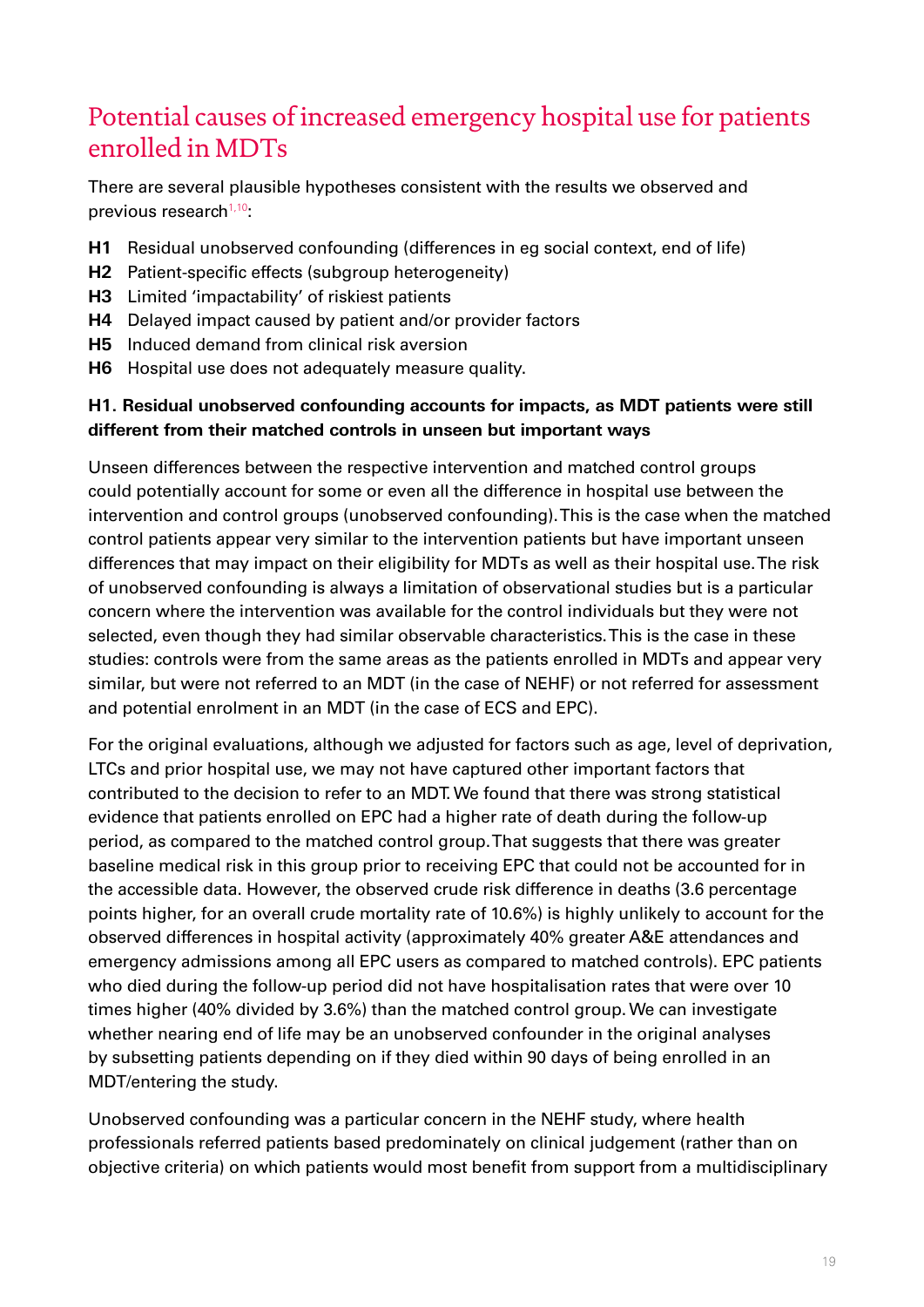team, because they were at highest risk and need. This may have been based on information not available in our original data, such as not managing a long-term condition well or being socially isolated, where such factors also included an element of clinical judgement. In Fylde Coast, risk scores were used for selection to both types of MDTs but particularly EPC was aimed at individuals who a GP felt could benefit from increased support because of a lack of family support or other factors that meant they could not effectively manage their own health.

Stokes et al found that when identifying patients for MDTs, medical practitioners felt that the patients' needs were often primarily related to social factors such as isolation, poor housing or living arrangements, and other socio-economic issues.<sup>[2](#page-47-2)</sup>

One such factor could be social isolation, which has been found to be associated with both increased morbidity and mortality.<sup>[28](#page-48-7),[29](#page-48-8)</sup> Social isolation is a concept related to but distinct from loneliness; while loneliness is a subjective feeling associated with actual or perceived isolation, social isolation reflects a lack of social ties, social integration or sense of community.<sup>[28](#page-48-7)[,30](#page-48-9)</sup>

It is not possible to quantify social isolation in our data, but there is potential to identify proxies of it relating to social context. One of these is whether someone is living alone, and this has been found to be associated with a 50% higher likelihood of visiting A&E than those living with others.[12](#page-47-12) However, while living alone could result in social isolation, it is not necessarily the case; approximately one-third of people aged 65 or over live on their own<sup>[31](#page-48-10)</sup>, many of whom may have friends or family living nearby. Therefore, identifying whether somebody is living alone may not be sufficient to identify somebody who is socially isolated. Other, related, factors that may affect health outcomes and a health professional's decision to refer a patient to an MDT may be life events such as a recent bereavement<sup>[32](#page-48-11)</sup> or losing one's job. Another factor could be housing instability. Social isolation is also likely to be associated with having LTCs (something we already account for in our analyses) or living and caring for somebody in the family with LTCs, as this can lead to the person being more housebound or having less time available for social interactions or leisure activities, especially if it may not be safe to leave the household member on their own. This may particularly be the case if the person has dementia, serious mental ill health or profound mobility problems. It may also be more difficult to look after one's own health while also caring for somebody else; therefore, this may be important social context to account for in its own right.

If in fact these social context factors were poorly matched in our previous studies, the original evaluations would be limited by biased information and the 'true' impact of these interventions ought to be reassessed in light of the newly observed data. However, it is also plausible that the conclusions from our original evaluations remain unchanged despite including further potential sources of unobserved confounding. Statistically, this issue cannot be eliminated or precisely quantified in an observational study.<sup>\*</sup> Yet careful study designs to evaluate impact can and do replicate the treatment effects of clinical and other health interventions seen from randomised controlled trials $33,34$  $33,34$  and can match real-world experience more closely than the very controlled and sometimes artificial conditions of most trials.<sup>[35](#page-48-14)</sup>

There are some statistical methods available, eg Rosenbaum bounds ([https://cran.r-project.org/web/packages/rbounds/](https://cran.r-project.org/web/packages/rbounds/rbounds.pdf) [rbounds.pdf\)](https://cran.r-project.org/web/packages/rbounds/rbounds.pdf) which calculates how sensitive results are to unobserved confounding. However, these are not currently available for count outcomes.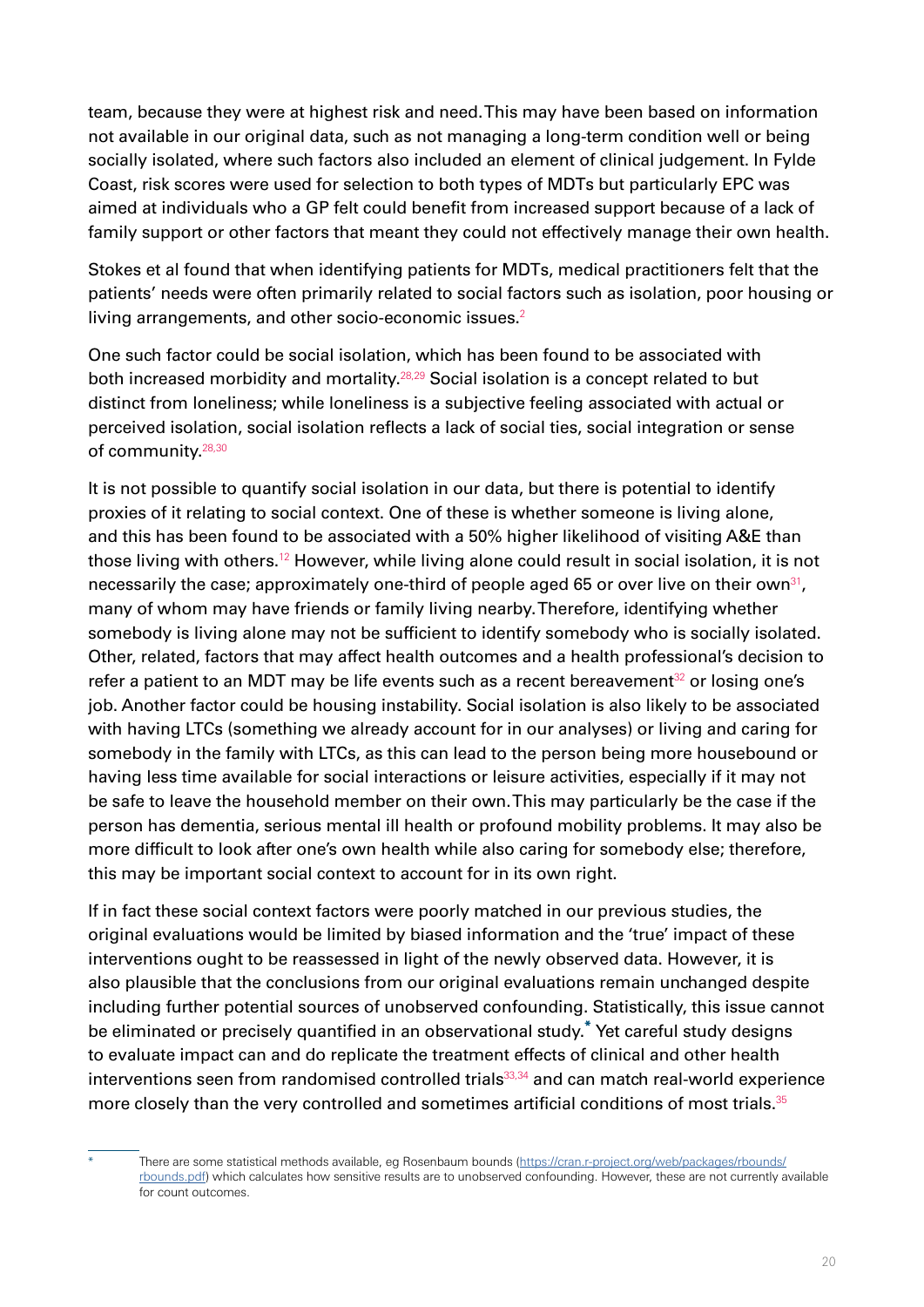There are several further hypotheses which relate to patients' 'impactability', ie the notion that some people may be more amenable to preventive care and that individuals at the highest overall risk for emergency hospital use do not necessarily correspond with the group of people for whom such hospitalisation can actually be prevented or avoided.[36](#page-48-15) This is related to but distinct from the identification of unmet need and a non-linear impact on hospital use over time, as discussed in the fourth and fifth hypotheses below.

#### **H2. MDTs may be best suited to support specific patient subgroups**

MDTs may be better suited to support certain patient subgroups, eg those with serious mental illness, diabetes or heart failure, rather than the general population of individuals who are identified as having high risk of hospitalisation in the following 12 months. It may be more difficult to detect a positive impact overall in evaluations of MDTs serving a broader general population if there is heterogeneity in characteristics and in the MDTs' effect on outcomes.

Although MDTs have been demonstrated to reduce emergency hospitalisation in several randomised trials, this data has been sparse and research protocols were of varying quality and high heterogeneity, eg evidence from the US where system incentives and clinical risk thresholds are quite different from the UK, and studies pre-dating the landmark 2012 Health and Social Care Act in the UK. In both cases, MDTs may be less effective or even counterproductive in England today, due to unignorable differences in how NHS and social care are now organised.

Recent evidence is equivocal about the impact of MDTs on hospital activity. Integrated care interventions in primary and community care settings, including MDTs, have a mixed record of success when applied to patients with general multimorbidity $37$ , including no change in hospital use for 'primary intensive care' case management models in the  $US^{38}$  $US^{38}$  $US^{38}$ Multidimensional assessment and management of older people in primary care does not appear to impact patient outcomes in the UK. $^{39}$  $^{39}$  $^{39}$  However, other research, for example a multicentre randomised trial in the north of England, has found greater independence for older people needing rehabilitation when providing community-based MDTs.<sup>[40](#page-48-19)</sup>

Historically, some but not all measures of reduced hospital use – for example shorter length of stay but not lower emergency admissions – have been demonstrated across systematic reviews of international trials in congestive heart failure<sup>[41,](#page-48-20)[42](#page-49-0)</sup> and stroke<sup>[43](#page-49-1)</sup> and with relatively modest impacts in specific UK trials for severe mental illness.<sup>[44,](#page-49-2)[45](#page-49-3)</sup> Conversely, integrated care managers in the US have previously believed that serious mental ill health makes it less likely that case or disease management will reduce hospital use among patients who have these conditions.[36](#page-48-15) Integrated care may reduce length of stay and long-term dependency among stroke patients.<sup>[43](#page-49-1)</sup>

However, even if there are certain conditions that are more amenable to multidisciplinary support, these conditions may not be equally well supported by an MDT that cares for a broader range of conditions and needs as by one specifically targeting patients with a specific diagnosis, particularly if condition-specific staffing and skills are required for intervention effectiveness.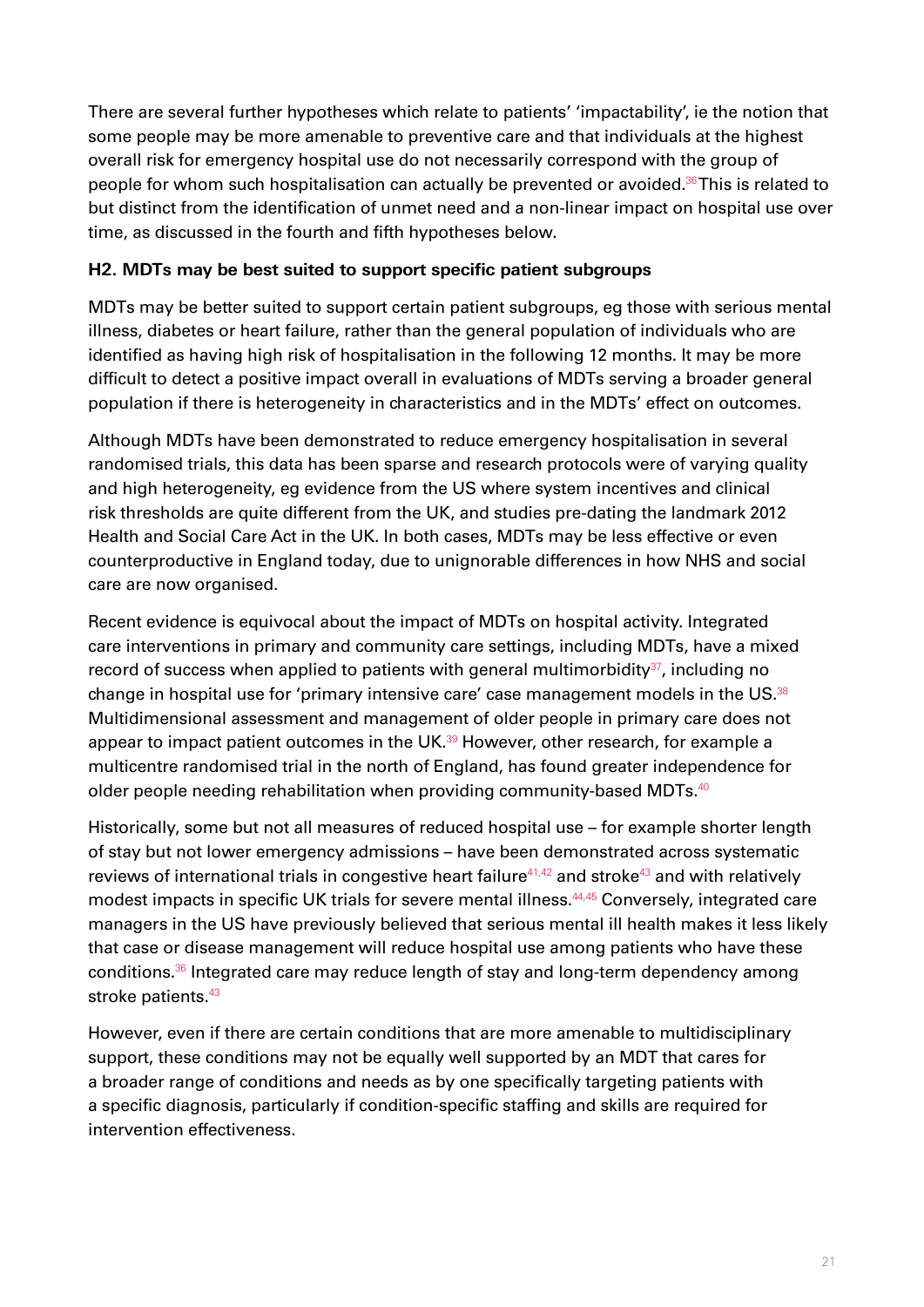### **H3. There may be limited scope to reduce or impact emergency hospital use for the highest risk patients, especially those nearing end of life**

Linked to the concept of 'impactability', it may be that there is limited scope to reduce emergency hospital use for those identified as being at the highest risk, especially if they are nearing their end of life.[10,](#page-47-10)[36](#page-48-15)[,46](#page-49-4) In qualitative feedback, Fylde Coast MDT staff noted for instance that some patients had elevated 'acuity' and therefore may not have represented a group for whom future hospital use could actually be avoided.<sup>[16](#page-47-16)</sup>

If the aim is to reduce emergency admissions, it may be that MDTs should not target the patients identified as at highest risk. There may instead be more scope, especially at a population level, to reduce unplanned hospital use in a lower or more moderate risk group of patients whose long-term conditions have not yet progressed to the most serious or unmanageable stages. MDTs may be able to delay and compress future periods of frailty for a high-impact group of patients, but these may not be the same population that the vanguards were able to identify and target in their initial phase.

The currently available tools for risk stratification are somewhat useful but not definitive for targeting MDTs. While they use extensive data to predict hospital admission, there is still substantial likelihood of false negatives and positives in their use, and most of them do not address impactability directly.<sup>[10,](#page-47-10)[47](#page-49-5)[,48](#page-49-6)</sup> These tools also cannot capture or report information that is not routinely collected in aggregated NHS data systems but which might be important for targeting MDTs, for instance on social isolation, homelessness, or similar personal circumstances. In some cases, continuous development and improvement of these tools is no longer supported (eg NHS support for continuous development on CPM was halted in 2011), which limits their continued applicability and validity. Such tools may be most useful when deployed alongside clinical judgement to target population health interventions.<sup>[49](#page-49-7)</sup>

### **H4. MDTs increase hospitalisation initially but can sustain reduced use over a longer time period**

Greater hospital use by MDT patients may reflect a real impact that occurs in the year immediately following the intervention, but this may be offset by reduced hospital use over the longer run. In other words, it is possible that the short-run increases we observed are a typical impact of MDTs, but overall these are offset by reductions when considering a longer time period following MDT enrolment.

Such a pattern could be due to MDTs identifying urgent unmet medical needs that might otherwise have only been identified later at a more problematic stage or gone untreated otherwise. It is possible that for many of the people targeted by these MDTs – including those living alone or with other social factors that we have not previously been able to account for – additional care is needed in the short term to stabilise their condition and promote self-management after acute crises (where such crises signal eligibility for potential MDT benefit in the first place), but these interventions show preventive benefits only later over a longer follow-up period of years rather than months. In other words, it may be that reduced hospital use is only observable beyond the median 7–13 months of follow-up in the original IAU evaluations.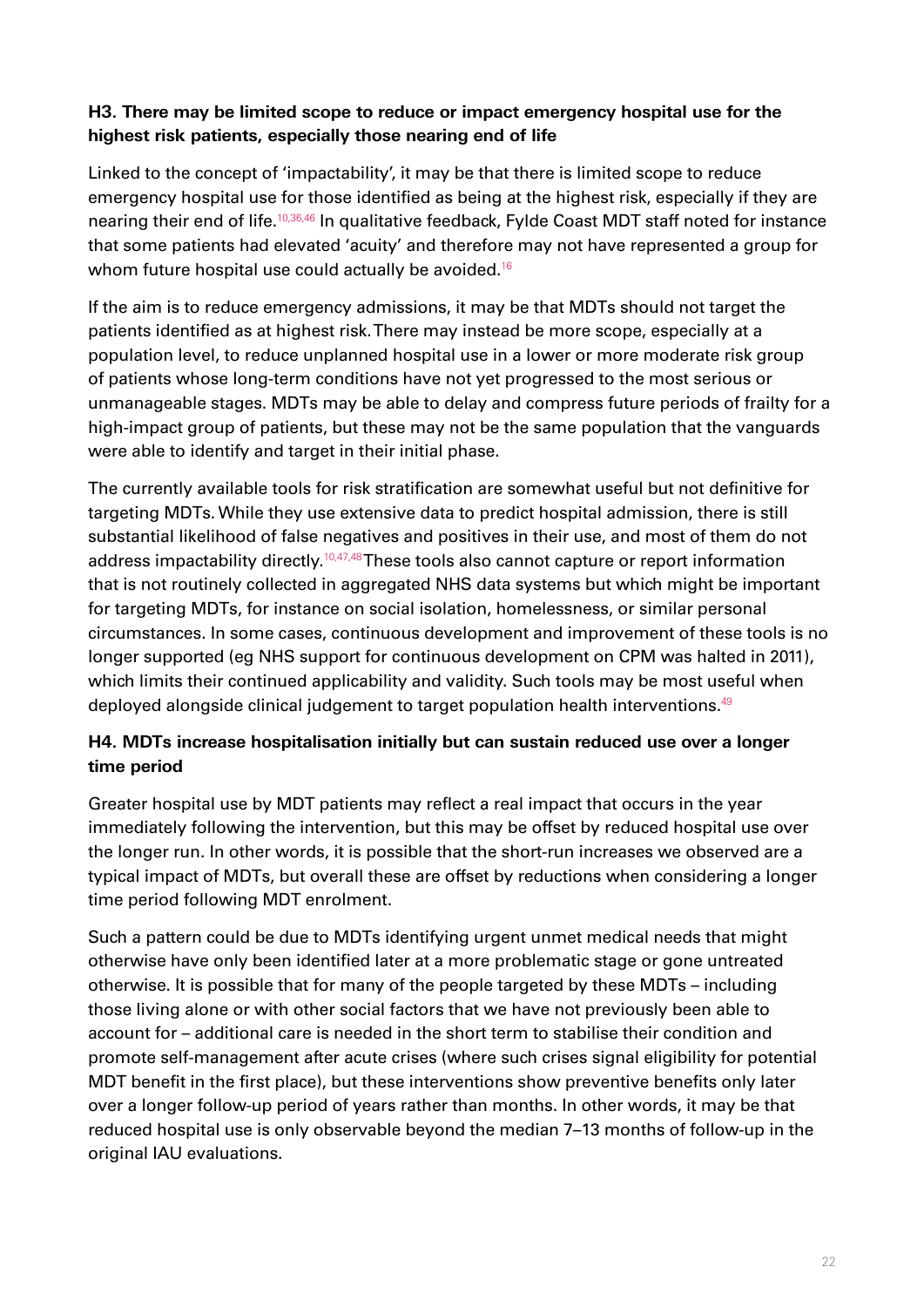Alternatively – or additionally – a change in MDT impact over time may result from programme implementation lag. Consistent with change management theory<sup>[50](#page-49-8)</sup> complex integrated care programmes like the MDTs may require significantly more time to 'bed in' than allowed for under vanguard funding arrangements. Operational setup and management of complex interventions needs time to take effect, as teams introducing these changes must set up new routines of work, typically within complex institutional bureaucracies, with staff learning from experience and monitoring over time about how to optimise their delivery to achieve strategic aims. For example, in Fylde Coast ECS, the first recruited patients were typically enrolled for longer than current patients, roughly 12 as opposed to 6 months, according to local programme managers $^{\textrm{16}}$  $^{\textrm{16}}$  $^{\textrm{16}}$  and consistent with observed data. $^{\textrm{5}}$  $^{\textrm{5}}$  $^{\textrm{5}}$  It is thus possible that vanguard MDTs can reduce (and potentially sustain lower) hospital activity over a longer follow-up because the programme can only make these impacts after an initial period of operational start-up and improvement. Alternatively, it may be the case that such a lag is inherent to the effect of MDTs, as provider teams may require a certain number of visits or time with each individual patient in order to optimise the support interventions required to prevent future hospitalisation.

The IAU has previously evaluated the Mid-Nottinghamshire integrated care vanguard, which included, among others, an MDT like the Fylde and NEHF teams.<sup>\*</sup> Evidence from Mid-Nottinghamshire suggests that there was an initial area-level increase in emergency hospital use, which was followed by a decrease in the longer term, apparent only after about 2 years after approval of the vanguard and 4–5 years after initiation of the integrated care transformation programme.<sup>[51](#page-49-9)</sup> This is consistent with at least 2-3 years before a modest reduction or prevention of comparative rates of hospitalisation, as found in other recent peer reviewed research on all the English new care models vanguards<sup>[19](#page-47-19)</sup> and pioneers<sup>[52](#page-49-10)</sup>. In an accompanying study, we plan to replicate the Mid-Nottinghamshire evaluation methods for Fylde Coast CCGs (Blackpool and Fylde & Wyre) and NEHF. If this trend over time holds across the three areas, this would be compelling evidence that integrated care models overall – and potentially also MDTs – take a longer time to generate positive impacts. Further qualitative and process evaluation would be required to quantify the reasons for this delayed impact, but there are at least two plausible explanations.

### **H5. MDTs may have led to induced demand, from health awareness among patients or heightened risk aversion among professionals**

MDTs may have led to patients being more aware of their health needs or risks, or health and care professionals being more risk averse, which in turn led to greater hospital and other service utilisation. This usage may address previously unmet medical need as described above and may therefore be justified or appropriate. However, quality of life impacts – as opposed to service utilisation and mortality trends – can only be measured reliably by further data collection with service users. This phenomenon, whether caused by increased care-seeking by patients or more frequent referral and admission by medical staff, is known as 'supplier induced demand' in health economics. We do not have directly observed or consistent data

In Mid-Nottinghamshire, the MDT and other vanguard initiatives were evaluated at an area or whole-population level using synthetic controls rather than as an individually matched study, as no individual-level MDT enrolment data were available. Therefore, a matched-control study was not possible there and it cannot be included in the pooled analysis.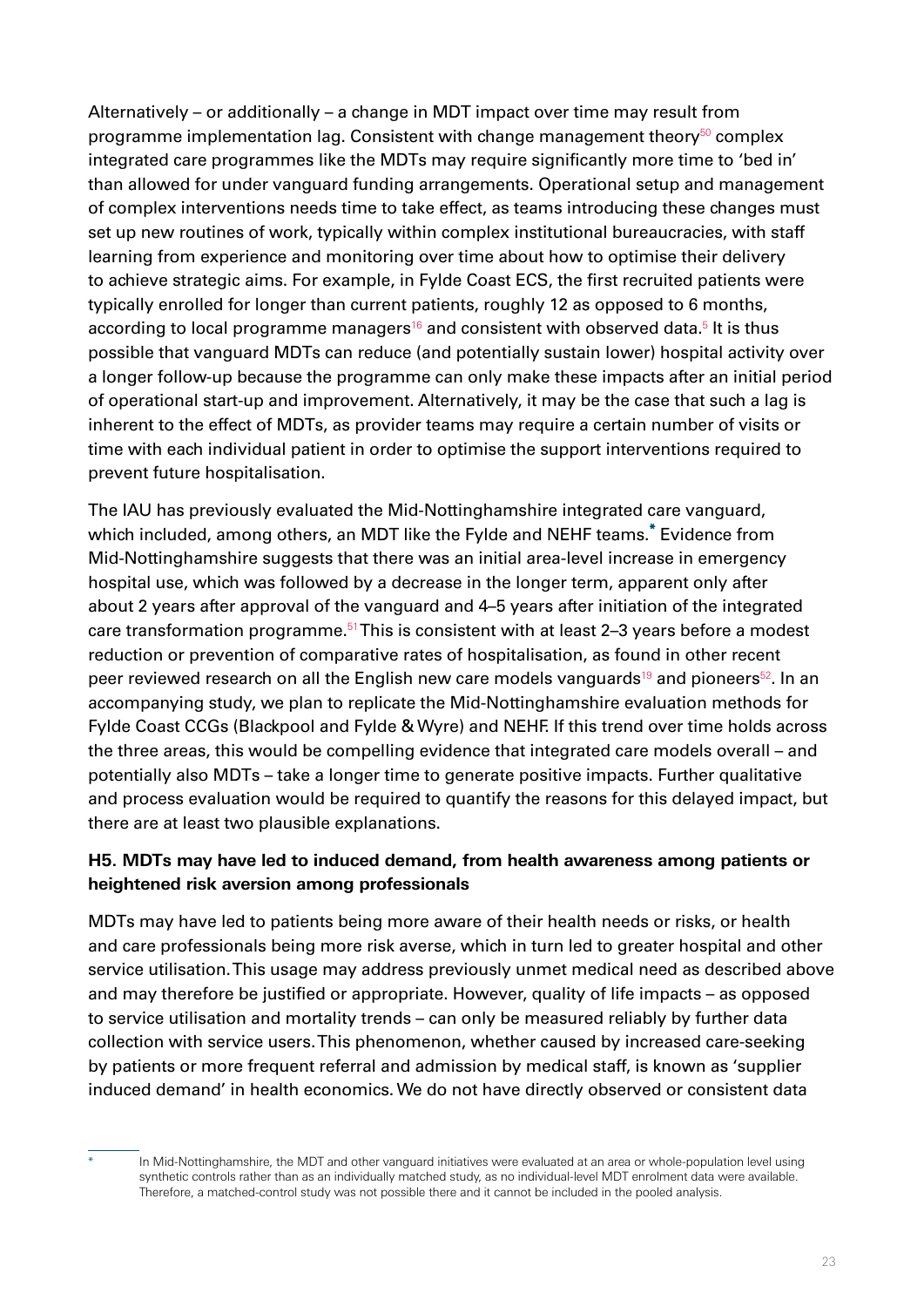<span id="page-23-0"></span>on the clinical risk thresholds or self-reported health awareness across the MDT and matched control sample. As a result, we will not test this hypothesis in the quantitative analyses, but the review of reviews may identify relevant findings in other empirical studies.

### **H6. Multidisciplinary integrated care teams may improve quality in ways that are not adequately measured by emergency hospital use**

The value of integrated care teams may primarily lie in improving other outcomes, such as coordination of care, patients' wellbeing or experience of care or better management of LTCs, rather than reducing emergency hospital admissions. However, these evaluations did not examine, for example, the impact of the MDTs in improving patient-recorded outcome measures of quality of life as they are not routinely collected or recorded in NHS administrative systems.

Unplanned hospital use is an imperfect proxy for quality of care. In many cases, particularly at the end of life, hospital use may not be preventable and may be medically appropriate, eg to check that a chemotherapy has not caused dangerous side effects. In such cases, hospitalisation is essentially inevitable and would not represent a bad outcome for patients, but may represent essential care that improves quality of life by alleviating pain and other symptoms. As such, increases in unplanned (ie unscheduled) hospital use as measured by A&E attendances and emergency admissions could be an appropriate outcome signalling greater quality of care where MDTs address otherwise unmet medical need, and where further complications or worsening of LTCs is not truly preventable. Separate quality improvement literature on end-of-life care has noted the costliness of hospitalisation that motivates many interventions. However, optimal clinical management is nuanced and typically considered in terms of compressing the acute use of medical resources at end of life, ie in reducing length of stay, rather than preventing hospital attendance or admission in the first place for patients with terminal LTCs.<sup>[53](#page-49-11)</sup>

## Objectives of the evaluation

This analysis aims to understand why patients enrolled in MDTs have in general higher emergency hospital use than their comparison groups. As such, we will explore a number of questions relating to the hypotheses above.

The study will examine and contextualise impacts on unplanned hospital use for the 5,411 'treated' patients who used MDT services in Fylde Coast and NEHF during the period of the respective IAU evaluations. Although these impacts have already been studied as compared to local matched control groups for each study area, the goal of this pooled analysis is to further explore the impacts between and across all three evaluations.

The research questions we aim to answer are:

1. Can we improve on the comparability between the intervention and control groups by including variables relating to 'social context', which may act as proxies for social isolation or other factors that could affect both treatment assignment and outcomes? What is the effect of MDTs on emergency hospital use after these factors have been taken into account? **(H1)**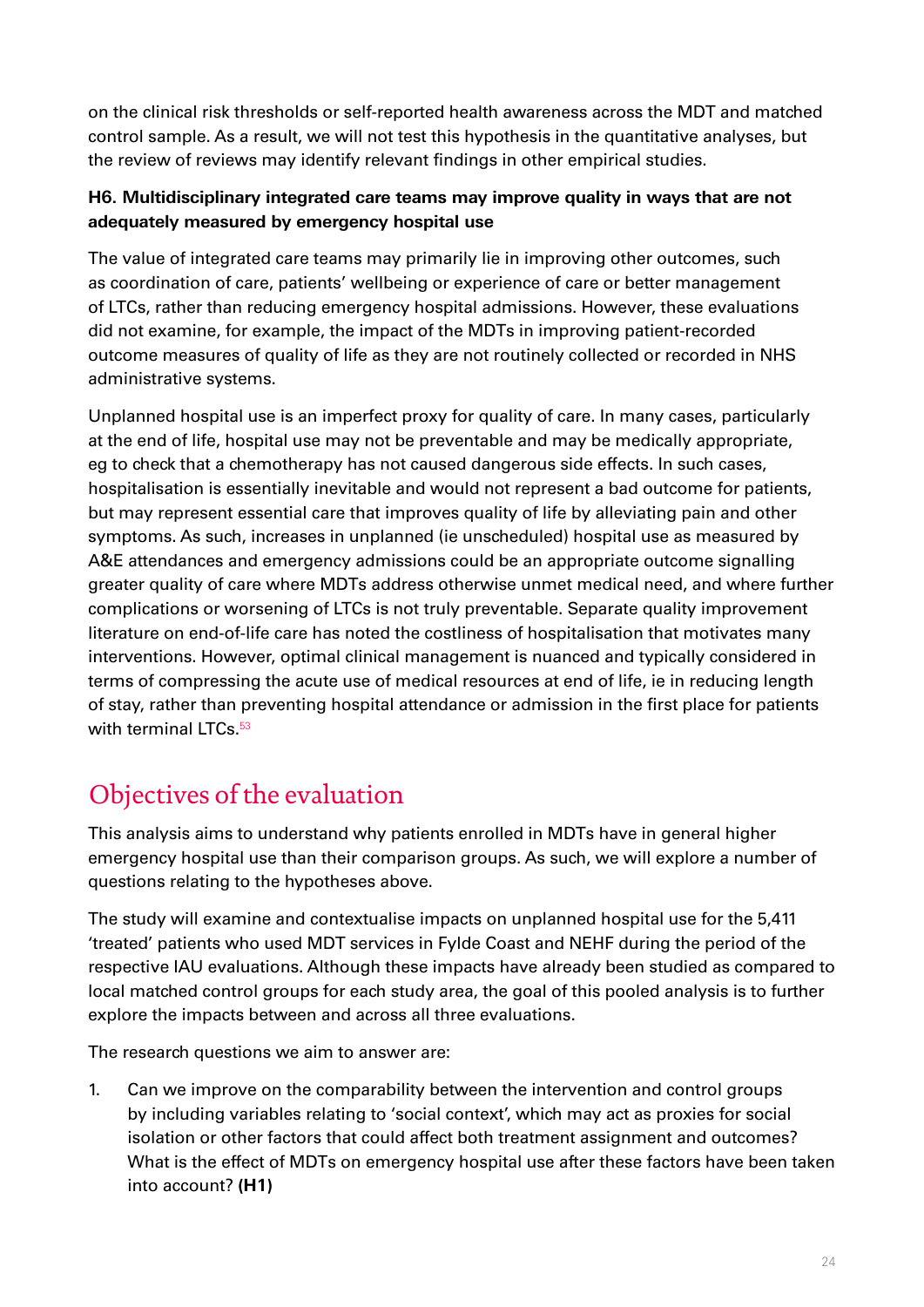We can also explore whether a difference in deaths between the intervention and control groups explains the observed impacts on hospital use, in particular in the EPC study. EPC contributes most of the pooled study sample (3,011 out of 5,411 MDT intervention patients) but the difference in observed death rates between treated patients and matched controls suggests that unobserved confounders may be differentially affecting the outcomes. We will carry out a sensitivity analysis across the pooled sample and within the EPC study (see below) to check how robust the hospital use findings are, after adjustment for end of life. This sensitivity analysis will compare hospitalisation outcomes between a patient subgroup who were at the end of life against all other patients, and statistically assess whether the intervention effect is different between these subgroups after risk adjustment for known factors.

2. From these three evaluations, what is the generalisable impact of MDTs? Where differences in impact have been observed, are these explained by patient- and system-level differences (heterogeneity)? **(H2)**

The communities within the three CCGs under study vary across rural vs urban, deprivation levels and other geographic factors and are therefore quite broadly representative of the English population outside London, and our initial analyses independently found fairly similar treatment effects for the primary outcomes of A&E attendances and emergency admissions (Table 4). As there was relatively high consistency in treatment effects (ie increased emergency hospital use) observed across studies and outcomes, the pooled data will inherently confirm this qualitative finding. In other words, as all three previous studies agreed on the direction of impact (an increase), the pooled analysis will find an increase. However, pooling and increasing the sample size will allow us to narrow the anticipated quantitative range of this impact (as given by confidence intervals).

There are two levels of heterogeneity that may be addressed by contrasting effects observed in the pooled analysis: the first is geographic population or study setting differences. By pooling the studies and quantifying the impact of differences in CCG area (NEHF, Blackpool and Fylde & Wyre), we will be able to estimate the impact of geographic heterogeneity, which could reflect population differences, system or setting nuances, or differences between the MDT interventions themselves. This will particularly hold in comparing the ECS and EPC, respectively, between Blackpool and Fylde & Wyre CCGs. As we account for many population-level differences in the matching and regression covariates, such residual heterogeneity will point to system or setting differences driven by local care providers and/or latent population variables.

The second level of heterogeneity – differences in effect arising from variation in the MDT interventions – is more difficult to observe, but directional findings may be possible from the unique implementation of ECS and EPC in the same geographies. As both Fylde Coast MDTs were implemented as complementary interventions in two CCG populations, it is possible to more formally quantify contrasting effects arising from intervention as opposed to CCG differences (ie considering the impact of ECS vs EPC in Fylde & Wyre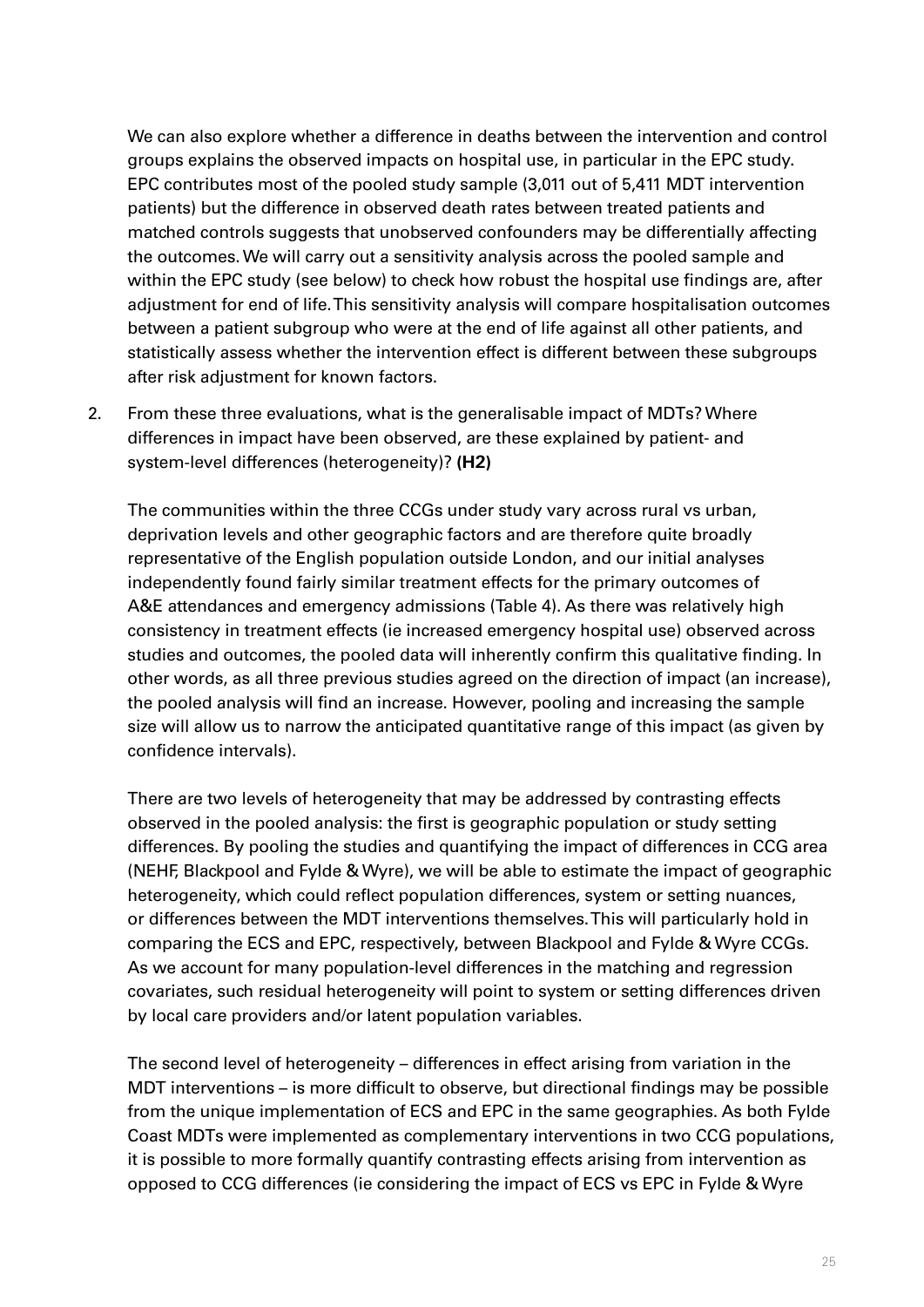CCG, where substantial patient overlap exists in observed risk factors such as age, pre-existing conditions, past hospitalisation and potentially social context). Furthermore, because Fylde EPC and NEHF ICT are more similar interventions (as they do not replace GP care) observed in somewhat differing patient populations, some inference is possible by comparing and contrasting the impact of these interventions among more vs less similar enrolled patient groups. The large sample of 3,011 EPC service users is widely distributed across risk factors, with substantial overlap in patient profile among specific subsets of intervention users to patients in both ECS and NEHF.

- 3. Among pre-specified patient subgroups, are there any who are more likely to see either a reduction or an increase in unplanned hospital use after receiving MDT services? (**H2, H3**). These subgroups will focus on pre-specified patients who have multimorbidity, frailty, or specific LTCs that may be mostly likely to benefit from MDTs (see section Methods: Patient subgroups). The specified LTCs – dementia, chronic pulmonary disease and serious mental ill health – are based on conditions specified in the NHS Long Term Plan.<sup>8</sup>We will also assess whether patients at the end of life are impacted differently to those who were alive for more than 3 months (90 days) after MDT enrolment. Using new data linkages, we will also assess the effect of MDTs on patients with certain social context factors, such as living alone.
- 4. Is there any evidence that differences in impact between the Fylde Coast MDTs and the NEHF ICT can be explained by the use of formal risk stratification tools in Fylde Coast? **(H2, H3)**

The sensitivity analysis for inclusion of CPM risk score information as a covariate in the Fylde Coast studies will be required to validate how to pool these data with NEHF, where risk scores were absent, and the interpretation of ATT estimates across all three programmes and CCGs. This analysis would also serve to quantify the impact of using risk stratification tools: for both ECS and EPC, we will compare the estimated treatment impacts when matching or weighting control with risk score information included vs not.

Although previous post hoc analysis of the Fylde ECS results did not suggest substantial differences in MDT impact by risk score, sample size and follow-up scores were relatively small. Thus, pooled analysis across both ECS and EPC may help identify clearer impacts.

Further research questions that we will attempt to answer through other strands of work are:

- 5. Is there evidence for a delayed exposure effect of MDTs, in which initially increased hospital use changes to a reduction over the long run once the intervention has become more embedded? This separate analysis will evaluate the effect of the whole population aged 65+ in each of the vanguard areas (NEHF, Blackpool and Fylde & Wyre CCGs) to investigate whether the vanguard interventions, of which the MDTs were the most important, had an effect on emergency hospital use over a longer time period (**H4** indirectly, via an accompanying synthetic controls study and review of reviews).
- 6. Is there evidence that MDTs have an effect on other types of outcomes, eg quality of life? As part of this project, a review of reviews of the literature will aim to provide wider evidence of the effect of community MDTs.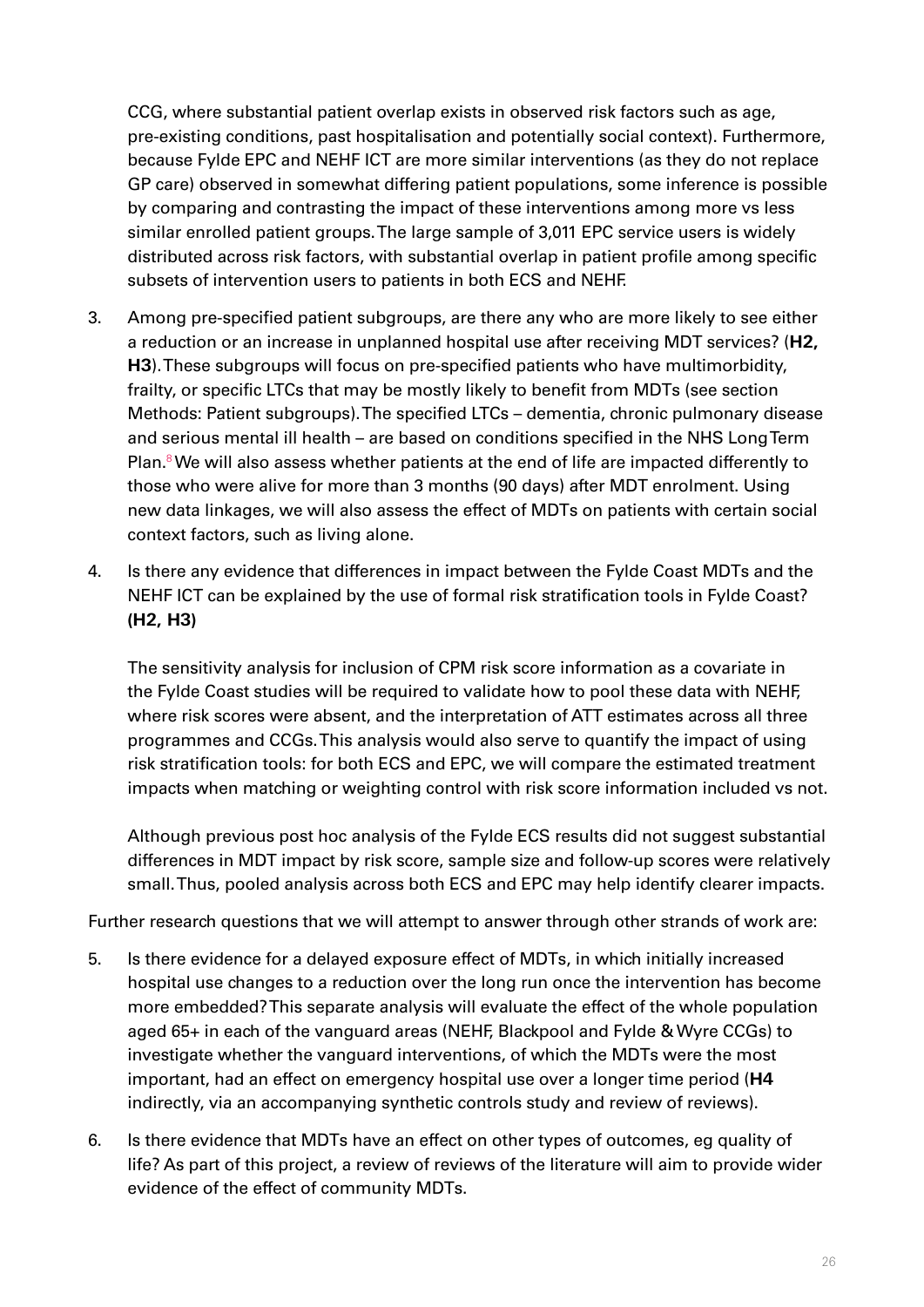# <span id="page-26-0"></span>Methods

## Study cohorts

The pooled analysis study cohort will consist of the original evaluations' study cohorts.<sup>[13,](#page-47-13)[14](#page-47-14)</sup> The same inclusion/exclusion criteria will be applied, apart from the criteria for 'slimming' potential donor controls by age, which has been adapted for consistency across the three studies: control pools are pre-specified to be 2 years around the minimum and maximum ages of all MDT intervention patients, by gender, in the respective MDT studies. There are a total of 5,411 individuals who received MDT care across NEHF and Fylde Coast, with a pool of potential control patients in excess of 130,000. The time periods vary across MDTs (NEHF July 2015 – June 2017, ECS August 2015 – April 2018, EPC November 2016 – April 2018).

## Sources of data

The IAU will use the same data as used in the originial studies and for the same time periods[13](#page-47-13),[14](#page-47-14), including pseudonymised patient-level national SUS administrative hospital data for England, data on registrations and deaths derived from pseudonymised resident-level NHAIS data, as well as the pseudomymised local data supplied by the CCGs. This included a list of patients referred to each MDT, and their date of referral for NEHF and the equivalent information on patients enrolled in Fylde. In addition, we previously used a list of risk scores supplied by the Fylde Coast CCGs for all of their intervention and matched control patients.<sup>[14](#page-47-14)</sup> These risk scores are based on the Combined Predictive Model and are calculated based on the risk of hospital admission in the following 12 months. No additional data was requested from local CCGs for this analysis beyond the scope covered by data sharing agreements supporting the original evaluations.

We will also access pseudonymised address information for all individuals registered with a GP, in the form of a pseudonymized ONS Unique Property Reference Number (UPRN), matched to each person's full address. These data are derived from NHAIS patient registration data, which is available to the National Commissioning Data Repository (NCDR)\*. By comparing the pseudonymised UPRN of each person, we can determine whether a person is living alone or with others, and link this to the individuals in our previous data sets.

Pseudonymised means that all direct identifiers (eg name, address, date of birth, NHS number for patients) are removed from the data. Pseudonymisation reduces the risk that individual patients can be identified from the data.

The NCDR holds patient-level hospital data on behalf of NHS England and NHS Improvement.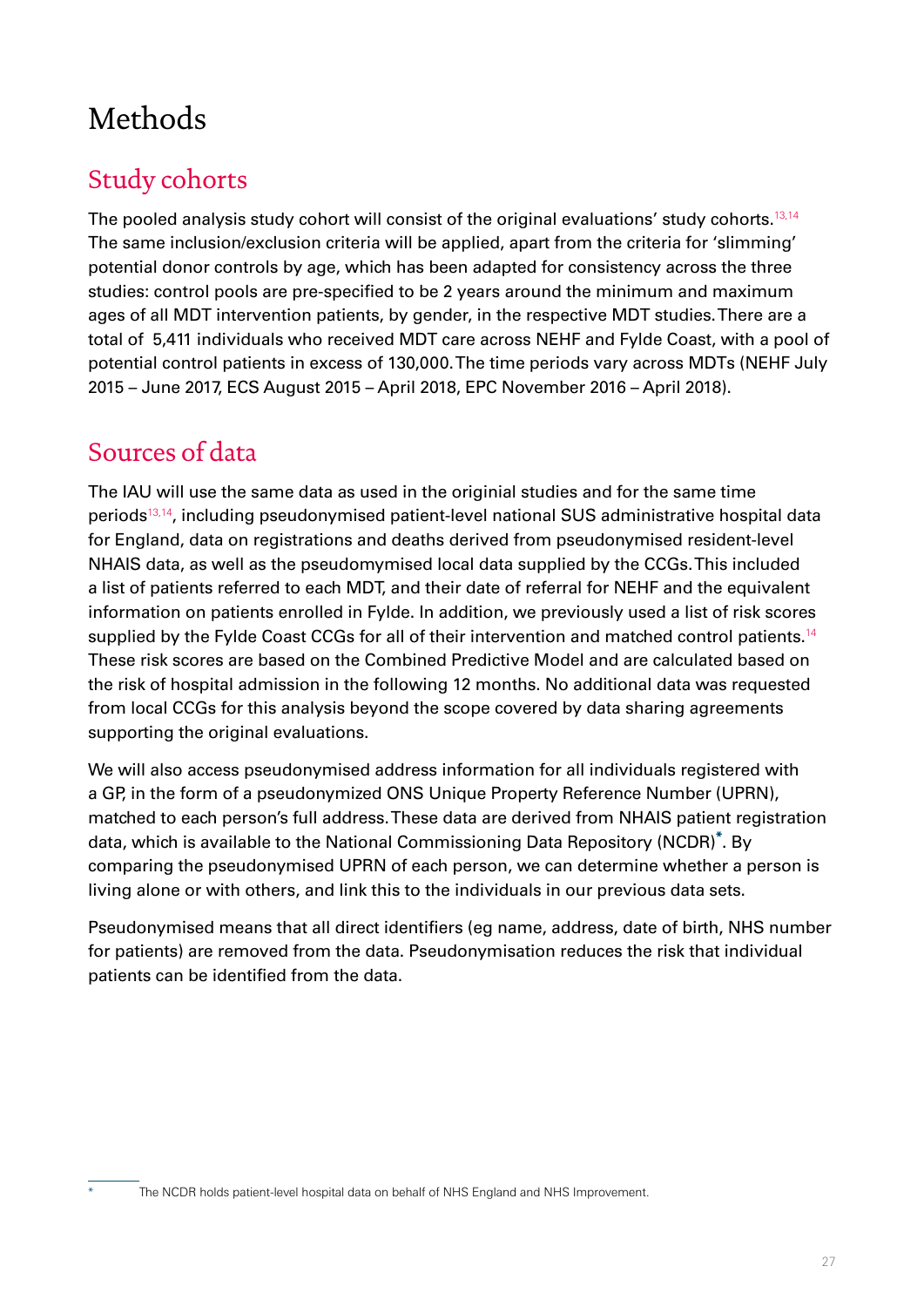## <span id="page-27-0"></span>Study endpoints

The overall outcomes underpinning this study relate to emergency hospital use, as this analysis aims to understand why patients enrolled in MDTs have in general higher emergency hospital use than their comparison groups. While these measures are not the only informative outcomes for assessing the value and impact of integrated care, national and local health and care commissioners in the UK set out to reduce unplanned hospital use by establishing these MDTs in the community, to complement and in some cases replace routine primary care. Measures of unplanned hospital use are conventionally used to summarise the health services impact of interventions, particularly in England.<sup>[54](#page-49-12),[55](#page-49-13)</sup> Using common outcome measures allows for more straightforward comparison between different studies.

The **primary outcomes** to be examined are:

- rate of A&E attendances
- rate of emergency (non-elective) hospital admissions
- average emergency admission associated length of stay (LoS)
- rate of chronic ambulatory care sensitive (chronic ACS) emergency admissions
- rate of urgent care sensitive (UCS, also known as acute ACS or AACS) emergency admissions.

We will also examine:

rate of deaths (independent of whether they occurred in and outside of hospital), as a diagnostic check. We use mortality rate as a 'placebo test', 'falsification', or 'negative control' for potential unobserved confounding, ie to check that the treatment and counterfactual groups are similar at baseline, as mortality risk may be a proxy for severity of disease. We typically do not expect relatively short exposures to MDTs to materially impact life expectancy. Prior evidence about MDTs and mortality is weak; based on previous programme theory and evaluation, it may be the case that improved quality of care through MDTs can delay death. Given the safety profile of MDT health coaching and interventions to coordinate communication and care referrals, we would not expect that MDTs plausibly increase deaths.

## Patient subgroups

These analyses will be carried out for the overall population of MDT-treated patients and the counterfactual, alongside up to seven subgroup analyses to assess patient-level heterogeneity. These subgroups are pre-specified below on the basis of past research on MDTs and English policies that have identified these groups as suitable for community case management.<sup>[8](#page-47-8)</sup>

It is possible to identify further patient subgroups, but we have prioritised a set of seven key contrasts. Interpretation becomes more problematic whenever more subgroups are specified, and our statistical procedures are at greater risk of finding spurious 'significant' differences in impact purely by random chance due to multiple testing across many hypotheses using the same data set. This risk of multiple testing will be addressed by Dunn-Sidak corrections to hypothesis tests (as a more precise alternative to Bonferroni adjustment). We will report both the Dunn-Sidak corrected and uncorrected p-values arising from hypotheses tests of outcome modelling across the pooled sample and the pre-specified subgroups.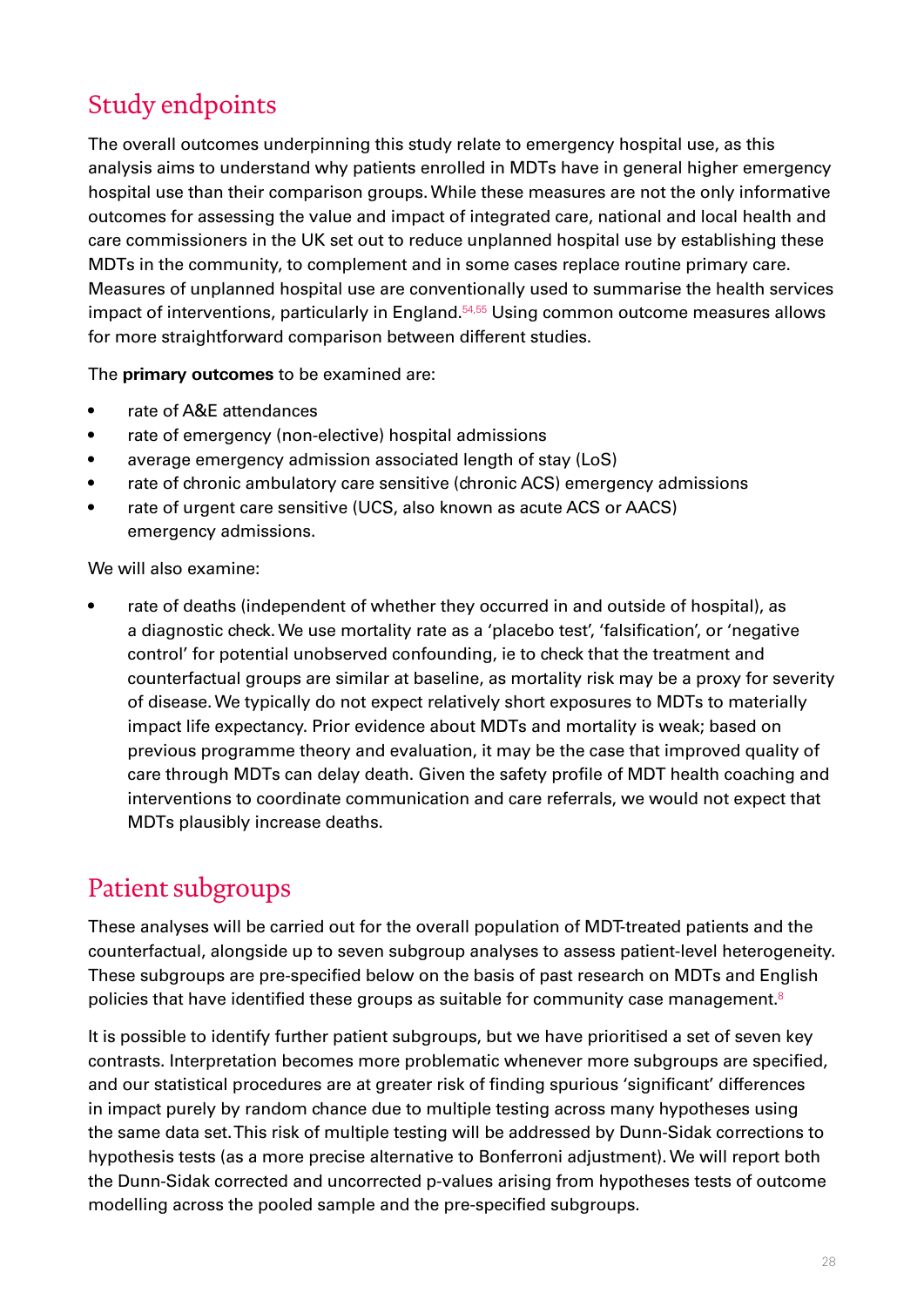All below analyses will be undertaken as stratified subgroups, but will only be reported where there is a minimum sample size across the three evaluations of 50 MDT-treated patients and 250 potential control individuals, ie where statistical estimates are expected to be stable and reliable.

We will construct the counterfactual for the MDT-treated patients in each subgroup separately (unless otherwise specified below) using entropy balancing or inverse probability of treatment weighting (IPTW), used as appropriate.

- 1. **By social context:** based on the exploratory analyses for incorporating address-level data, we will determine the most useful subgroup based on the social context variables identified (eg living alone).
- 2. **By end-of-life status:** contrasting the effect of MDTs between those individuals who died within 90 days of enrolment compared to those who did not.[56](#page-49-14) This will explore whether the effect of MDTs on emergency hospital use differs between patients nearing the end of life and those that are not, as well as removing a potential source of unobserved confounding. Controls have previously been matched to these individuals in each of the three studies without accounting for information on death outcomes. Using contrasts from these pre-selected matched control groups within each study thus avoids endogeneity in sensitivity analysis for the possibility that death occurring within the 3 months after MDT enrolment (ie 'end-of-life' status) confounds MDT effects because it is a proxy for other unobserved medical or social risks among intervention users that were not present among matched controls. For a pooled sample, a similar procedure will be applied in which re-estimation of treatment effects will separately be conducted for the intervention patients who were at end of life and a reweighted counterfactual among the control pool. In other words, we construct the counterfactual for MDT-treated patients by weighting and matching only on pre-intervention characteristics, but we will compare the observed ATT to what is observed when splitting the treatment group into end-of-life and non-end-of-life populations.
- 3. **By multimorbidity (LTCs):**
	- 2+ comorbidities, as defined by Elixhauser records flags in hospital $57,58$  $57,58$  in the 3 years prior to study enrolment

#### 4. **By frailty:**

• 1+ marker of frailty, as defined by the frailty index flags<sup>[59](#page-49-17)</sup> from the same data

**By specific comorbidity groups** aligned with target groups identified as priority patients for integrated care and primary care quality improvement in the NHS Long Term Plan.<sup>[8](#page-47-8)</sup>

- 5. **Dementia** as determined by the Charlson index $60$
- 6. **Chronic pulmonary disease** as determined by the Elixhauser flag, as a proxy for 'respiratory diseases'[57](#page-49-15)
- 7. **Serious mental ill health**, based on the definition used in the original NEHF evaluation\*, which was broadly based on the QualityWatch definition<sup>[61](#page-49-19)</sup>

A subset of the mental ill health cohort who had at least one inpatient admission or outpatient appointment with a primary diagnosis of schizophrenia, bipolar disorder or psychosis (ICD-10 codes F20–29 and F30–31) (White et al, 2014) in a given year.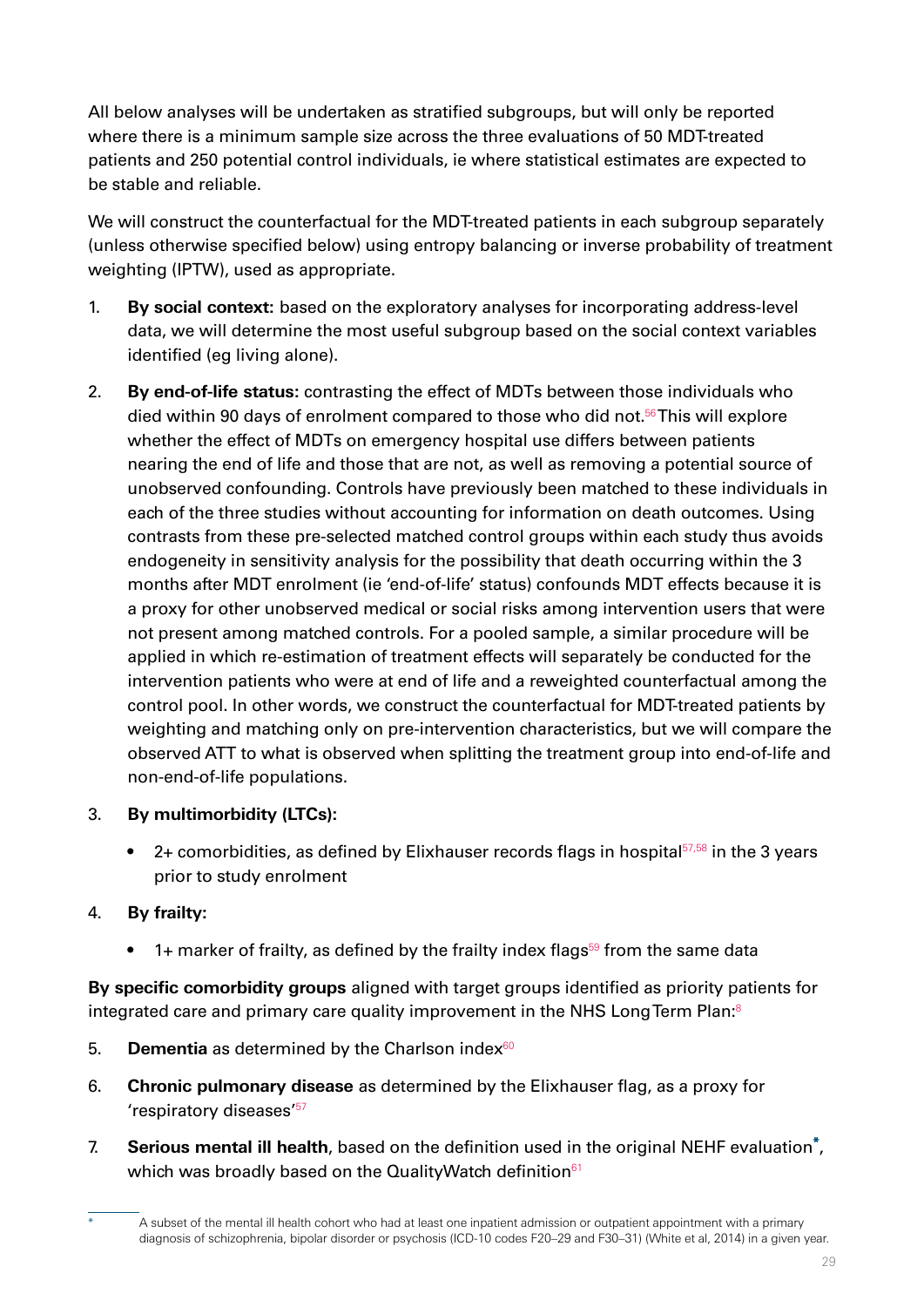## <span id="page-29-0"></span>Exploratory analyses

We will do some initial exploratory analyses to inform some of the final design decisions, as detailed in this SAP. These will be documented in an addendum to the SAP before starting the main analyses.

#### **Reweighting of the pooled sample to build a new counterfactual using entropy balancing**

Directly combining the three original analysis data sets to specify subgroups is expected to result in some imbalance in the MDT and matched control groups, due to differences in characterstics used to select the counterfactuals (in particular, the use of risk scores in these ECS and EPC programmes and their evaluations, but not in NEHF). Original matching procedures were also not optimised for subgroup balance, but rather balance across the whole population sample. This would therefore introduce bias to the statistical estimates in crude post hoc analysis.

The previous method used for robustly generating the counterfactual in the IAU evaluations of MDTs – genetic matching (based on the generalised Mahalanobis distance<sup>[22](#page-48-1)</sup>) – is attractive for reducing bias. It applies relatively loose parametric assumptions extending from the principles of propensity score matching to offer a principled, replicable approach to identifying the most similar control units from high-dimension, large samples of data. However, genetic matching is very computationally intensive and would require unwieldy calculation time for the pooled analysis.

An alternative algorithm to create a counterfactual, entropy balancing $62$  is much quicker and more efficient than genetic matching, computing in a matter of minutes rather than weeks or months. This is because entropy balancing reweights all available control units to be similar to the treated sample, rather than selecting individually matched units to map to each intervention unit, which excludes many potential control units that fail to minimise the distance metric of interest. As such, it is less straightforward to interpret, but it generates an equally robust counterfactual in order to estimate treatment impacts. The Health Foundation data analytics team has previously used entropy balancing and found consistent results with genetic matching in evaluation of integrated care pathways in Tower Hamlets.<sup>[63](#page-50-0)</sup> Other empirical literature using entropy balancing in health policy and economics has been widely demonstrated and accepted.[64,](#page-50-1)[65](#page-50-2)

As a check before overall application of this method, we will first validate that effect estimates for the impact of the three MDTs derived from applying the entropy balancing approach are consistent with the previously estimated impacts from genetic matching (see Table 4). Entropy balancing models are also subject to failure or unstable weights where intervention groups are very small, eg n<50. In such cases, the more straightforward approach of IPTW yields more robust counterfactuals, with even less calculation time than entropy balancing.

In addition to standard diagnostics to confirm the convergence and general statistical validity of estimates generated by entropy balancing, we will validate the consistency of the entropy balancing effect estimates with the previous effect estimates generated from Mahalanobis distance matching (as a variant of genetic matching) from the original IAU evaluations. We aim for final effect estimates to be within 15% of the relative (not absolute)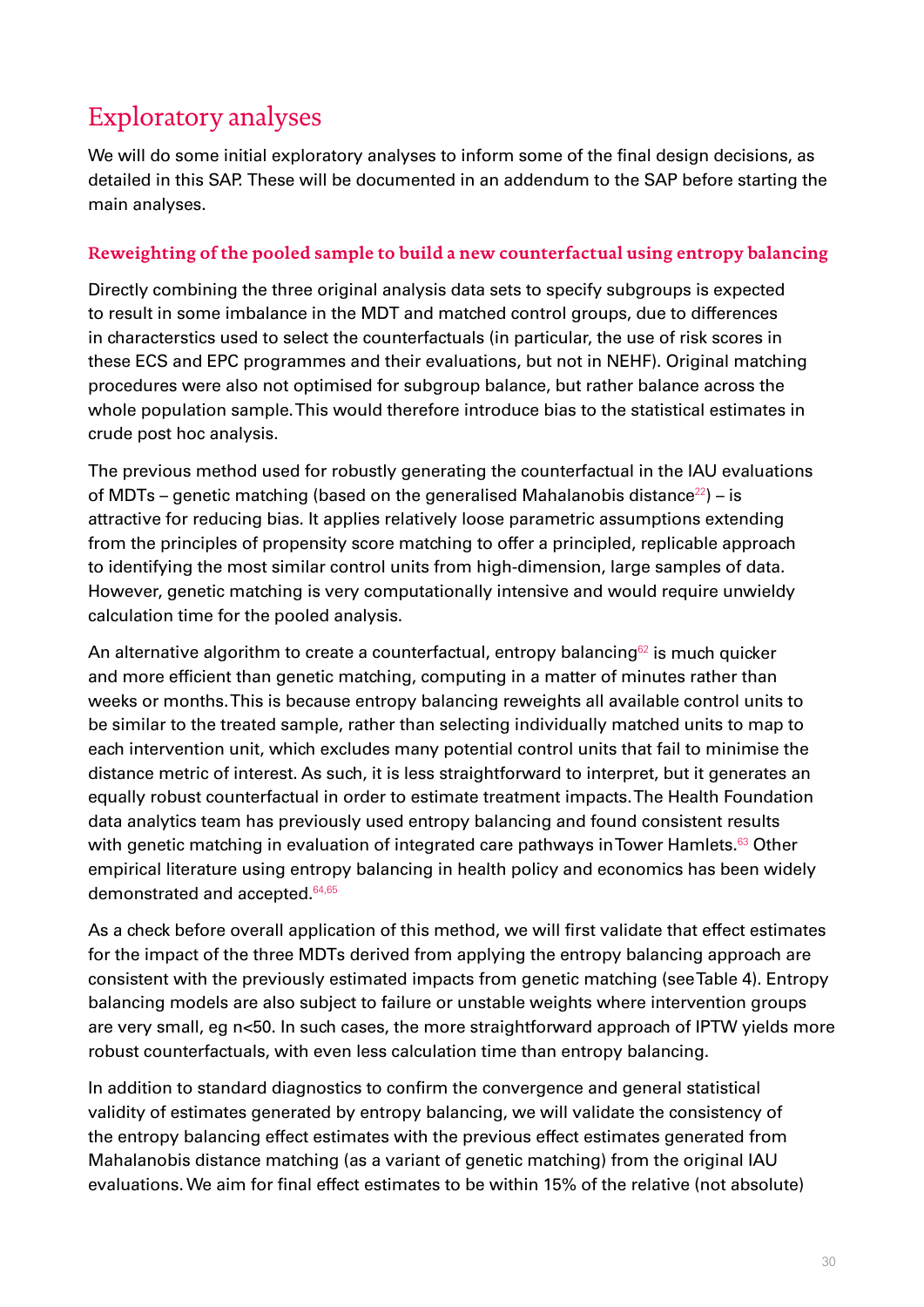magnitude of previously identified median ATTs, with overlap in 95% confidence intervals checked visually. Although we will aim to replicate our previous modelling procedures for genetic matching as much as possible, we will proceed with the estimates that provide the most statistical efficiency (ie lowest root mean square error (RMSE) and closeness to zero across covariates on standardised mean difference (SMD) plots) while remaining consistent under the above threshold.

Early exploratory analysis has found that further granularity to sub-CCG-level areas (ie 'localities' in NEHF or 'neighbourhoods' in Fylde Coast) leads to some small sample sizes (less than approximately n=50). In these cases, the entropy balancing algorithm fails to appropriately converge or compute at all, or results demonstrate some extreme weights and SMD/RMSE that provides inferior counterfactual balance to IPTW, including after re-aggregation across the study sample. This result from 'exact matching' on sub-CCG area was shown despite relaxation of the covariate sets during reweighting to allow for as low as 70% predictiveness of the propensity to treatment and outcomes of interest. As a result of the lack of power and precision found from the small sample sizes when pooling from sub-CCG areas, we do not plan to use these results or pursue further estimates of heterogeneity at this level, though we may include a sensitivity check during outcome modelling of sub-CCG area level as an interaction term.

For consistency with previous IAU procedures, entropy balancing will use control pools as pre-specified in each of the original studies, apart from the criteria for 'slimming' potential donor controls by age. The original groups of potential donor controls were deterministically 'slimmed' by age, ie had matching calipers applied. However, the exact procedure varied somewhat between the three studies, as the primary purpose of this slimming was to reduce the computational load from control pool iterations in the genetic matching algorithm:

- In Fylde ECS, potential controls were subclassified by neighbourhood and gender, and only potential controls who were within 2 years of the oldest or youngest MDT intervention patient were retained. As a purely illustrative example, if the youngest female and male patients in neighbourhood 1 were respectively 68 and 57 years old, the control pool for neighbourhood 1 only included females who were at least 66 years old and males who were at least 55 years old, with similar logic applying to the maximum age.
- In Fylde EPC, these calipers were similarly applied within neighbourhood and gender, and set more narrowly to within 1 year of the minimum and maximum age. Additionally, potential controls who were older than the minimum age or younger than the maximum age were further manually 'slimmed' to reflect the extreme nature of minimum and maximum outliers in the age distribution, by removing 'in-between' controls who were at least 2 years older than the youngest EPC patient but also at least 2 years younger than the second youngest EPC patient. For illustration, if the youngest male EPC user in neighbourhood 1 was aged 21 and the second youngest male EPC user was aged 47, the potential control pool for males in neighbourhood 1 only included males aged 19–23 years old (as potential matches for the youngest patient) and otherwise males aged at least 45 years old (as no EPC patients were in the intervening age range to require a match).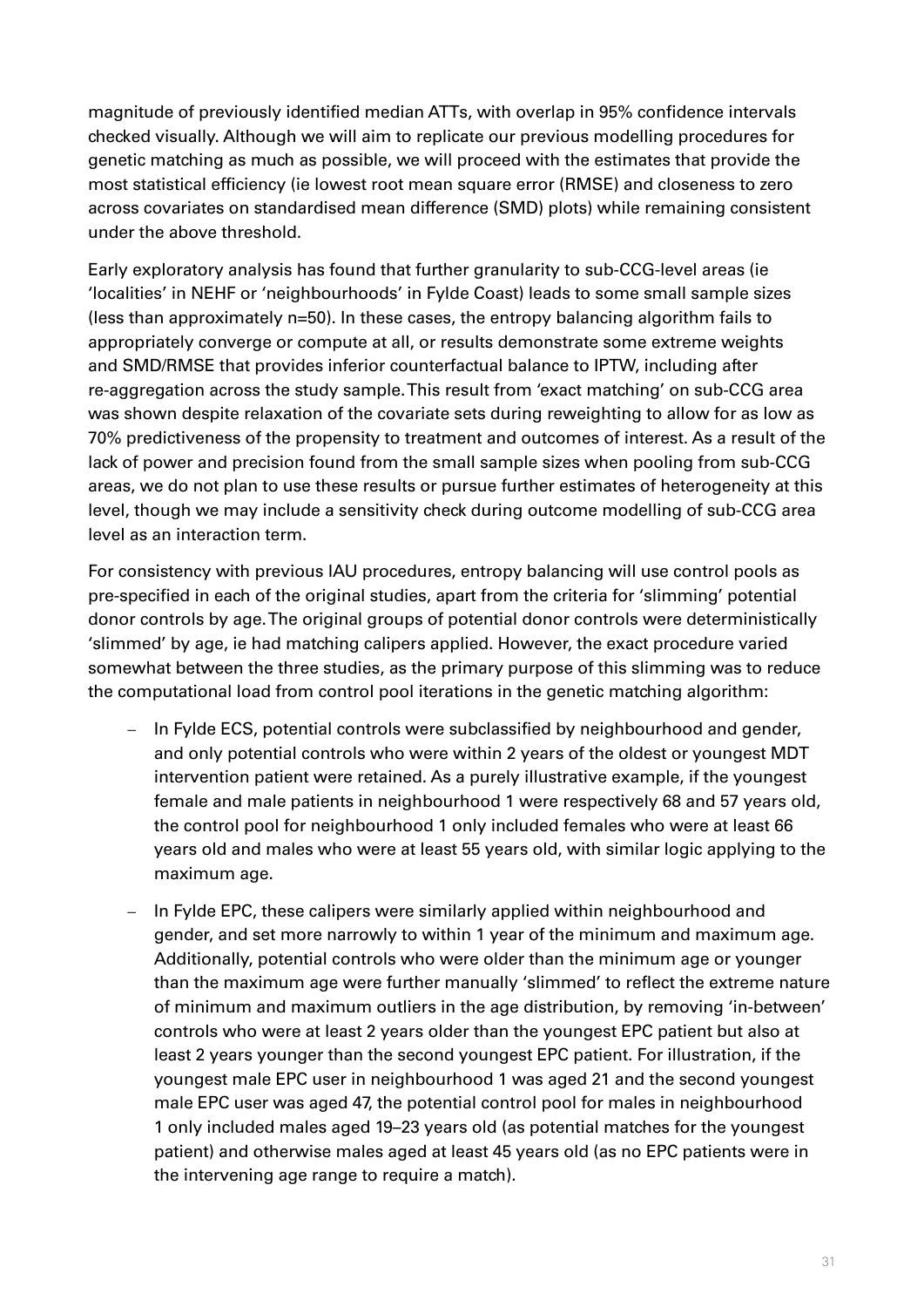<span id="page-31-0"></span>This variation on the ECS procedure was carried out to pragmatically reduce matching computation time, as a much larger group of intervention patients and thus potential controls comprising essentially the entire CCG population were available. Unlike ECS where guidance was for patients to be at least 60 years old, in EPC all adults were eligible and some MDT patients were even minors.

– In NEHF, potential controls (consisting of individuals registered with a GP in NEHF) were only defined by age across the study sample, irrespective of locality (the equivalent to Fylde neighbourhoods). Thus, the youngest control individual retained for analysis was at most 2 years younger than the youngest overall NEHF patient (irrespective of gender), with this rule applied symmetrically for maximum ages.

For the planned analyses, the criteria for 'slimming' potential donor controls by age has been adapted for consistency across the three studies: control pools are pre-specified to be 2 years around the minimum and maximum ages of all MDT intervention patients, by gender, in the respective MDT studies.

### **Exploratory data analyses on heterogeneity, on stacked original analysis data (using matched controls)**

First, we will 'stack' or directly combine the three original matched data sets, according to a commonly mapped variable list that has been pre-defined (Table 5). Variable names and definitions are largely but not entirely consistent between the three IAU evaluations. Some will be adjusted so that both our stacked matched data set and our pooled data set have consistent definitions, variables and outcomes across all three studies. For example, for Fylde we will calculate emergency admission-associated length of stay, while the original analysis looked at emergency hospital bed days. Similarly, some of the flags used for risk adjustment will change, including removing some historic hospital activity and updated definitions for mental ill health flags in Fylde (see Table 5). In this initial phase, the individual intervention and matched control patients, as well as follow-up period, will be exactly the same units as those included in the original evaluations.

We will also add a set of new variables that capture social context characteristics, which aim to improve the similarity between the intervention group and their counterfactual. These are discussed in the next section.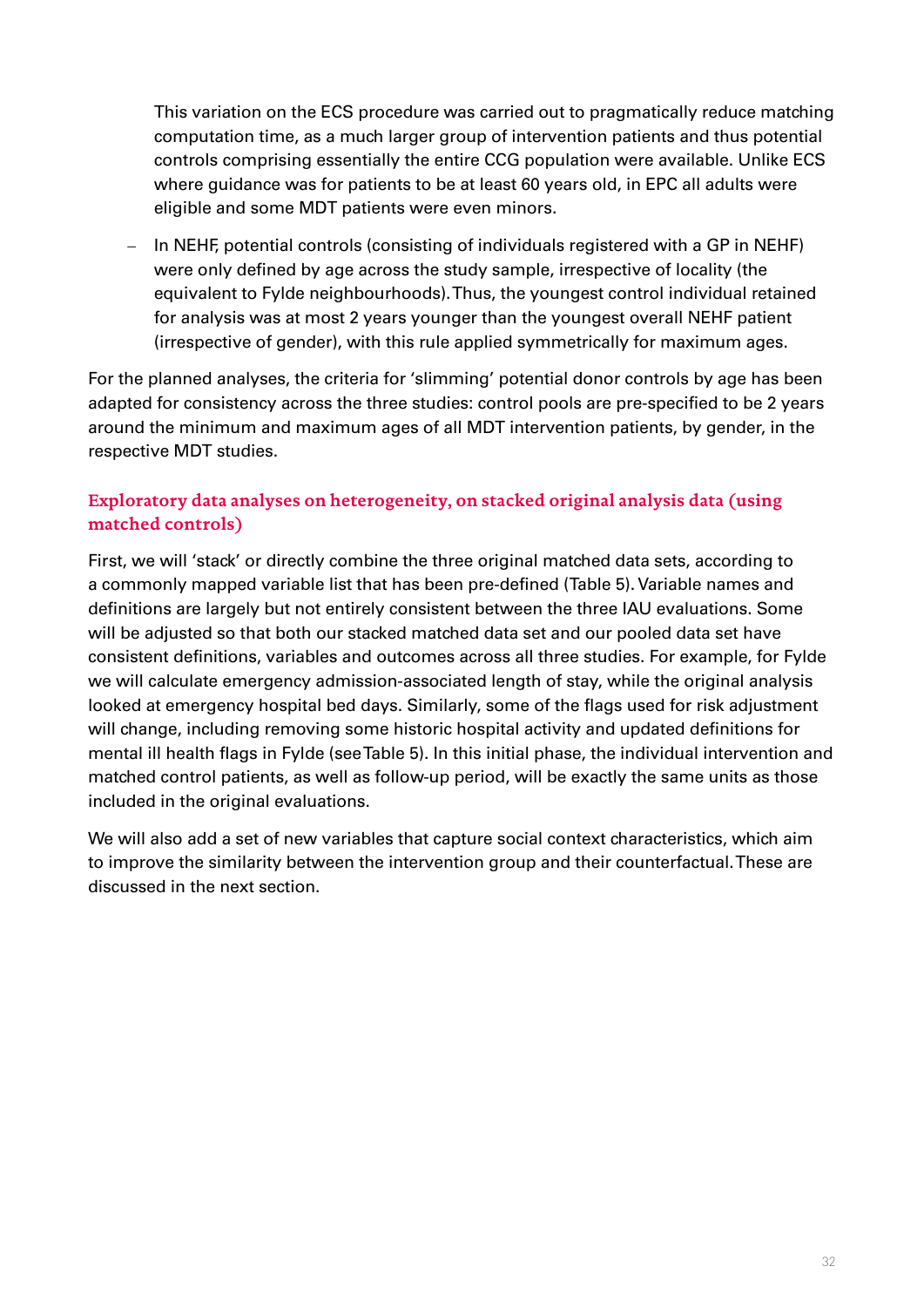#### **Table 5. Potential baseline variables for regression on stacked data sets and for entropy balancing on pooled data**

| Variables at patient level                                                                                                                   | Changes to the original individual study analyses                                                                                                                                                                                                                                                                                                |                                                                                          |                                              |
|----------------------------------------------------------------------------------------------------------------------------------------------|--------------------------------------------------------------------------------------------------------------------------------------------------------------------------------------------------------------------------------------------------------------------------------------------------------------------------------------------------|------------------------------------------------------------------------------------------|----------------------------------------------|
|                                                                                                                                              | <b>Fylde Coast ECS and EPC</b>                                                                                                                                                                                                                                                                                                                   | <b>NEHF ICTs</b>                                                                         |                                              |
| Demographics and socio-demographics<br>• Approximate age at index date                                                                       | Ethnicity in Fylde was White<br>yes/no                                                                                                                                                                                                                                                                                                           | Ethnicity in NEHF had three<br>categories: White, Other,<br>and Unknown                  |                                              |
| • Gender                                                                                                                                     |                                                                                                                                                                                                                                                                                                                                                  |                                                                                          |                                              |
| • Ethnicity across five high-level<br>categories (White, Black, Asian, Mixed,<br>Other, Unknown)                                             |                                                                                                                                                                                                                                                                                                                                                  |                                                                                          |                                              |
| • Average socio-economic deprivation<br>deciles, based on the Index of Multiple<br>Deprivation (IMD) 2015, available at<br><b>LSOA</b> level |                                                                                                                                                                                                                                                                                                                                                  |                                                                                          |                                              |
| • Urban/rural classification at Lower Layer<br>Super Output Area (LSOA) level, based on<br>the 2011 census                                   |                                                                                                                                                                                                                                                                                                                                                  |                                                                                          |                                              |
| <b>Prior hospital use</b>                                                                                                                    | Removed:                                                                                                                                                                                                                                                                                                                                         | Removed:                                                                                 |                                              |
| • Number of emergency admissions in the<br>last 60 days of the pre-period                                                                    | - Number of A&E<br>attendances in the last 60<br>days of the pre-period<br>- Number of A&E<br>attendances in year -2<br>of the pre-period (ie 730<br>to 366 days before index<br>date)<br>- Number of emergency<br>bed days in year -1<br>Added:<br>- Average length of stay<br>following emergency<br>admission in year -1 of the<br>pre-period |                                                                                          | - Number of emergency bed<br>days in year -1 |
| • Number of emergency admissions in year<br>-1, the last year of the pre-period (ie 365 to<br>1 day before index date)                       |                                                                                                                                                                                                                                                                                                                                                  | - Average length of stay<br>following elective admission<br>in year -1 of the pre-period |                                              |
| • Number of emergency admissions in year<br>-2 of the pre-period (ie 730 to 366 days<br>before index date)                                   |                                                                                                                                                                                                                                                                                                                                                  | - Number of emergency<br>readmissions in year -1 of<br>the pre-period                    |                                              |
| • Number of chronic ACS emergency<br>admissions in the last 60 days of the<br>pre-period                                                     |                                                                                                                                                                                                                                                                                                                                                  |                                                                                          |                                              |
| • Number of chronic ACS emergency<br>admissions in year -1 of the pre-period                                                                 |                                                                                                                                                                                                                                                                                                                                                  |                                                                                          |                                              |
| • Number of chronic ACS admissions in year<br>-2 of the pre-period                                                                           |                                                                                                                                                                                                                                                                                                                                                  |                                                                                          |                                              |
| • Number of UCS emergency admissions in<br>the last 60 days of the pre-period                                                                |                                                                                                                                                                                                                                                                                                                                                  |                                                                                          |                                              |
| • Number of UCS emergency admissions in<br>year -1 of the pre-period                                                                         |                                                                                                                                                                                                                                                                                                                                                  |                                                                                          |                                              |
| • Number of UCS admissions in year -2 of<br>the pre-period                                                                                   |                                                                                                                                                                                                                                                                                                                                                  |                                                                                          |                                              |
| Number of elective admissions in year -1 of<br>the pre-period*                                                                               |                                                                                                                                                                                                                                                                                                                                                  |                                                                                          |                                              |
| • Number of A&E attendances in year -1 of<br>the pre-period                                                                                  |                                                                                                                                                                                                                                                                                                                                                  |                                                                                          |                                              |
| • Number of outpatient attendances in year<br>-1 of the pre-period*                                                                          |                                                                                                                                                                                                                                                                                                                                                  |                                                                                          |                                              |
| • Number of missed outpatient visits in year<br>-1 of the pre-period*                                                                        |                                                                                                                                                                                                                                                                                                                                                  |                                                                                          |                                              |
| • Average length of stay following emergency<br>admission in year -1 of the pre-period                                                       |                                                                                                                                                                                                                                                                                                                                                  |                                                                                          |                                              |

Elective and outpatient use in the pre-period will not be included in the entropy balancing weighting but may be included at the regression stage.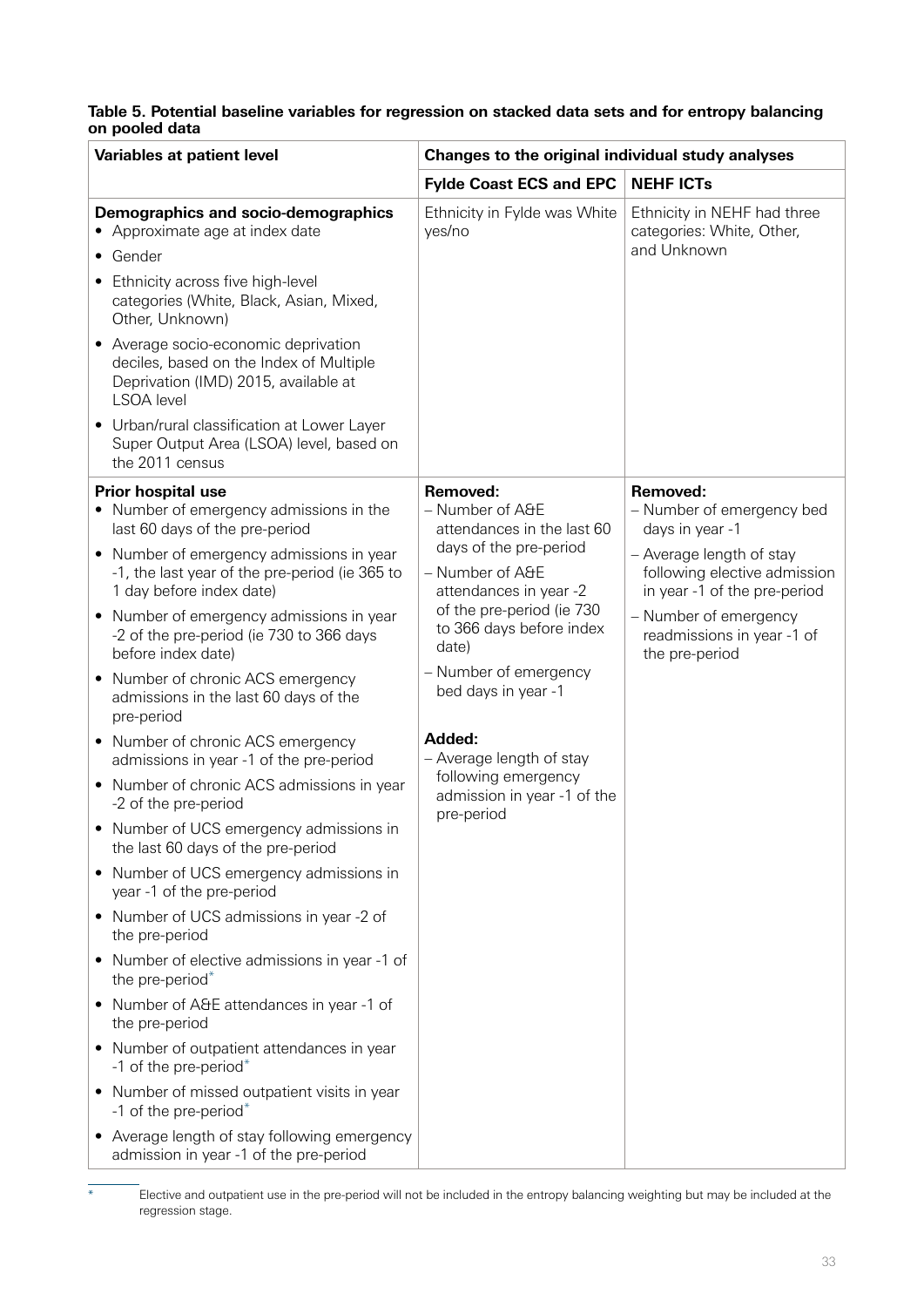| Health variables*<br>• Elixhauser list of comorbidities, identified in<br>the pre-period<br>• Specific comorbidities linked to frailty,<br>identified in the pre-period<br>• Selected comorbidities predictive of<br>hospital emergency admission, as<br>identified by the IPAEOPGP model,<br>identified from SUS data in the pre-period:<br>Charlson index, myocardial infarction,<br>cerebrovascular disease, dementia and<br>cognitive dysfunction<br>• Number of Elixhauser comorbidities in the<br>pre-period<br>• Number of frailty comorbidities in the<br>pre-period<br>Mental ill health and severe mental ill health<br>(as defined in NEHF SAP) | Number of Elixhauser<br>comorbidities in the<br>pre-period did not count<br>peripheral vascular<br>disease in error<br>Different definition of<br>mental ill health in Fylde<br>Removed:<br>- Frailty variables delirium,<br>senility and dementia<br>were redundantly<br>included when these<br>were also captured using<br>the composite variable<br>cognitive impairment<br>- Number of comorbidities<br>(frailty, Elixhauser and<br>variables from IPOPAEGP)<br>due to double counting<br>- The risk stratification score<br>and the associated derived<br>GP data for the risk scores<br>(frailty score and list of<br>long-term conditions)<br>- Some overlapping<br>variables, eg for<br>mental ill health and<br>rheumatoid arthritis | History of peripheral vascular<br>disease (an Elixhauser<br>comorbidity) was previously<br>omitted in error<br>Number of Elixhauser<br>comorbidities in the<br>pre-period did not count<br>peripheral vascular<br>disease in error<br>For Elixhauser comorbidities<br>where conditions were<br>differentiated by level of<br>complexity, a patient could<br>be recorded as having both<br>levels. For the total number<br>of Elixhauser comorbidities,<br>patients recorded as having<br>both cancer with and<br>without metastases were<br>double counted (in both<br>NEHF and Fylde) |
|------------------------------------------------------------------------------------------------------------------------------------------------------------------------------------------------------------------------------------------------------------------------------------------------------------------------------------------------------------------------------------------------------------------------------------------------------------------------------------------------------------------------------------------------------------------------------------------------------------------------------------------------------------|-----------------------------------------------------------------------------------------------------------------------------------------------------------------------------------------------------------------------------------------------------------------------------------------------------------------------------------------------------------------------------------------------------------------------------------------------------------------------------------------------------------------------------------------------------------------------------------------------------------------------------------------------------------------------------------------------------------------------------------------------|----------------------------------------------------------------------------------------------------------------------------------------------------------------------------------------------------------------------------------------------------------------------------------------------------------------------------------------------------------------------------------------------------------------------------------------------------------------------------------------------------------------------------------------------------------------------------------------|
| <b>Support</b><br>• Living in a care home                                                                                                                                                                                                                                                                                                                                                                                                                                                                                                                                                                                                                  | Not included in<br>original study                                                                                                                                                                                                                                                                                                                                                                                                                                                                                                                                                                                                                                                                                                             | Included in the original study<br>but using an older address<br>matching algorithm                                                                                                                                                                                                                                                                                                                                                                                                                                                                                                     |
| <b>Time period</b><br>Index date/period (by quarter)                                                                                                                                                                                                                                                                                                                                                                                                                                                                                                                                                                                                       | Unchanged                                                                                                                                                                                                                                                                                                                                                                                                                                                                                                                                                                                                                                                                                                                                     |                                                                                                                                                                                                                                                                                                                                                                                                                                                                                                                                                                                        |
| 'Counterfactual' level of care available<br>outside the MDT<br>$\bullet$ CCG<br>• Neighbourhood/locality in which the patient<br>is registered with a GP                                                                                                                                                                                                                                                                                                                                                                                                                                                                                                   | Unchanged                                                                                                                                                                                                                                                                                                                                                                                                                                                                                                                                                                                                                                                                                                                                     |                                                                                                                                                                                                                                                                                                                                                                                                                                                                                                                                                                                        |
| <b>Social context</b><br>• Living alone<br>• Living with somebody with dementia<br>or frailty <sup>†</sup><br>• Recently living alone (change in last<br>X months) <sup><math>\dagger</math></sup><br>Bereavement in last X months <sup>+</sup><br>• Number of moves in last 12 months                                                                                                                                                                                                                                                                                                                                                                     | New variables to be refined and added as a key<br>output of the pooled analysis $-ATT$ estimated effects<br>from the previous evaluations may or may not be robust<br>to inclusion of such social context factors when identifying<br>and matching/weighting for potential controls. If ATTs are<br>not robust, the analysis will demonstrate clear evidence of<br>previously unobserved confounding                                                                                                                                                                                                                                                                                                                                          |                                                                                                                                                                                                                                                                                                                                                                                                                                                                                                                                                                                        |

Note: these are potential covariates and may not all have been included in both the matching and regression stages in the original studies (see technical reports for further details).

\* Health variables are identified from hospital records in the 3-year pre-period.

† Exploratory analysis will establish exact definition (see section on social context).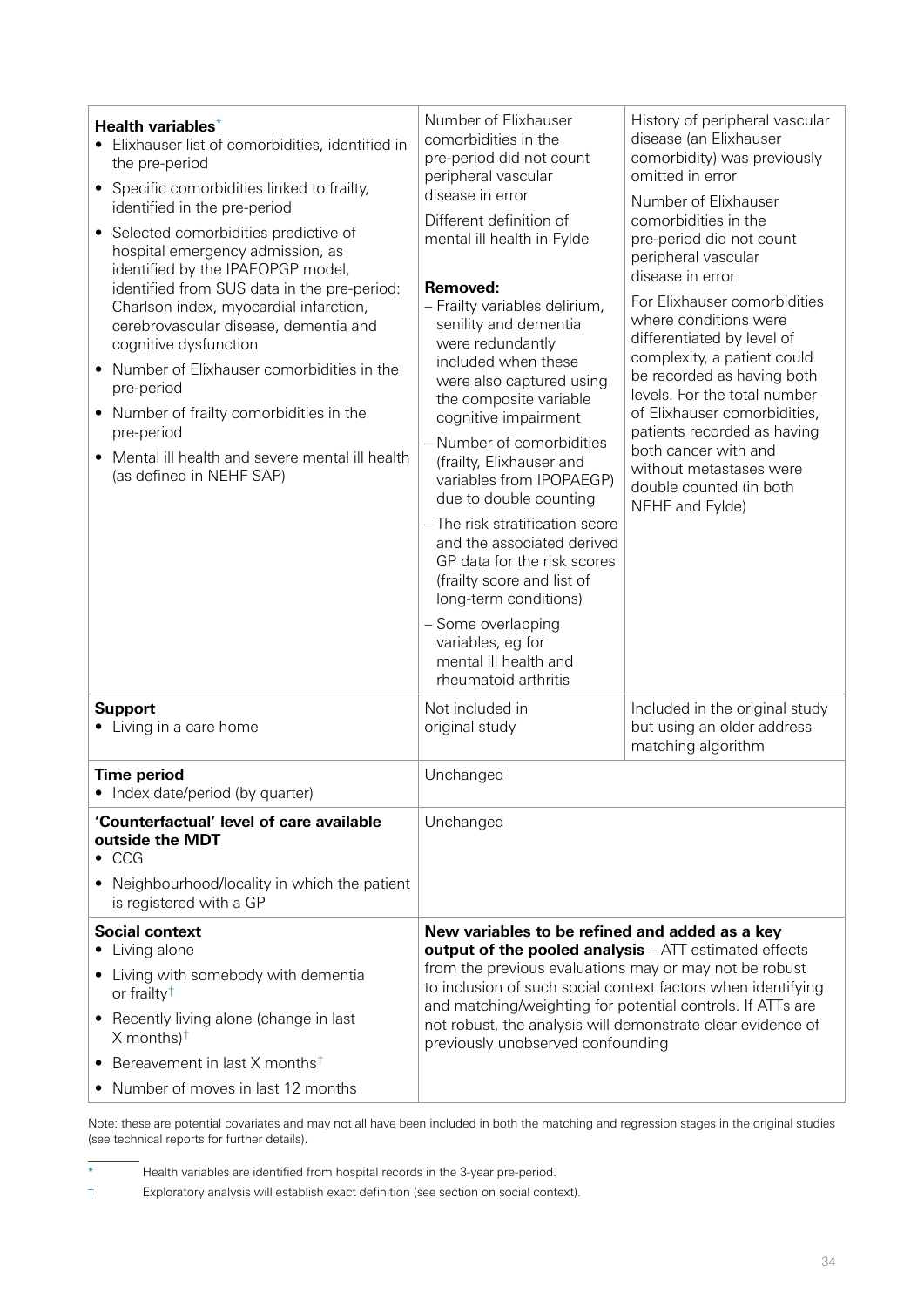The Elixhauser and Charlson lists of comorbidities are routinely used for risk adjustment.<sup>[57](#page-49-15)[,58](#page-49-16),[60,](#page-49-18)[66](#page-50-3)</sup> The Elixhauser list is broader than the Charlson list and consists of the following 30 comorbidities: congestive heart failure; chronic pulmonary disease; hemiplegia or paraplegia; metastatic solid tumour or metastatic cancer; acquired immune deficiency syndrome or human immunodeficiency virus; peripheral vascular disease; cardiac arrhythmias; valvular disease; pulmonary circulation disorders; hypertension (uncomplicated); hypertension (complicated); other neurological disorders; diabetes (uncomplicated); diabetes (complicated); hypothyroidism; renal failure; liver disease; peptic ulcer disease (excluding bleeding); lymphoma; solid tumour without metastasis, rheumatoid arthritis or collagen vascular diseases; coagulopathy; obesity; weight loss; fluid and electrolyte disorders; blood loss anaemia; deficiency anaemia; alcohol abuse; drug abuse; psychoses; depression.<sup>[57](#page-49-15),[58](#page-49-16)</sup> Most of the comorbidities on the Charlson list are covered by the Elixhauser list.<sup>[58,](#page-49-16)[60,](#page-49-18)[66](#page-50-3)</sup> One notable exception is dementia; therefore, dementia is included separately (see Table 5).

The following list of comorbidities is considered linked to frailty: anxiety or depression; functional dependence; falls and significant fracture; incontinence; mobility problems; pressure ulcers; and cognitive impairment (composite of delirium, dementia and senility), consistent with other IAU analyses.<sup>[59](#page-49-17),[67](#page-50-4)</sup>

The IPAEOPGP is a risk prediction model of hospital admissions that builds on and improves on earlier models such as the PARR algorithm and identifies a number of comorbidities predictive of hospital admission.<sup>[68](#page-50-5)[,69](#page-50-6)</sup> Selected variables from IPAEOPGP identifiable in inpatient hospital records and not captured in the Elixhauser list were included in the list of potential baseline variables.

After this **stacked** data set is generated across MDT-treated units and control units originally selected within each study by genetic matching, we will run standard quality checks for completeness and plausibility across the sample, in order to avoid the inclusion of erroneous data. In certain cases, we may address missing data by appropriate multiple imputation or complete case analysis.

We will **divide the data set into the pre-specified subgroups detailed above** and check the sample sizes. Where **the pre-specified subgroups are too small** (ie fewer than 50 intervention patients across the stacked data), no further analyses on that subgroup will be done. This is because small sample sizes will compromise our ability to generate reliable and stable estimates of the impact of MDTs and there will be lower power to detect effects.

If, however, the pre-specified subgroups are large enough (at least n=50 interventions, and at least n=250 potential controls in the donor pool for weighting), we will address the subgroup analysis through creating new counterfactuals for each subgroup by reweighting using entropy balancing methodology as detailed above.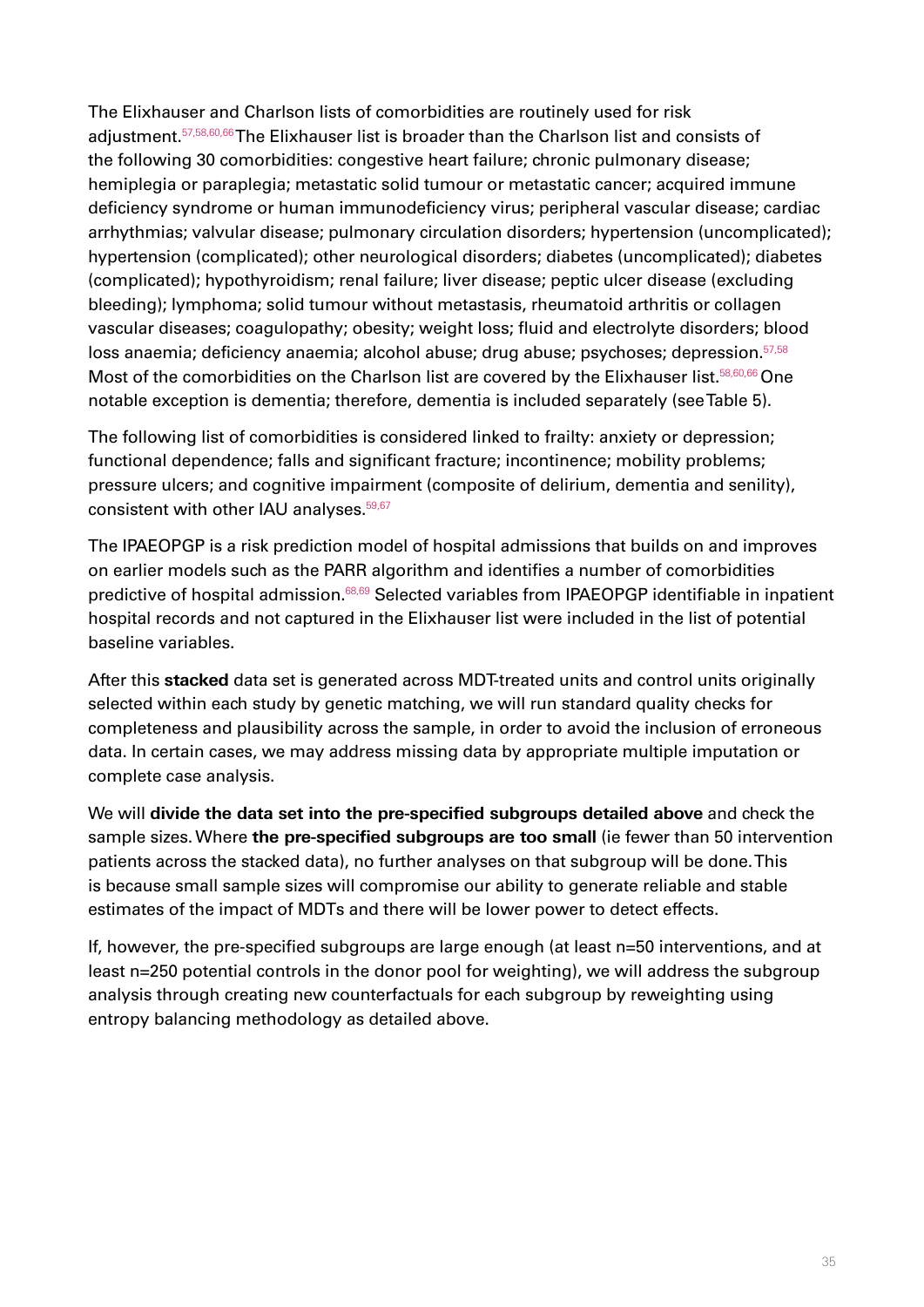### <span id="page-35-0"></span>**Exploratory data analyses: improving on unobserved confounding by exploring social context factors and a proxy for end of life**

By using pseudonymised address information for all individuals registered with a GP from the NHAIS data and linking this to SUS, we will investigate the relevance of a number of variables relating to social context, which may be be proxies for social isolation, instability or other factors that may affect an indiviual's risk of emergency hospital use and may be a referral criterion for MDTs.

We will identify and explore a number of indicators:

- 1. **Living alone flag.** This variable shows whether a person was living alone at baseline (start date, or index date). For intervention patients, this will be their status in the month prior to being enrolled in an MDT. For potential controls, this will be calculated monthly, for each of the monthly index dates that were assigned, between the start of the study period and 1 month before the end of the study period (which was the last date a patient could join the study, as per the original studies, to ensure at least 1 month of follow-up).
- 2. **Living with somebody who has pre-specified long-term conditions (dementia or frailty, to be determined).** This variable captures whether a person, at baseline, is living with somebody who has at least one pre-specified condition. We will investigate dementia and a broader group of indicators of frailty (including dementia) as two potential conditions or characteristics that may lead to social isolation for a carer if they do not feel able to leave the person at home on their own or have difficulty in managing their own conditions or accessing the care they need. Other potential variables which were discarded due to likely small sample sizes in our data were serious mental ill health and paralysis. As in the original analyses, conditions are identified from the patient's hospital SUS records in the 3 years prior to the index date, using the same definitions as for patients' baseline characteristics. For dementia, we will use the definition used in the Charlson index;<sup>[58](#page-49-16),[60,](#page-49-18)[66](#page-50-3)</sup> for frailty, we will use the Soong definition.<sup>[59](#page-49-17)</sup> The 'living with somebody with dementia/frailty' flag will not apply to individuals living in care homes or at addresses where seven or more people are registered. This is because larger numbers could be indicative of other living establishments, eg prison. According to the Office for National Statistics, approximately 2% of households in the UK contain six or more people<sup>[31](#page-48-10)</sup> therefore setting the threshold at seven will exclude only a very small percentage of households (<2%).
- 3. **Recent change to living alone.** This variable will capture the household shrinking from two or more people to one person, within a specific period (lookback period to be determined). This shrinkage could be as a result of bereavement, divorce, partner moving to a care home or a single parent's child moving out.
- 4. **Bereavement.** Any bereavement within a household, independent of number of people left in the household within a specific period (lookback period to be determined). This variable will not apply to individuals living in care homes or at addresses where seven or more people are registered.
- 5. **Change: Multiple moves in last 12 months.** This is where a person changed address at least twice, as identified as having had three or more different pseudo-UPRNs, within 12 months.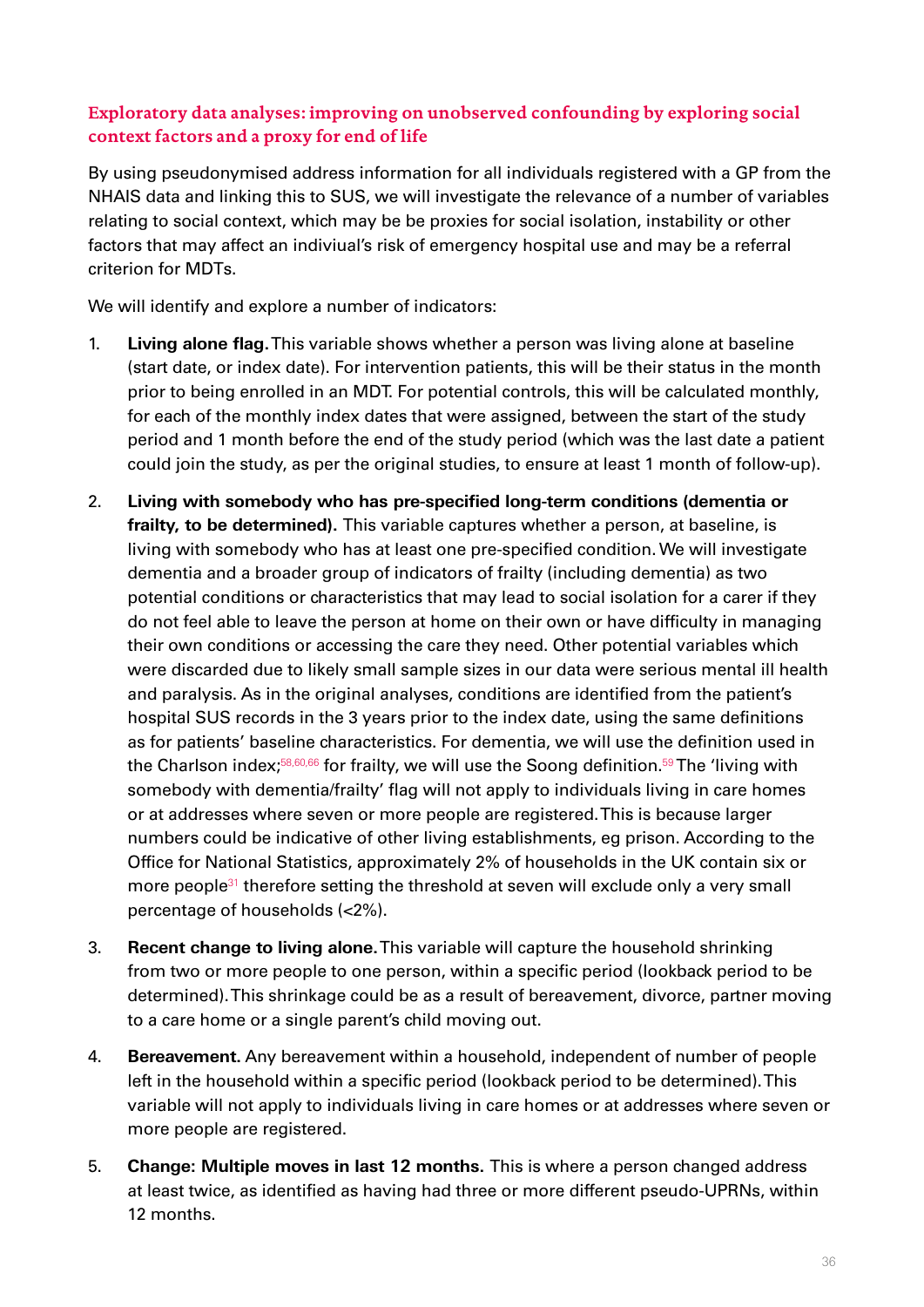<span id="page-36-0"></span>For bereavement and recent change to living alone, before determining the lookback period we will first explore the time period that best characterises the patients that were enrolled in MDTs, ie affected treatment assignment. We will explore 3 and 12 months' lookback. Based on baseline characteristics, we will also determine whether to look at dementia or frailty for other household members.

We will start by examining whether there are differences in the social context variables at baseline between the original intervention and matched control patients, in each of the three studies individually. For those variables that look promising, we will quantify their effect on the outcomes for the original intervention and matched control groups, by including these social context variables in a subsequent outcome regression.

We may also explore five or fewer pre-specified two-way interaction effects, eg:

- recent bereavement with living alone
- mental ill health with bereavement
- mental ill health with recently living alone.

If these variables are shown to be important to adjust for we will include them in the entropy balancing and subsequent analyses, as appropriate.

We will also create a flag for whether the person died within 90 days of being enrolled in an MDT or being selected as a control, as a proxy for nearing their end of life. We will check for any imbalances between intervention and matched controls in this variable, which may suggest previously unobserved differences in disease severity or frailty that may confound emergency hospital admission rates. We will also check for any imbalances between intervention patients in the three studies, which would indicate heterogeneity.

We will create subgroups based on this EOL flag and check the balance between the intervention and matched control groups on patient characteristics.

### **Handling of differential information from risk scores**

As previously noted, there were differences in what characteristics were matched on (eg risk scores in ECS and EPC studies but not in NEHF). It is likely that SMDs and other balance diagnostics across covariates will reveal imbalances between the studies upon stacking the sample; this is a particular issue because risk stratification used for determining treatment assignment in Fylde Coast (and therefore included in matching and regression there) was not used in NEHF.

ECS and EPC used the CPM,[15](#page-47-15) which derives risk scores from inpatient, outpatient, A&E, and GP data sources to inform eligibility and selection of patients to receive MDT services in the Fylde Coast.[14](#page-47-14) In NEHF, the intention was to similarly deploy the Johns Hopkins Adjusted Clinical Groupings (ACG) system.<sup>[70,](#page-50-7)[71](#page-50-8)</sup> The ACG does not directly map onto the CPM in any case; however, due to technical and information governance constraints, the ACG risk stratification tool was not deployed in NEHF for the ICT during our study follow-up period, except for a small minority of patients in one of the five localities.<sup>[13](#page-47-13)</sup> As it had not been generated for the vast majority of individuals and did not inform their enrolment or case management of the ICT intervention, it was not included in the NEHF analysis, either in matching or regression stages.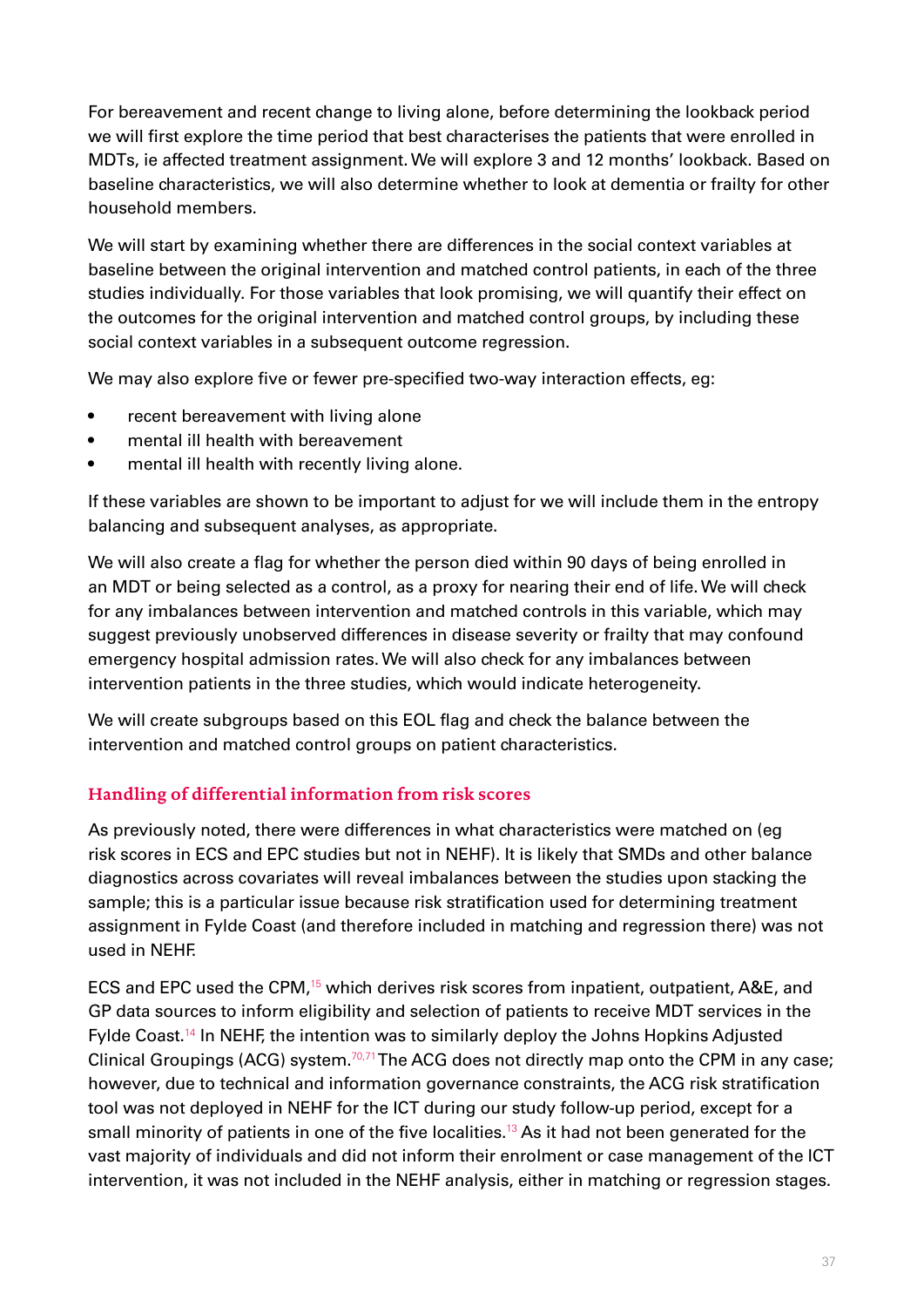Because the CPM is not straightforward to generate, it is not feasible for the IAU to carry this out for the NEHF sub-sample in order to make it generalisable with the Fylde Coast MDTs. Although CPM relies on conventional logistic regression for statistical modelling, it maps onto a complex set of predictive covariates from over 1,000 diagnostic codes, not only across Hospital Episode Statistics but also from general practice Read codes, which are not routinely available to the IAU. Notably, CPM has not been funded for continued development within the NHS since 2011, which is likely to impair the predictive value of its algorithms given major health system changes that have changed patterns of hospitalisation in England over the past decade.

Therefore, **we will instead generate comparative effect estimates from the ECS and EPC samples using the entropy balancing algorithm as described below, but remove the risk scores** that were used for matching and regression in the original Fylde Coast evaluations. Alongside other procedures as described above to map all variables across the three data sets, this will allow for greater comparability and would in principle standardise the risks of omitted variable bias when estimating results across Fylde ECS, Fylde EPC and the NEHF ICT.

Furthermore, as the IAU has already included past hospital activity from inpatient, outpatient and A&E data sources across the evaluations of these MDTs, much of the information used in the CPM risk score is already captured in our analysis (ie risk score is largely collinear with other SUS covariates already included in our analysis). We believe that the statistical value of including the CPM risk scores in Fylde Coast was primarily from inclusion of GP-level data, for instance on newly diagnosed LTCs recorded in primary care that had not yet been included in hospital-level records. In validation work on the successor model for the CPM, Billings et al had found that inclusion of GP data improved the predictive accuracy (as measured by the c-statistic) by an incremental amount, from 75.2% to 78.0% across the English patient sample of 1.8 million patients from five primary care trusts.<sup>[68](#page-50-5)</sup>

As a check on the robustness of our proposed approach to dealing with risk scores, we will pursue one of the following two options:

- 1. **Repeat outcome modelling** within the Fylde MDT sample, using a newly generated counterfactual from entropy balancing that excludes risk scores.
	- a. If impact effect estimates in the ATTs are largely unchanged (ie no greater than 10% difference in estimated median effects), then we will be satisfied that our estimand is robust for inclusion vs exclusion of risk score information. Although the previous studies found strong statistical evidence that CPM risk scores have a meaningful interaction with the treatment effect, the magnitude of this interaction may be relatively small. If it is the case that omitting the risk scores yields <10% relative rather than absolute difference in the effect estimates (ie for a previously estimated 40% increase, the new estimate is between 36% and 44%), then we will conclude the additional information provided by risk scores is not clinically significant for MDT policy. In this case, we will conclude that outcome modelling with and without the risk scores is sufficiently similar, ie the pooled analysis and the individual study estimates for Fylde Coast are directly comparable ATT estimates.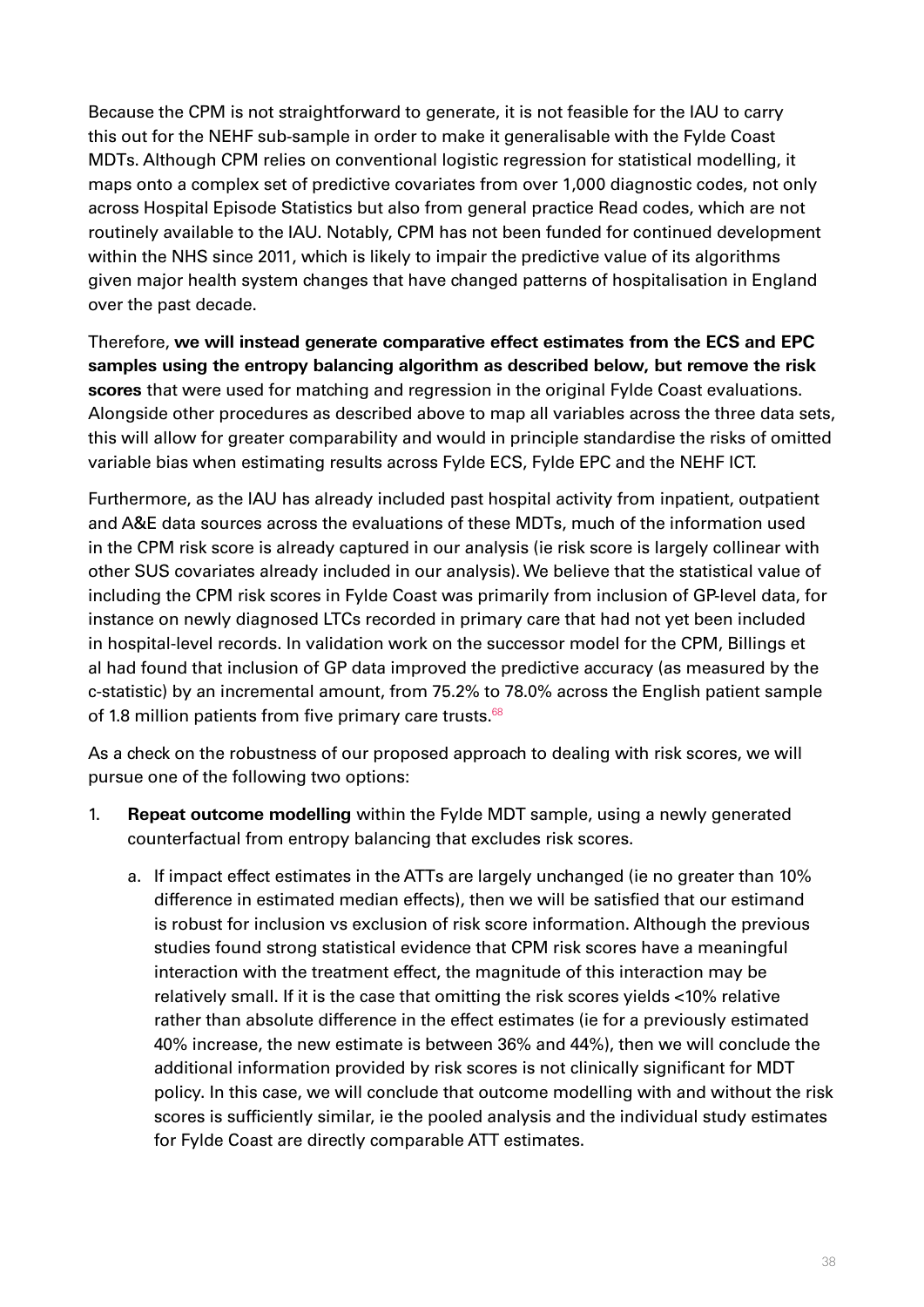- <span id="page-38-0"></span>b. If effect estimates are changed by more than 10% from the inclusion of risk scores, we will conclude that the NEHF modelling is subject to omitted variable bias. In such a case, we will treat the lack of risk scores from NEHF as a missing data problem, in which the missing risk scores can be imputed from the known correlation with observed variables of historic hospital activity in Fylde Coast. Although we lack primary care data that contributes to the risk score calculation, we believe that a robust missing data multiple imputation approach such as predictive mean matching (PMM) will account for random variation in these unobserved variables. Extrapolating the relationship between CPM risk scores and historic hospital use from Fylde Coast to NEHF is theoretically valid, as CPM algorithms were optimised for predictiveness on the whole English population and thus would follow the same calculation method between different CCGs.
- c. Even if the condition (a) is satisfied, we may nevertheless carry out (b) as a sensitivity analysis for robustness of the pooled effect estimate overall, if time allows.

# Comparison of matching alternatives in the pooled data set

If the validation process of entropy balancing does not produce consistent results across the studies, we will also compare effect estimates as above with two older matching/weighting methods that are more canonically used in the medical statistics and health policy literature. These are inverse probability of treatment weighting (IPTW), and propensity score matching (PSM).<sup>72</sup> However, these two methods rely on stronger inferential assumptions and can thus have higher risk of model misspecification and thus biased impact estimates than genetic matching and entropy balancing. Please see scoping document for IAU Matching Alternatives project for more detail (available on request).

If entropy balancing does not produce consistent results to genetic matching and time does not allow for exploring other alternative methods, we will consider the reliability of the 'stacked' analyses based on the original matching and if this is considered good enough, we may run analysis on this instead.

# Main analysis

### **Accounting for some unobserved confounding**

If the exploratory work on social context showed that there was poor balance between the intervention and matched control groups on these variables and that they may affect outcomes, we will rebuild the counterfactual by reweighting the pool of unmatched controls within each of the three intervention data sets, including these new indicators using the entropy balancing algorithm. We will then be able to compare the estimated MDT effects with and without the social context flags.

The difference in the estimated impacts of MDTs with and without the social context indicators will constitute an informal sensitivity analysis for previous unobserved confounding. These results will be particularly notable if the effect estimates are substantively different, for instance if one or more indicators interacts with other covariates to have a qualitative impact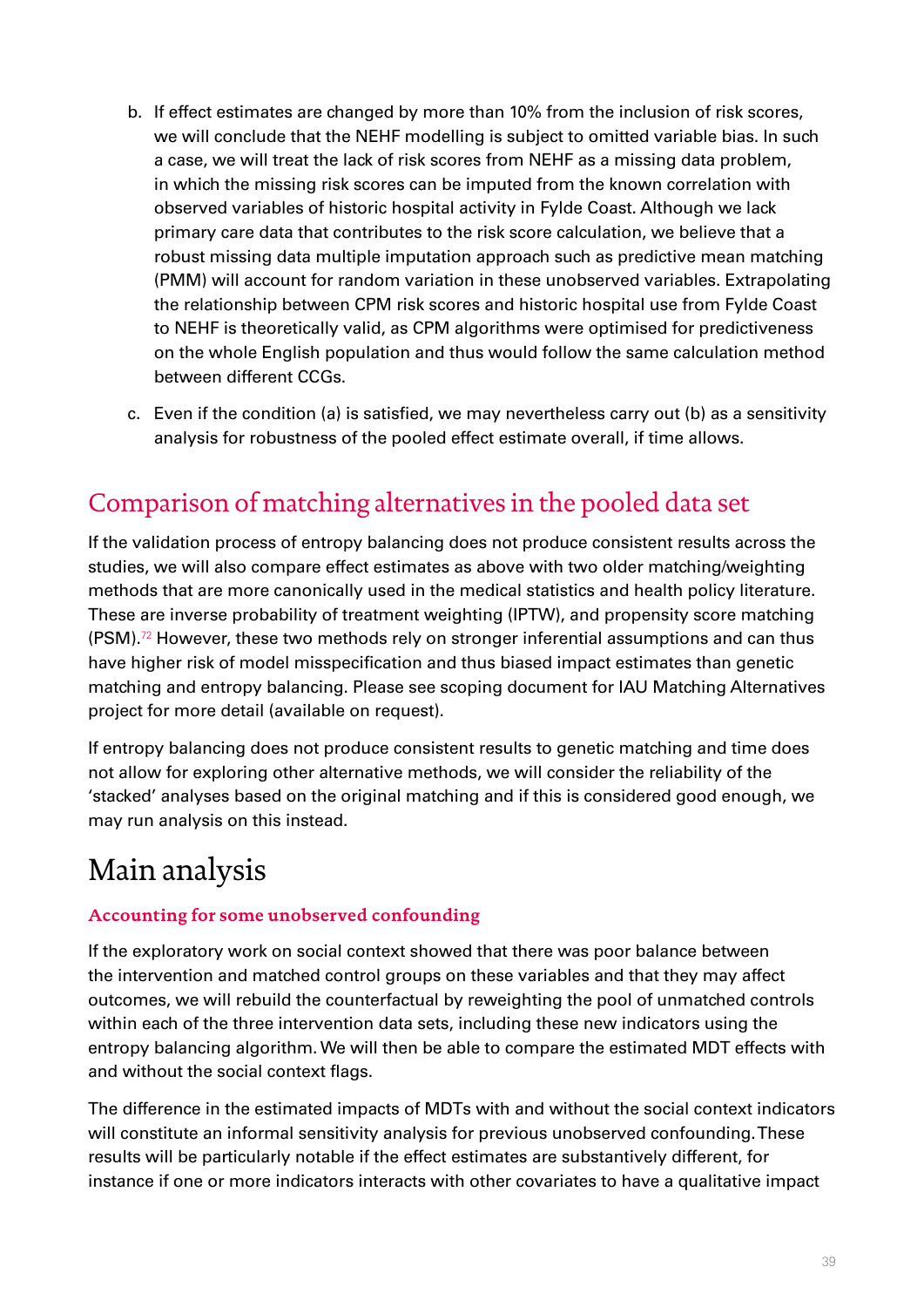<span id="page-39-0"></span>on our previous findings, or if any given interaction term contributes to the final outcome model based on statistical evidence (p<0.05 for inclusion in the model, from standard joint probability F-tests). If this is the case, this may provide a quantifiable and compelling argument for the value of including this flag in routinely collected data sets, risk stratification algorithms and health service evaluations of all integrated care interventions in England.

We will also carry out sensitivity analyses comparing the MDT impact among patients who died within 90 days vs those who did not, across the pooled sample. The sensitivity analysis of 'end of life' is not sufficient on its own to resolve the issue of unobserved confounding, in particular because it is possible though unlikely that increased hospital use is on a causal pathway between MDT usage and death. However, prior evidence about MDTs and mortality is weak, with previous research not finding that service MDTs focused on delivering intangible services such as health coaching have any impact, much less increased risk of death. This sensitivity analysis is particularly relevant to the results seen in Fylde EPC, but may also be important for clarifying findings from the NEHF ICT and Fylde ECS. We will report the findings of the sensitivity analysis for the overall pooled sample after inclusion of the social context flags, and may further disaggregate this by MDT if the effects of the sensitivity analysis show substantive heterogeneity between study settings.

### **Pooled and subgroup analyses**

The value of the pooled analysis is primarily in surfacing potential heterogeneity in the impact of MDTs for **patient subgroups** where the individual evaluations did not previously contribute large sample sizes, eg end-of-life patients. Pooling allows us to increase sample sizes, eg for congestive heart failure, that may be more viable in modelling across all three studies where effects could not be statistically determined in the individual samples.

As in the original studies, we will **estimate outcomes** based on four sets of covariates: all 'base' covariates (as described in Table 5); a smaller set of 'core' covariates that exclude historic hospital activity; covariates selected from data-driven lasso regression; and unadjusted or crude results. The lasso is a variation of ridge regression that applies a machine learning algorithm to principled variable selection – additional terms are penalised such that included variables achieve an optimal and replicable signal-to-noise ratio and improves upon the ad hoc nature of previously conventional procedures such as stepwise selection.<sup>[23](#page-48-2)</sup> The final model will always be adjusted for covariates unless the algorithm entirely failed to converge due to sparse data. The most appropriate generalised linear model, selected from several pre-specified distributions, and covariate list will be chosen based on the Akaike Information Criterion<sup>[24](#page-48-3)</sup> and other diagnostics, such as comparing observed vs predicted zeros (for count variables), and root mean squared errors (RMSE). Depending on the outcome being modelled, the likelihood distributions used are typically Poisson or inverse negative binomial (for count outcomes) – potentially with some corrections for zero-values inflation or over-dispersion – or logistic (for binary outcomes).

For the overall pooled data set, we will generate generic **forest plots** per conventional meta-analytic summaries that depict the weighted ATT estimates from across the three evaluations, and also compare the results from fixed-effect vs random-effect models (where the latter will be more valid if the study samples contribute 'true' heterogeneity). The results of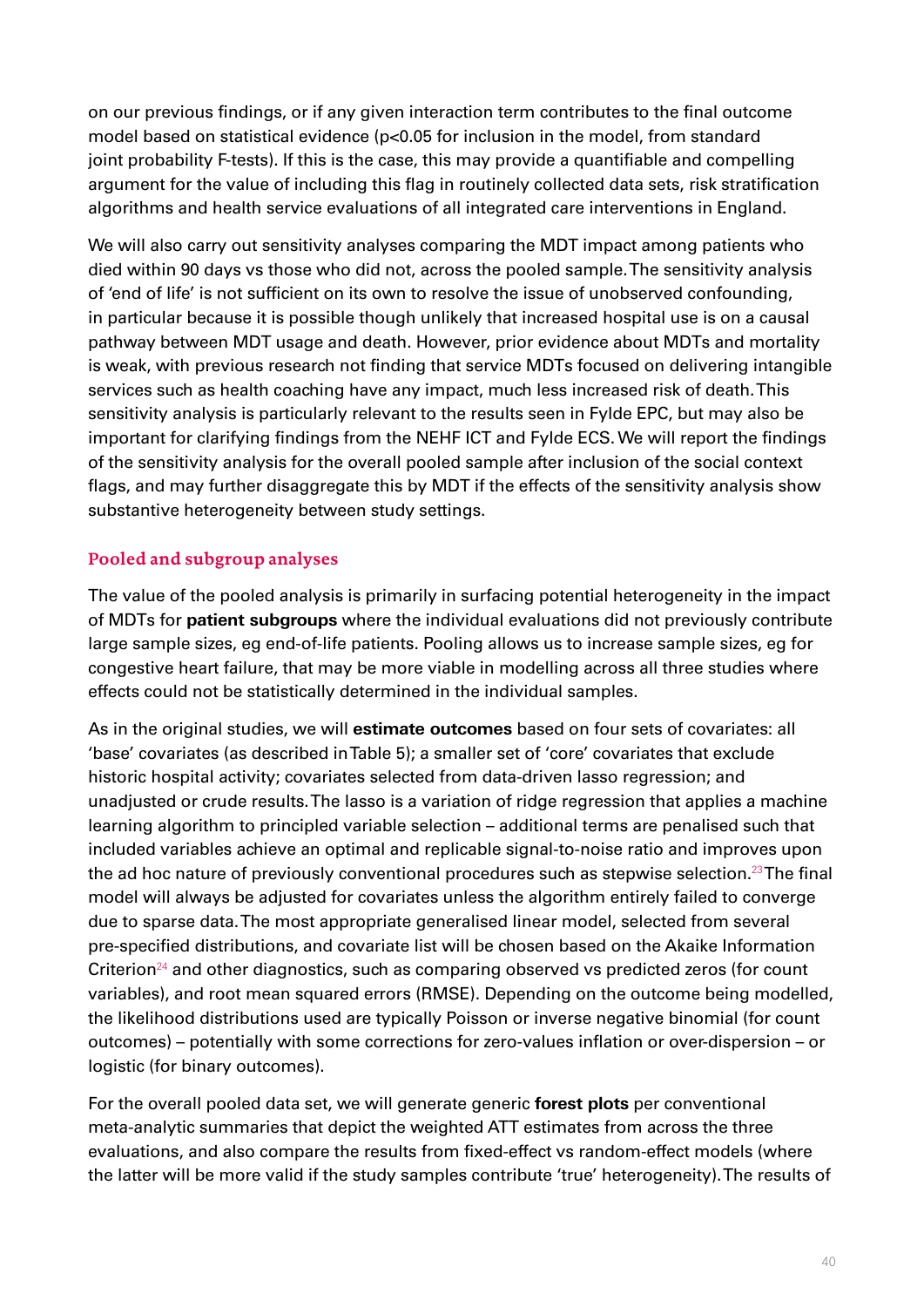the model fitting may also be reported as tabular effect estimates and 95% confidence intervals. We will also calculate and report commonly accepted measures for study heterogeneity in the meta-analysis, namely the  $H$  and  $I^2$  $I^2$  statistics<sup>[73](#page-50-9)</sup> as well as  $\tau^{274}.$  $\tau^{274}.$  $\tau^{274}.$  We will also report the difference in effect estimates by fixed and random effects for the MDT treatment.

In terms of **pre-processing or counterfactual construction** prior to outcome modelling, we plan to use entropy balancing. If entropy balancing generates consistent estimates with the previous IAU evaluations of these MDTs when specifying the same set of variables, we will then apply it to the overall as well as subgroup pooled analyses as specified above, using a set of covariates as described above, taking into account the findings from the exploratory stage. Where entropy balancing fails to converge due to data sparsity, or where we ascertain that its underlying assumptions are invalid given extreme weights identified in diagnostic plots (pseudo-propensity scores) and statistical tests (variance ratio, Kolmogorov-Smirnov), we may use inverse probability of treatment weighting (IPTW) as an alternative where the hypothesis is viewed as particularly relevant by policymakers. However, it is worth noting that IPTW and related propensity score matching or weighting methods are subject to greater relative risk of model misspecification and thus bias in the outcome results. $75$ 

For the overall analysis, entropy balancing will be applied within each MDT or evaluation (of ECS, EPC, and ICT respectively), and the set of Fylde MDT-specific CCG contrasts. We will also carry out entropy balancing across the entire pooled sample, ie allowing for conditional exchangeability of control individuals between different CCGs and intervention teams. We will use standard diagnostics to confirm the convergence and general statistical validity of estimates generated by entropy balancing. We will proceed with the estimates that provide the most statistical efficiency (ie lowest RMSE and closeness to zero across covariates on SMD plots) while remaining consistent under the above threshold. This implies up to eight causal contrasts:

1. Entropy balancing **across the entire pooled sample**.

This assumes conditional exchangeability of all potential control units to all MDTs and study areas (CCGs), ie that treatment is homogeneous regardless of exact MDT configuration and local study setting factors, so long as observed demographics, comorbidities, and historic hospital use are adjusted. In other words, potential control individuals from all three CCGs and all three MDTs are included for the single effect estimate of MDT impact across all. This method is least similar to the previous IAU procedures, and features the largest sample size (n=5,411 interventions with ~2 million potential control individuals).

2. Entropy balancing **by MDT or intervention study**, ie three contrasts, across **Fylde Coast ECS, Fylde Coast EPC and NEHF ICT**, then combined via a weighted estimate from across the three samples.

This assumes conditional exchangeability of all potential control units within a given MDT intervention, eg all potential control individuals for ECS from either Blackpool or Fylde & Wyre CCGs may be included in the effect estimate for that MDT, and similarly for EPC.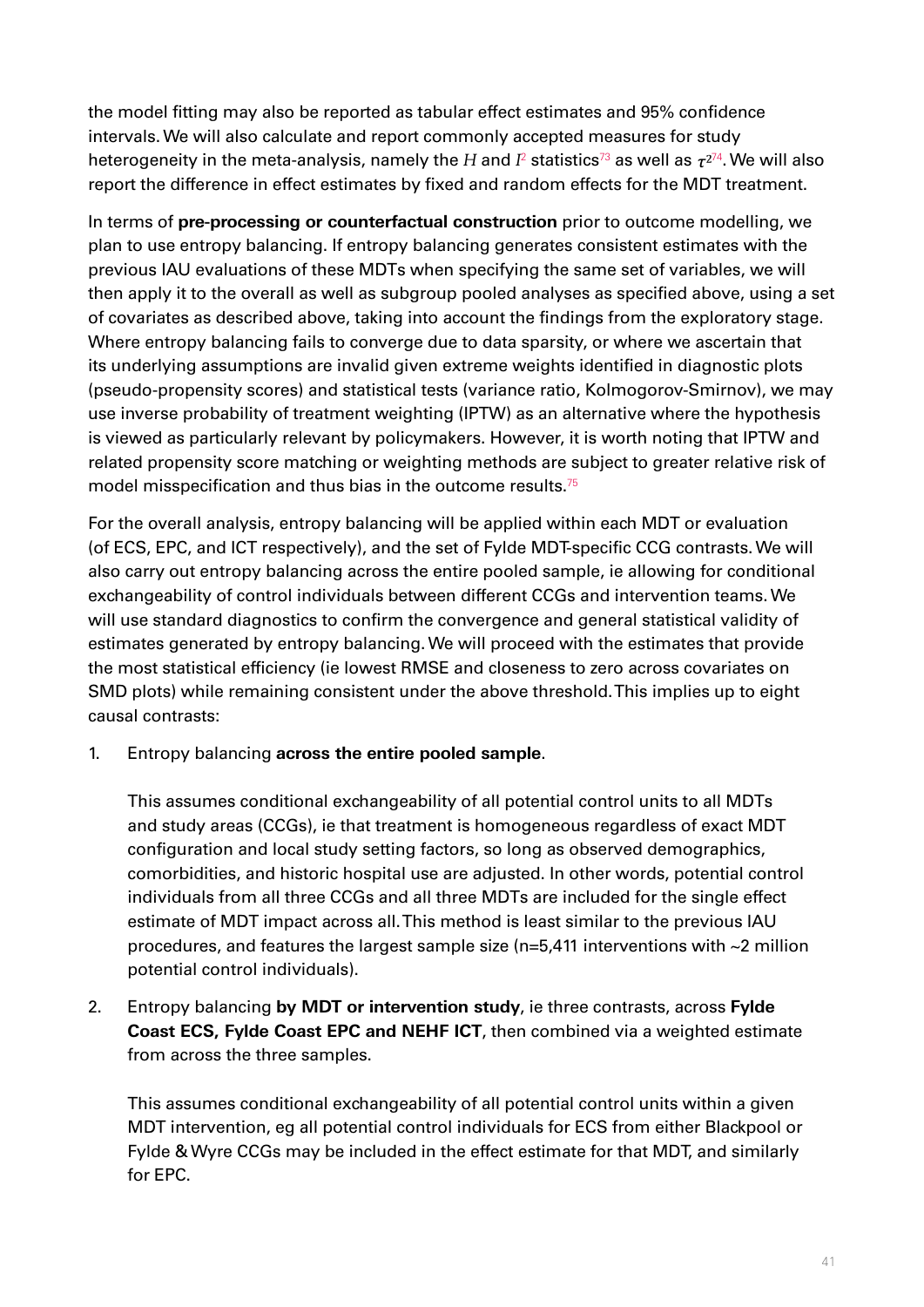### 3. Entropy balancing **by MDT plus CCG**, ie four contrasts, reweighted across respective study samples, across **ECS-Blackpool, ECS-Fylde & Wyre, EPC-Blackpool and EPC-Fylde & Wyre**.

This comparison is of particular interest to give a directional signal of area or setting vs intervention effects, and assumes no conditional exchangebility of out-of-area individuals or those who could have received a different MDT from the one in question. The NEHF ICT is not included as it was a single programme implemented in a single area, and is thus identical to the contrast in #2 above. This method is the most similar to previous IAU genetic matching procedures, and features the smallest sample sizes for algorithm convergence as the intervention and control pools are subdivided by both MDT and CCG.

Exploratory analysis has found that further granularity in the above contrasts to sub-CCG-level areas (ie 'localities' in NEHF or 'neighbourhoods' in Fylde Coast) leads to small sample sizes less than approximately n=50 that fail to appropriately converge, or which demonstrate some extreme weights and SMD/RMSE that provides inferior counterfactual balance to IPTW, including after re-aggregation across the study sample. This result from 'exact matching' on sub-CCG area was shown despite relaxation of the covariate sets during reweighting to allow for as low as 70% predictiveness of the propensity to treatment and outcomes of interest. We will, however, include a sensitivity check during outcome modelling after the entropy balancing of sub-CCG area, by including this as as an interaction term in the main pooled analysis. Entropy balancing will use control pools that are pre-specified to be 2 years around the minimum and maximum ages of all MDT intervention patients, by gender, in the respective MDT studies. This is identical to specifying a fixed caliper or exact match criteria for the age covariate, by gender and study. This procedure is most similar to the potential control pool identified for the NEHF study, and ensures that all control individuals who were previously selected by genetic matching in the previous IAU evaluations can be included in the pooled analysis. Potential control units who had been excluded for falling outside of the neighbourhood-specific age calipers in Fylde ECS and EPC are now included in the pooled estimate, as computation time is less of a concern and in order to allow for the greatest chance of finding an optimal counterfactual across all control individuals when applying different assumptions of exchangeability across MDT and study area.

We will initially identify subgroup effects based on the statistical significance and absolute magnitude of their coefficients during outcome regression. Where these terms are significant, we may carry out further post hoc stratified analysis by repeating the weighting algorithm for MDT patients in this subgroup only, in order to generate conditional effect estimates that may be of particular interest to policymakers in planning future targeted MDT implementation. In other words, we may run the entropy balancing algorithm up to seven times to obtain an appropriate counterfactual for each of the patient subgroups of interest. Combined with the reweighting of the overall MDT pool and each of the MDTs, this implies up to 15 sets of entropy balancing and/or IPTW results.

However, we will drop subgroup analyses where there appears to be poor 'overlap' of key characteristics such as age or gender distribution between the MDT patients and the reweighted controls. This is because such exchangeability between intervention and counterfactual populations is a prerequisite for the validity of treatment effect estimates. $62,72$  $62,72$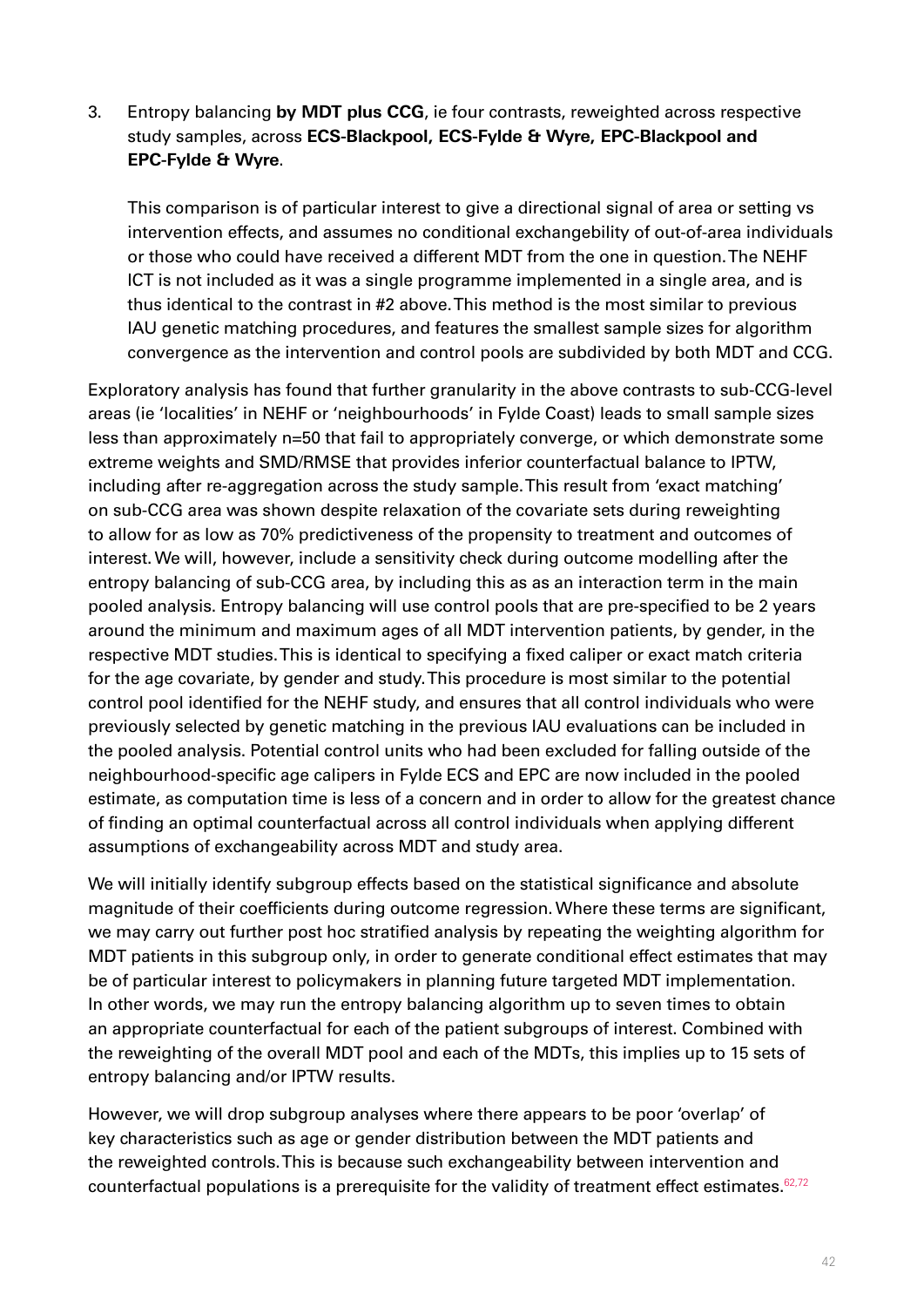For example, it will not be valid or useful to compare hospital activity among a population of MDT patients with dementia who are primarily female and over 70 with a population of control patients who are primarily male and under 50. Where exchangeability is poor, entropy balancing typically fails to converge due to data sparsity. PS or IPTW may converge but results should be interpreted cautiously due to the risk of model misspecification and biased estimates. As poor overlap signals missing data observations that would otherwise have to be entirely extrapolated, no statistical method can address this flaw if it arises.

In the event of non-significant regression coefficients, small sample sizes, poor intervention-counterfactual overlap, or other issues we may uncover during the exploratory analyses that constrain statistical feasibility, we will only carry out and report a smaller set of regression-adjusted subgroup analyses – where we are confident the results are meaningful and reliable (ie overlap appears to be satisfied and statistical models including many covariates are successfully fitted). We anticipate that some of the subgroups will most likely fail one or more of these conditions.

To **check for outliers** in the pooled sample and subgroup samples that may skew or overly bias our estimates, we will use **standard visual plots** such as covariate plots and quantile-quantile ('Q-Q' plots) to inspect for unexpected or problematic patterns in regression results. Although we do not anticipate this to be an issue as we do not apply simple linear regression in any cases, we may resolve problematic covariate-outcome patterns using standard transformations (eg higher-order terms, log variables). For entropy balancing/ PSM/IPTW, we will **apply further matching diagnostics of balance** (eg standardised mean difference plots or SMDs, Kolmogorov-Smirnov test (KS), pseudo-propensity score plots (PPS), variance ratio tests (VRT)). Residual imbalances above a 10% SMD will be noted, and where they show systematic and large bias, we may drop the corresponding subgroup analysis. With the entropy balancing algorithm, SMDs are typically optimised to zero across (nearly) all covariates as an inherent property of the algorithm, and merely signal that the mathematical model has successfully calculated. Thus, other diagnostics such as PPS plots are important to check that the entropy balancing algorithm is not invalid, eg due to extreme weights applied to a very small number of control units relative to the intervention group. For the exact statistical tests (KS, VRT), we pre-specify a failure threshold of p<0.05. In all cases, we will report our diagnostics in technical appendices to the main outcome report, particularly where judgement involves visual inspection.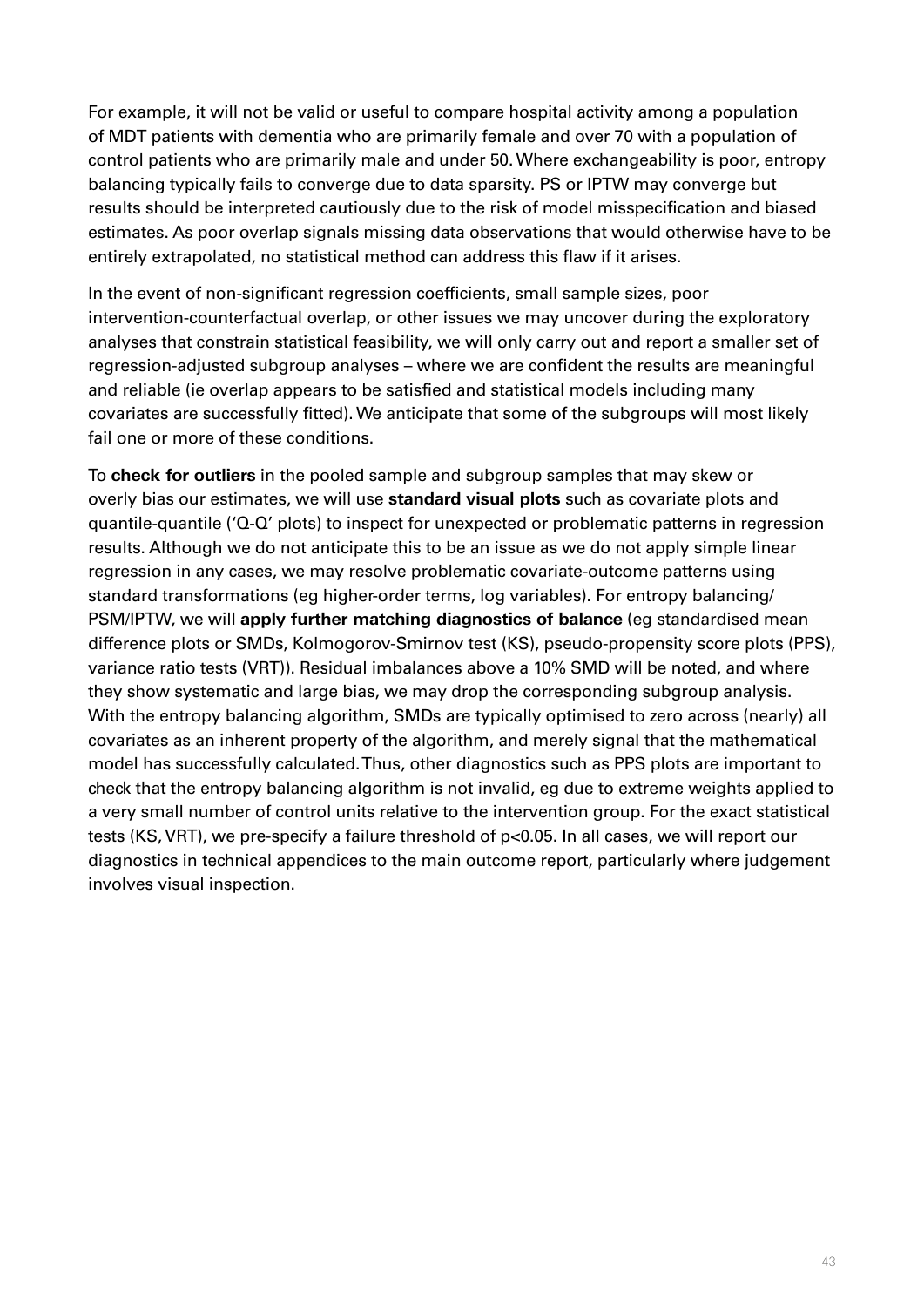### <span id="page-43-0"></span>**Conventional pooled analyses on the 'stacked' matched data set – in case no valid alternative to genetic matching is found within the constraints of the timelines**

If we do not find a valid alternative to genetic matching within the timelines set, we may use the stacked matched data set to generate crude outcome comparisons between MDT users and their matched controls, overall, for each study and for all subgroups.

For all analyses and finalised list of subgroup analyses, we will apply conventional meta-analysis techniques based on assumed homogeneity of effects. We would then generate **estimated treatment effect estimates across all three MDTs**. The effect estimates from the three studies should be more numerically **precise** due to the larger sample size available from pooling, and based on the previous ATTs we can already anticipate that for the overall study pool these will show an approximately 30% to 40% increase in the primary study outcomes (A&E attendances and emergency admissions).

We will generate forest plots depicting the outcomes from the 'stacked' data set, and also compare the results from fixed-effect vs random-effect models (where the latter will be more valid if the study samples contribute 'true' heterogeneity) as described above, but anticipate that this crude estimate will be less precise than the reweighted estimates described above.

Relatively poor balance from SMD plots or other exploratory diagnostics may suggest that a conventional approach to pooled analysis using the original combined data set is biased or invalid, for one or many of the results sets. Even if SMD plots and other diagnostics do not suggest imbalance, homogeneity of effects is a quite strong causal assumption that has been critiqued elsewhere.<sup>[76](#page-50-13)</sup> The effect estimates from conventional meta-analysis across a small sample of n=3 studies would therefore be relatively weak evidence regardless of ultimate effect estimates, and suggest hypotheses for further validation.

For this reason, we strongly prefer effect estimates generated from entropy balancing and appropriate reconstruction of counterfactuals across the sample of interest, as they provide much stronger evidence for causal inference about the impact of MDTs.

### **Patient and Public Involvement and Engagement (PPIE)**

In 2019, the data analytics directorate at The Health Foundation, including the IAU, began to embed purpose-driven Patient and Public Involvement and Engagement (PPIE). PPIE is fundamental in our work to ensure that data is used in a legitimate and transparent way. We recognise that our assumptions around the needs of communities may not be accurate and that it is through working in partnership with the population that we improve health outcomes, make better use of resources, reduce inequalities and build public trust. The data analytics directorate's PPIE vision of 'involvement for better data' recognises patients, carers and the public as stakeholders with rights and responsibilities for publicly-funded services, research and education. The vision is based on the principles of partnership, respect, inclusivity and transparency. We are working towards longer-term outcomes of improving research; supporting directorate strategy and planning to take account of what matters to the public; working to shape policy that improves health and care for communities; and improving how we involve and engage patients and the public in the longer term.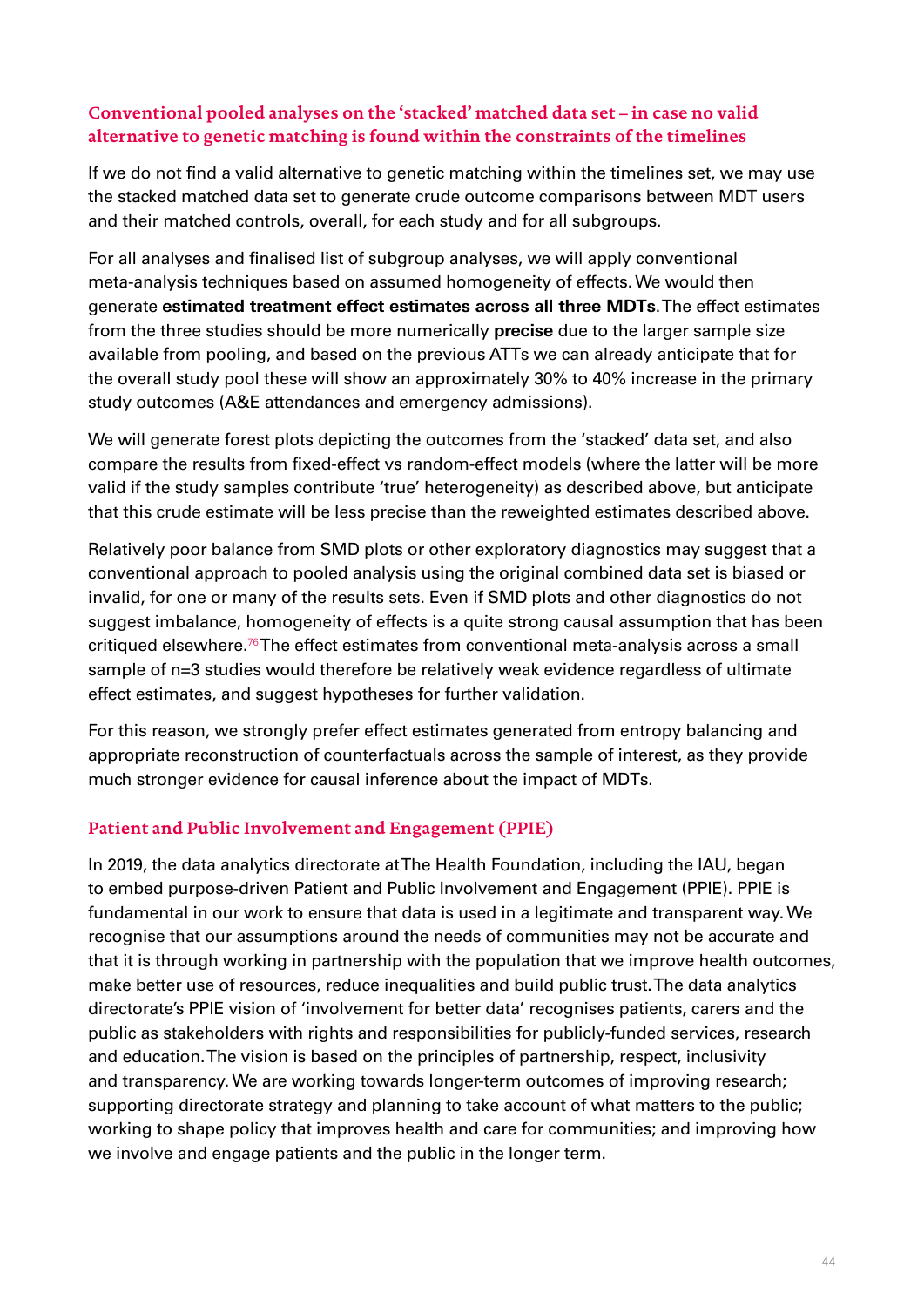<span id="page-44-0"></span>Before finalising this SAP, we engaged with a patient representative. Although several topics were touched upon, the discussion was predominately around the effect of social isolation and other factors relating to social context on health and health outcomes. This conversation helped inform the social context indicators described in the SAP.

Once we have preliminary results, we will be seeking input from stakeholders and a small group of (two to five) patient representatives, in order to understand the findings and explore whether there are any follow-on analyses required.

### **Potential further work**

Over the course of the pooled analysis, we may identify that specific methodological elements or interim analyses may be worthy of further investigation and reporting in their own right, including submission to peer reviewed journals. These analyses would be further developed after this primary work is carried out through March 2021, and may include:

- **National descriptive analysis** of social context factors and any association between them and hospital use
- **Validity and interpretation of missing data multiple imputation for CPM risk scores**, based on Fylde Coast correlation with observed SUS variables applied to NEHF as an exemplar for similar cases
- **Comparison of matching and weighting alternatives** in theoretical and empirical terms when applied to these MDT data sets, potentially with further simulated data and tutorial discussion
- **Further subgroup analysis using emergent machine learning tools to detect heterogeneous treatment effects**, based on replicable algorithms applied to patterns in the data rather than our pre-specified subgroups. This is particularly relevant in this case as the underlying theory and evidence for heterogeneity of MDT service impacts in different patient groups is relatively weak, with few quantifiable as opposed to qualitative trends. Methods derived from random forests or regression trees are particularly applicable here and offer principled approaches, such as generalised random (causal) forests<sup>77</sup> and Bayesian additive regression trees.<sup>[78](#page-50-15)</sup>

# Limitations and sources of bias

We are exploring whether we can identify proxies for social isolation and other factors that may affect both the decision to refer individuals to an MDT and their emergency hospital use. The variables that we are investigating – living alone, recently living alone, living with somebody with dementia or frailty, frequent moves and recent bereavement – do not necessarily reflect an individual person's need or risk. However, we believe these factors signal meaningful social context at population level that may be very important for assessing the impact of MDTs on hospital use and therefore warrant investigation.

Although this pooled analysis will aim to improve the similarity between the compared groups and refine the original findings from the original evaluations by including social context indicators, there is still a risk that the intervention and control groups remain different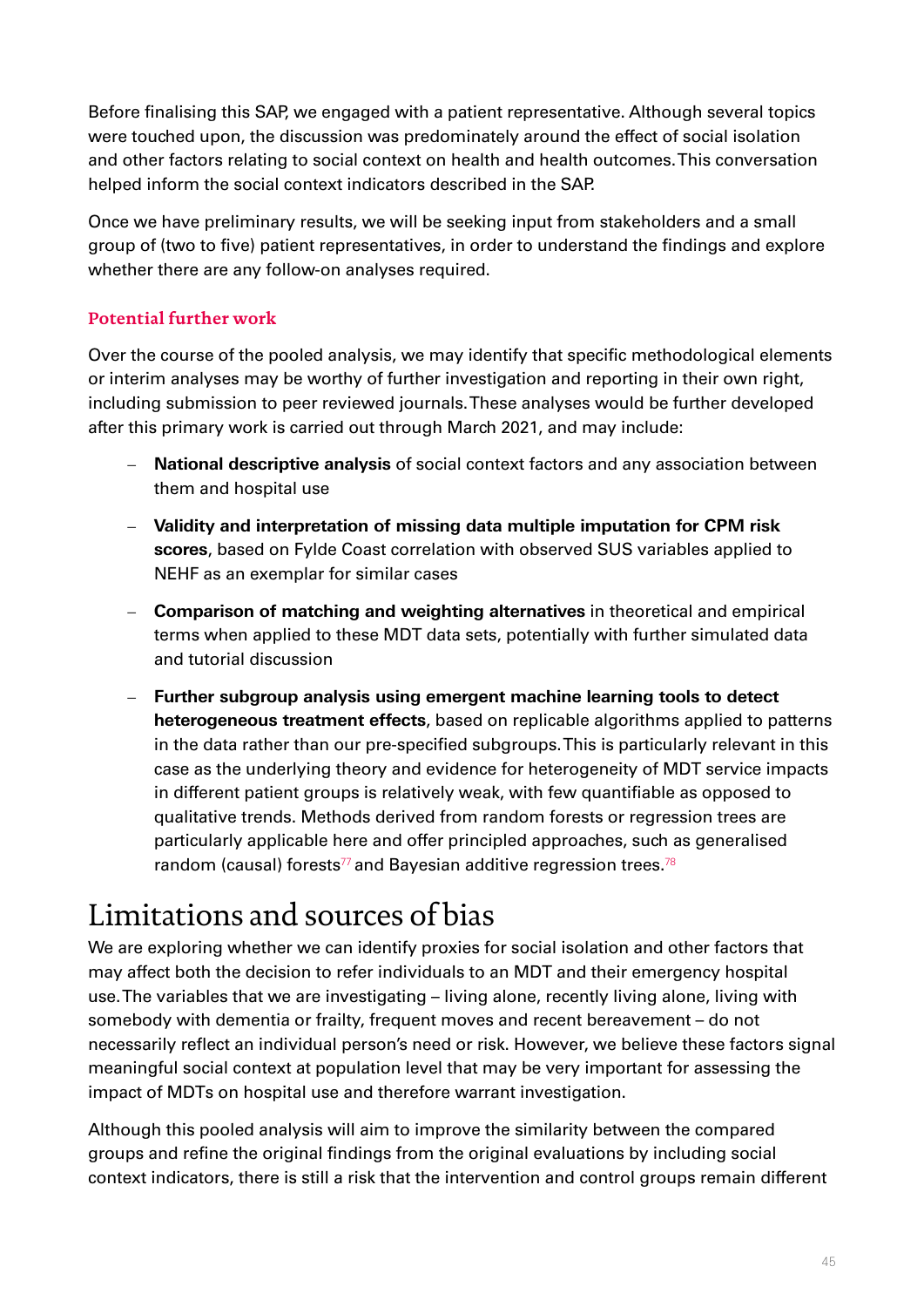in important ways, for instance in comorbidities only recently diagnosed by GPs but not recorded in hospital or other risk factors, that cannot be observed by the IAU. It is not currently possible to quantify this risk.

During the conversation with the patient representative, some other potentially important risk factors that could affect a person's feeling of social isolation, health and mental health were raised, for example losing one's job and domestic abuse. Employment status is not recorded in hospital data and may not be well recorded in GP data. Although there are codes in hospital records for physical, sexual or psychological abuse, these are likely to be under-reported. Further work – outside of the scope of this project – could be to explore linking pseudonymised employment data and GP data to hospital data in order to further understand these factors' effect on MDT referral, health and health care service use.

The IAU only had access to secondary care data and was not able to evaluate the impact of the MDTs on other outcomes, such as quality of life, experience of care, staff satisfaction, improvement in working relationships or cost. The local evaluations in both NEHF and Fylde Coast included interviews or case studies with patients enrolled in the MDTs. A consistent finding across the qualitative work from all three MDTs was that the MDTs often provided support that was more wide-ranging than just medical care, including eg benefits advice, help with lifestyle changes and practical improvements within their homes.<sup>[16](#page-47-16)[,17](#page-47-17)</sup> These interventions may affect outcomes such as quality of life or experience of care, which we were not able to evaluate. Although these interventions may also affect hospital use in the long term, the effect may not be detectable within the time frames of these studies. There will, however, be a review of reviews of MDT interventions carried out in parallel with this work, which will aim to draw out the findings on the effect of MDTs on other outcome measures.

In this analysis, we explore the effect of MDTs on specific patient groups (eg individuals with dementia, chronic pulmonary disease or serious mental ill health, or nearing end of life), by selecting patients with these conditions from the group of patients enrolled in the ICT, ECS and EPC MDTs. However, it may be that MDTs that are designed to specifically support only specific conditions may have a different effect from that of MDTs that care for a broader range of conditions and needs, as is the case in the three MDTs evaluated here.

This study does not directly analyse the effect of other concurrent vanguard interventions such as rapid home response by a specially trained community paramedic or social prescribing, nor will this study be able to quantify how other, non-vanguard differences in the health and care systems in Fylde Coast and NEHF may have impacted outcomes.

The risk of study or measurement heterogeneity is relatively low, as the IAU previously used standardised data sets and nearly equivalent statistical analysis methods, including the choice of covariates and outcomes for all three programmes. We will standardise these procedures into a common data set for this pooled analysis, allowing for consistent estimation of the average treatment effect on the treated (ATT), which would measure the impact of an MDT programme on individuals enrolled in one of them. Nevertheless, there remains some natural heterogeneity in the patient populations, interventions, and comparative usual care between the three MDTs (see detail in Background section, Table 1). This study will partially deal with this heterogeneity, as the continued use of robust statistical techniques will rely on substantial overlap or 'exchangeability' (ie similarity irrespective of MDT participation status) of patients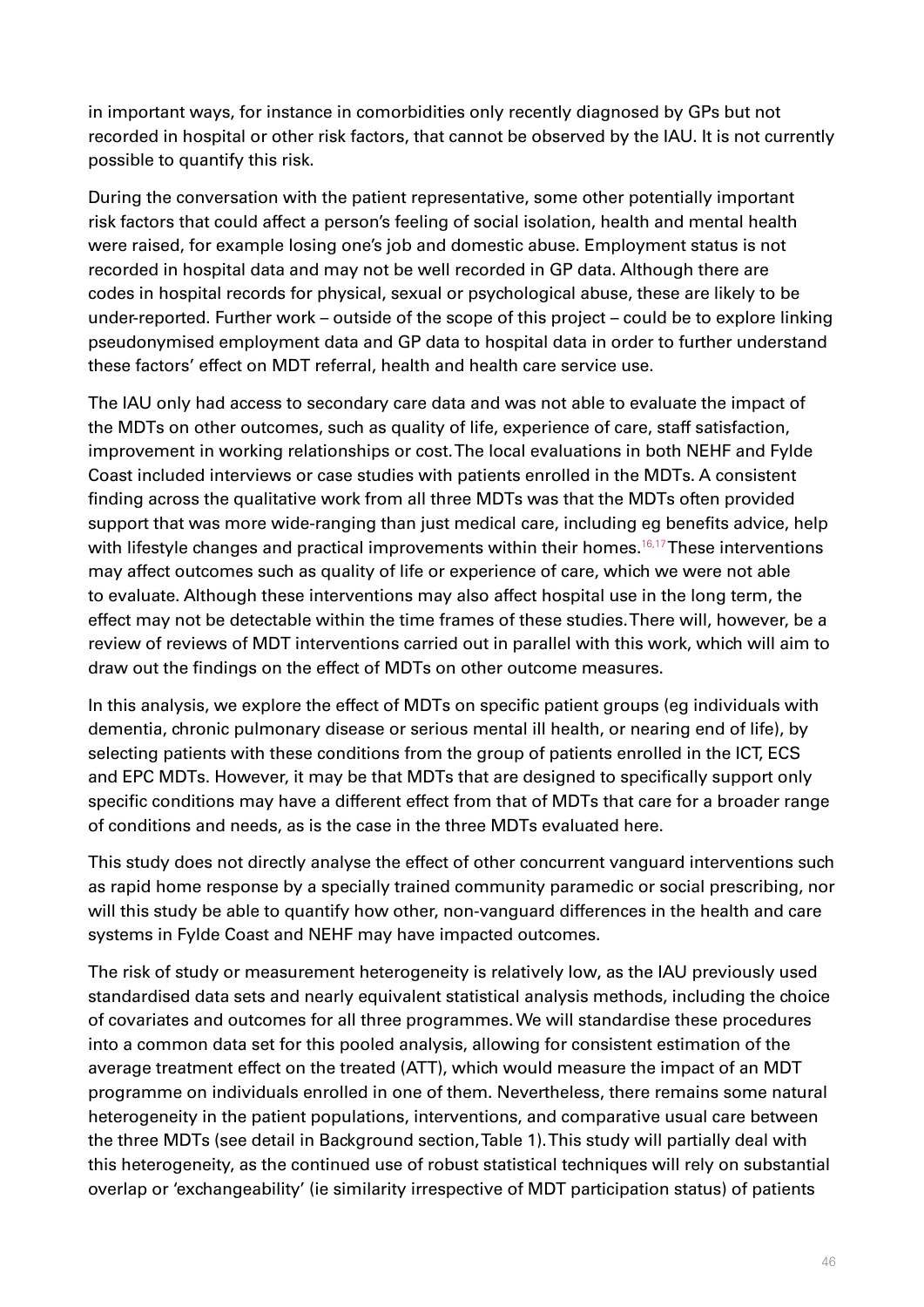<span id="page-46-0"></span>in terms of their observed characteristics. The three MDTs were ultimately very similar in their design and implementation (see Background section, Table 2), perhaps to a greater extent than might be expected from the locally led programme design that was scoped under the new care models. The study samples appear to show substantial overlap or exchangeability (Table 3), and we will be able to assess this formally when applying reweighting and regression in the pooled analysis. It is notable that these studies generated quite similar estimates of the impact (ATT) of MDTs on hospital use (Table 4), suggesting there are generalisable effects regardless of the differences in settings, populations and programmes. Further post hoc analysis may be possible, including in other research, to explore and quantify the impact of heterogeneity in the intervention and comparative standard of care in the MDTs.

This project aims to understand why emergency hospital use was higher for patients enrolled in MDTs. As highlighted by the patient representative, it would be useful to ask enrolled patients this question. Both Fylde Coast and NEHF did qualitative interviews or case studies with referred patients as part of local vanguard evaluations, however these were done prior to the IAU evaluation results and do not specifically explore their use of and reasons for using emergency hospital services. A further qualitative study interviewing patients referred to MDTs about their care needs and their hospital use, although outside of the scope of this project, would therefore complement our work.

The results are nonetheless expected to enable learning that, together with other evidence, will help national and local commissioners to better understand MDTs, recognise the realistic impacts that can be expected from them, and identify potential areas for further investigation or improvement, which can for example help inform the implementation of MDTs within the new PCNs.

# Acknowledgements

We thank Lynn Laidlaw who provided a patient perspective, and Richard Grieve, Stephen O'Neill and Stefano Conti for reviewing and commenting on an earlier draft of this SAP.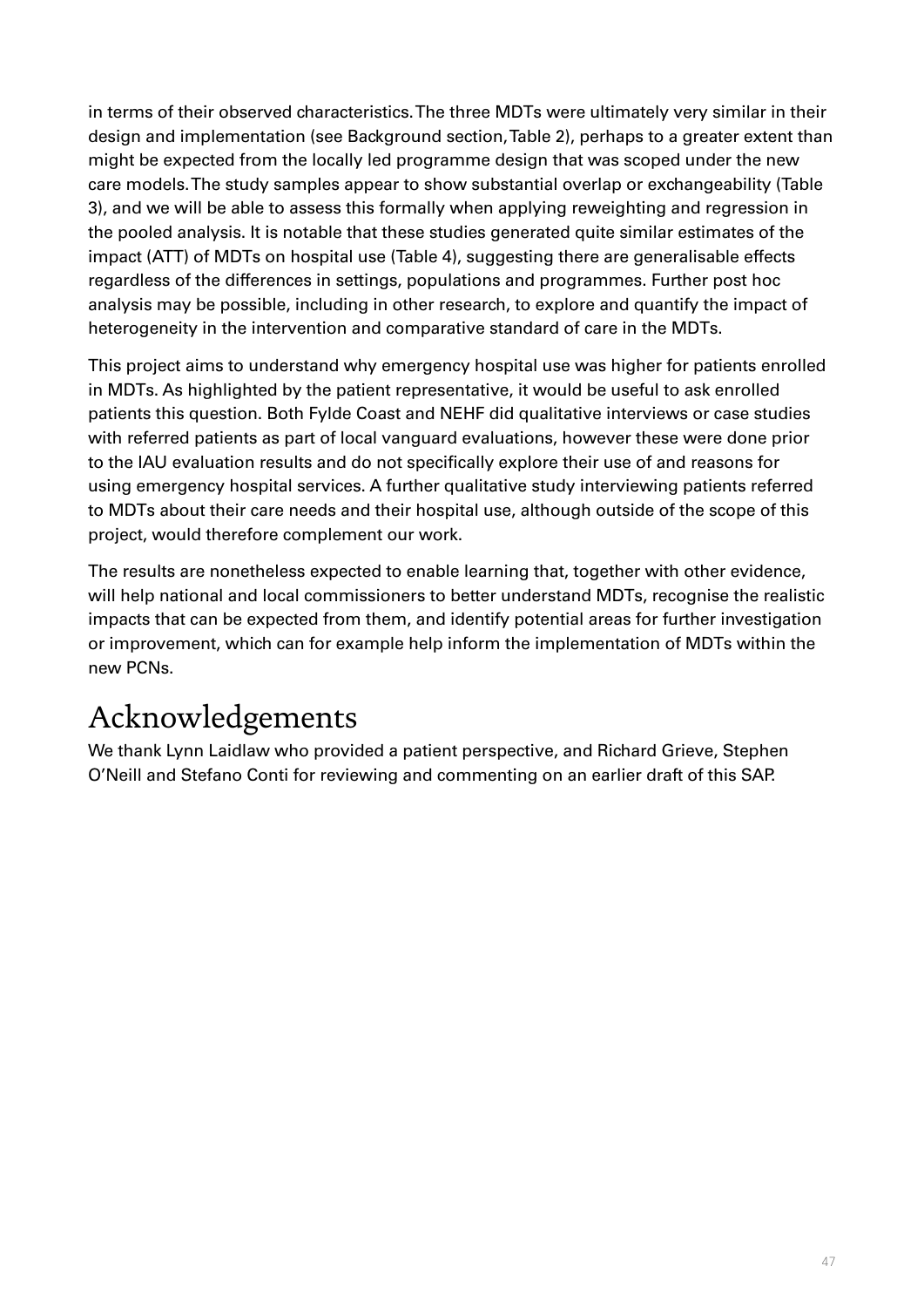# <span id="page-47-0"></span>References

- <span id="page-47-1"></span>1. Roland M, Steventon A, et al. Case management for at-risk elderly patients in the English integrated care pilots: observational study of staff and patient experience and secondary care utilisation. *Int J Integr Care*. 2012; 12 (July).
- <span id="page-47-2"></span>2. Stokes J, Panagioti M, Alam R, Checkland K, Cheraghi-Sohi S and Bower P. Effectiveness of Case Management for 'At Risk' Patients in Primary Care: A Systematic Review and Meta-Analysis. *PLoS One*. 2015; 10(7).
- <span id="page-47-3"></span>3. Lloyd T, Brine R, Pearson R, Caunt M and Steventon A. *The impact of integrated care teams on hospital use in North East Hampshire and Farnham*. Health Foundation; 2018.
- <span id="page-47-4"></span>4. Baxter S, Johnson M, Chambers D, Sutton A, Goyder E and Booth A. The effects of integrated care: A systematic review of UK and international evidence. *BMC Health Serv Res*. 2018; 18(1).
- <span id="page-47-5"></span>5. Vestesson E, Shen J and Pariza P. *Technical Report: The impact of Extensive Care Service and Enhanced Primary Care in Fylde Coast: Findings from the Improvement Analytics Unit*. Health Foundation; 2020.
- <span id="page-47-6"></span>6. NHS England. *New Care Model: Vanguards - developing a blueprint for the future of NHS and care services*. NHS England; 2016.
- <span id="page-47-7"></span>7. Paris P, Lloyd T, Conti S. *Statistical analysis protocol for the evaluation of integrated care programmes in the North East Hampshire and Farnham and Fylde Coast CCGs*. Health Foundation; 2020 (available on request).
- <span id="page-47-8"></span>8. NHS England. *The NHS Long Term Plan*. NHS England; 2019.
- <span id="page-47-9"></span>9. Lloyd T, Brine R, Pearson R, Caunt M and Steventon A. *Technical appendix: The impact of integrated care teams on hospital use in North East Hampshire and Farnham*. Health Foundation; 2018.
- <span id="page-47-10"></span>10. Roland M and Abel G. Reducing emergency admissions: are we on the right track? *BMJ*. 2012; Sep 18: 345: e6017.
- <span id="page-47-11"></span>11. Wallace E, Smith SM, Fahey T and Roland M. Reducing emergency admissions through community based interventions. *BMJ*. 2016; 352(4).
- <span id="page-47-12"></span>12. Dreyer K, Steventon A, Fisher R and Deeny SR. The association between living alone and health care utilisation in older adults: a retrospective cohort study of electronic health records from a London general practice. *BMC Geriatrics*. 2018; 18: 15–17.
- <span id="page-47-13"></span>13. Lloyd T and Steventon A. *Statistical Analysis Protocol for an evaluation of integrated care teams as part of a primary and acute care system (PACS) in North East Hampshire and Farnham*. Health Foundation; 2017.
- <span id="page-47-14"></span>14. Clarke GM, Vestesson E and Pariza P. *Statistical Analysis Protocol for an evaluation of Extensive Care Service and Enhanced Primary Care for Fylde Coast NHS vanguard*. Health Foundation; 2018.
- <span id="page-47-15"></span>15. Wennberg D, Siegel M, Darin B, Billings J, Dixon J and Curry N et al. *Combined predictive model: final report and technical documentation*. Health Dialog, King's Fund and New York University; 2006.
- <span id="page-47-16"></span>16. Fylde Coast. *Fylde Coast Vanguard Local Evaluation Report*. 2018.
- <span id="page-47-17"></span>17. Wessex Academic Health Science Network. *Independent evaluation of the North East Hampshire and Farnham Vanguard: Farnham Integrated Care Team*. 2017.
- <span id="page-47-18"></span>18. NHS England. *Five year forward view*. NHS England; 2014.
- <span id="page-47-19"></span>19. Morciano M, Checkland K, Billings J, Coleman A, Stokes J, Tallack C, et al. New integrated care models in England associated with small reduction in hospital admissions in longer-term: A difference-in-differences analysis. *Health Policy*. 2020; 124(8) 826–833.
- <span id="page-47-20"></span>20. Lancashire County Council. *Lancashire Joint Strategic Needs Assessment (JSNA)*. 2014.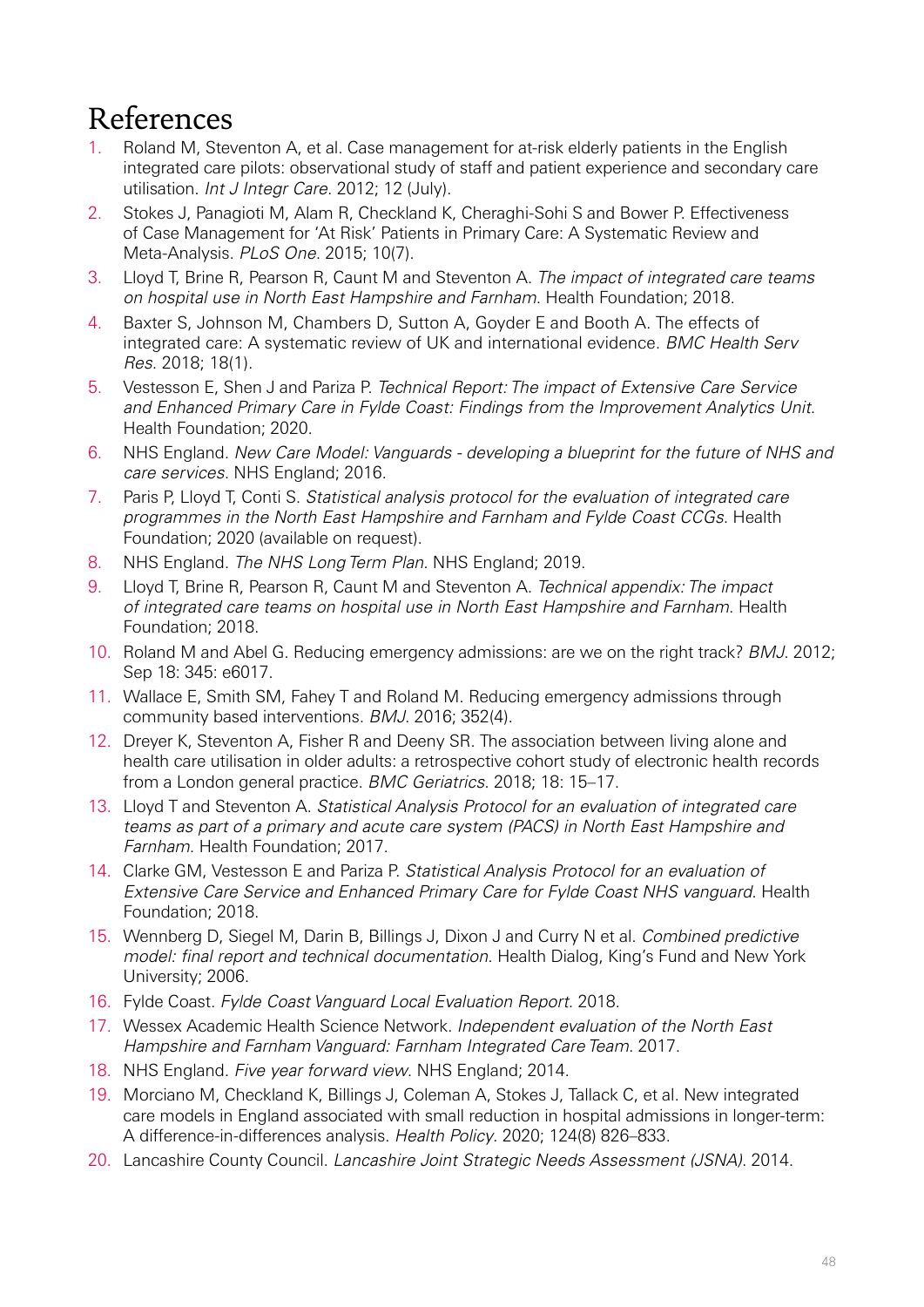- <span id="page-48-0"></span>21. North East Hampshire & Farnham Clinical Commissioning Group. *Joint Strategic Needs Assessment (JSNA)*. 2013.
- <span id="page-48-1"></span>22. Diamond A and Sekhon JS. Genetic Matching for Estimating Causal Effects: A General Multivariate Matching Method for Achieving Balance in Observational Studies. *Rev Econ Stat.*  2013; 95(3): 932–945.
- <span id="page-48-2"></span>23. Tibshirani R. Regression Shrinkage and Selection Via the Lasso. *J R Stat Soc Ser B.* 1996; 58(1) 267–288.
- <span id="page-48-3"></span>24. Posada D and Buckley TR. Model selection and model averaging in phylogenetics: Advantages of akaike information criterion and bayesian approaches over likelihood ratio tests. *Syst Biol.*  2004; 53(5): 793–808.
- <span id="page-48-4"></span>25. Wang KY, Seed P, Schofield P, Ibrahim S, and Ashworth M. Which practices are high antibiotic prescribers? A cross-sectional analysis. *Br J Gen Pract.* 2009; 59(567).
- <span id="page-48-5"></span>26. Georghiou T and Keeble E. *Age UK's Personalised Integrated Care Programme: Evaluation of impact on hospital activity.* Nuffield Trust; 2019.
- <span id="page-48-6"></span>27. Kumpunen S, Edwards N, Georghiou T and Hughes G. Why do evaluations of integrated care not produce the results we expect? *Int J Care Coord.* 2020; 23(1).
- <span id="page-48-7"></span>28. Aiden H. *Isolation and loneliness: An overview of the literature.* British Red Cross; 2016.
- <span id="page-48-8"></span>29. Holt-Lunstad J, Smith TB, Baker M, Harris T and Stephenson D. Loneliness and Social Isolation as Risk Factors for Mortality: A Meta-Analytic Review. *Perspect Psychol Sci.* 2015; 10(2): 227–237.
- <span id="page-48-9"></span>30. Hawkley LC and Cacioppo JT. Loneliness matters: a theoretical and empirical review of consequences and mechanisms. *Ann Behav Med.* 2010; 40(2) 218–27.
- <span id="page-48-10"></span>31. Sanders S. *Families and households in the UK: 2019.* Office for National Statistics; 2019.
- <span id="page-48-11"></span>32. Stroebe M, Schut H and Stroebe W. Health outcomes of bereavement. *Lancet.* 2007; 370(9603): 1960–73.
- <span id="page-48-12"></span>33. Hernán MA and Robins JM. Using Big Data to Emulate a Target Trial When a Randomized Trial Is Not Available. *Am J Epidemiol.* 2016; 183(8): 758–764.
- <span id="page-48-13"></span>34. Keele L, O'Neill S and Grieve R. Comparing the Performance of Statistical Adjustment Methods By Recovering the Experimental Benchmark from the REFLUX Trial. 2020 [\(https://arxiv.org/](https://arxiv.org/pdf/2001.08170v1.pdf) [pdf/2001.08170v1.pdf](https://arxiv.org/pdf/2001.08170v1.pdf))
- <span id="page-48-14"></span>35. Van Belle S, Wong G, Westhorp G, Pearson M, Emmel N, Manzano A, et al. Can 'realist' randomised controlled trials be genuinely realist? *Trials.* 2016; 17(1).
- <span id="page-48-15"></span>36. Lewis GH. 'Impactibility models': Identifying the subgroup of high-risk patients most amenable to hospital-avoidance programs. *Milbank Q.* 2010; 88(2): 240–255.
- <span id="page-48-16"></span>37. Smith SM, Soubhi H, Fortin M, Hudon C and O'Dowd T. Managing patients with multimorbidity: Systematic review of interventions in primary care and community settings. *BMJ.* 2012; 345(7874).
- <span id="page-48-17"></span>38. Sledge WH, Brown KE, Levine JM, Fiellin DA, Chawarski M, White WD, et al. A Randomized Trial of Primary Intensive Care to Reduce Hospital Admissions in Patients with High Utilization of Inpatient Services. *Dis Manag.* 2006; 9(6): 328–338.
- <span id="page-48-18"></span>39. Fletcher AE, Price GM, Ng ES, Stirling SL, Bulpitt CJ, Breeze E, et al. Population-based multidimensional assessment of older people in UK general practice: A cluster-randomised factorial trial. *Lancet.* 2004; 364(9446): 1667–1677.
- <span id="page-48-19"></span>40. Young J, Green J, Forster A, Small N, Lowson K, Bogle S, et al. Postacute care for older people in community hospitals: A multicenter randomized, controlled trial. *J Am Geriatr Soc.* 2007; 55(12): 1995–2002.
- <span id="page-48-20"></span>41. Holland R, Battersby J, Harvey I, Lenaghan E, Smith J and Hay L. Systematic review of multidisciplinary interventions in heart failure. *Heart.* 2005; 91(7): 899–906.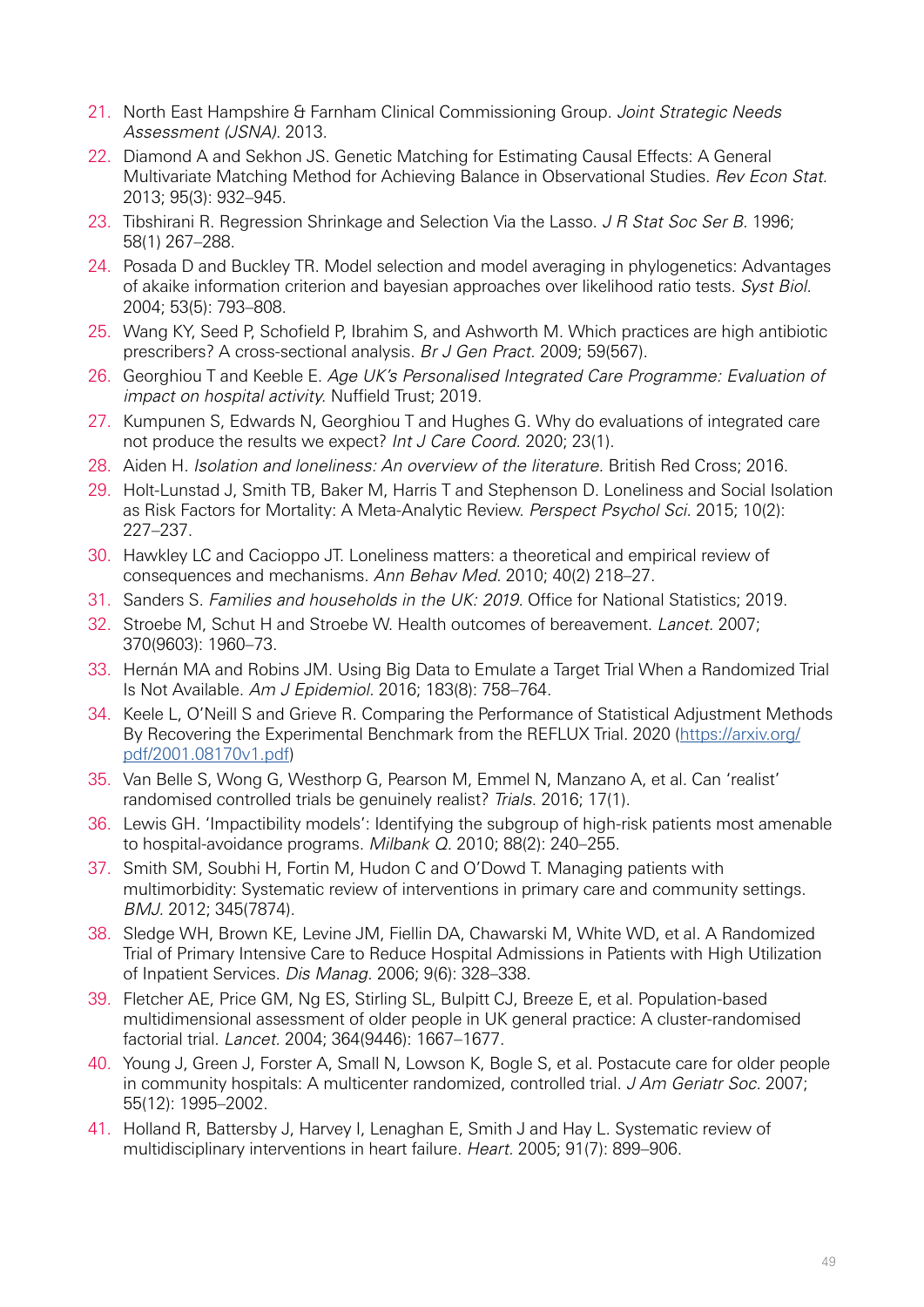- <span id="page-49-0"></span>42. McAlister FA, Stewart S, Ferrua S and McMurray JJJV. Multidisciplinary strategies for the management of heart failure patients at high risk for admission: A systematic review of randomized trials. *J Am Coll Cardiol.* 2004; 44(4): 810–819.
- <span id="page-49-1"></span>43. Langhorne P, Baylan S and Early Supported Discharge Trialists. Early supported discharge services for people with acute stroke (Cochrane review) [with consumer summary]. *Cochrane Database Syst Rev.* 2017; no.7.
- <span id="page-49-2"></span>44. Tyrer P, Evans K, Gandhi N, Lamont A, Harrison-Read P and Johnson T. Randomised controlled trial of two models of care for discharged psychiatric patients. *Br Med J.* 1998; 316(7125): 106–109.
- <span id="page-49-3"></span>45. Malone D, Marriott S, Newton-Howes G, Simmonds S and Tyrer P. Community mental health teams for people with severe mental illnesses and disordered personality. *Cochrane Database Syst Rev.* 2007; no.3.
- <span id="page-49-4"></span>46. Steventon A and Billings J. Preventing hospital readmissions: the importance of considering 'impactibility' not just predicted risk. *BMJ Qual Saf.* 2017; 12(June).
- <span id="page-49-5"></span>47. Roland M. Continuity of care: betrayed values or misplaced nostalgia. *Int J Integr Care.* 2012; 12: e200.
- <span id="page-49-6"></span>48. Wallace E, Stuart E, Vaughan N, Bennett K, Fahey T and Smith SM. Risk Prediction models to predict emergency hospital admission in community-dwelling adults: A systematic review. *Med Care.* 2014; 52(8): 751–765.
- <span id="page-49-7"></span>49. NHS England. *New care models Risk stratification: Learning and Impact Study.* NHS England Operational Research and Evaluation Unit; 2017
- <span id="page-49-8"></span>50. Phillip L. Change management in integrated care: what helps and hinders middle managers – a case study. *J Integr Care.* 2012; 20(4): 246–256.
- <span id="page-49-9"></span>51. Clarke GM, Pariza P and Wolters A. *The long-term impacts of new care models on hospital use: An evaluation of the Integrated Care Transformation Programme in Mid-Nottinghamshire.*  Health Foundation; 2020.
- <span id="page-49-10"></span>52. Keeble E, Bardsley M, Durand MA, Hoomans T and Mays N. Area level impacts on emergency hospital admissions of the integrated care and support pioneer programme in England: Difference-in-differences analysis. *BMJ Open*. 2019; 9(8).
- <span id="page-49-11"></span>53. Fries J. The Compression of Morbidity The Finite Life Span. *Milbank Q*. 2005; 83(3): 801–23.
- <span id="page-49-12"></span>54. NHS England et al. *Delivering the Forward View: NHS planning guidance 2016/17 – 2020/21.*  NHS England; 2015.
- <span id="page-49-13"></span>55. Steventon A, Deeny S, Friebel R, Gardner T and Thorlby R. *Briefing: Emergency hospital*  admissions in England: which may be avoidable and how? Health Foundation; 2018.
- <span id="page-49-14"></span>56. Georghiou T and Bardsley M. *Exploring the cost of care at the end of life.* Nuffield Trust; 2014.
- <span id="page-49-15"></span>57. Elixhauser A, Steiner C, Harris DR and Coffey RM. Comorbidity measures for use with administrative data. *Med Care.* 1998; 36(1): 8–27.
- <span id="page-49-16"></span>58. Quan H, et al. Coding algorithms for defining comorbidities in ICD-9-CM and ICD-10 administrative data. *Med Care.* 2005; 43(11): 1130–1139.
- <span id="page-49-17"></span>59. *Soong J, et al.* Quantifying the prevalence of frailty in English hospitals. *BMJ Open.* 2015; 5(10).
- <span id="page-49-18"></span>60. Charlson ME, Pompei P, Ales KL and MacKenzie CR. A new method of classifying prognostic comorbidity in longitudinal studies: Development and validation. *J Chronic Dis.* 1987; 40(5): 373–383.
- <span id="page-49-19"></span>61. Dorning H, Davies A and Blunt I. *Quality Watch - Focus on: People with mental ill health and hospital use.* Nuffield Trust; 2015.
- <span id="page-49-20"></span>62. Hainmueller J. Entropy balancing for causal effects: A multivariate reweighting method to produce balanced samples in observational studies. *Polit Anal.* 2012; 20(1): 25–46.